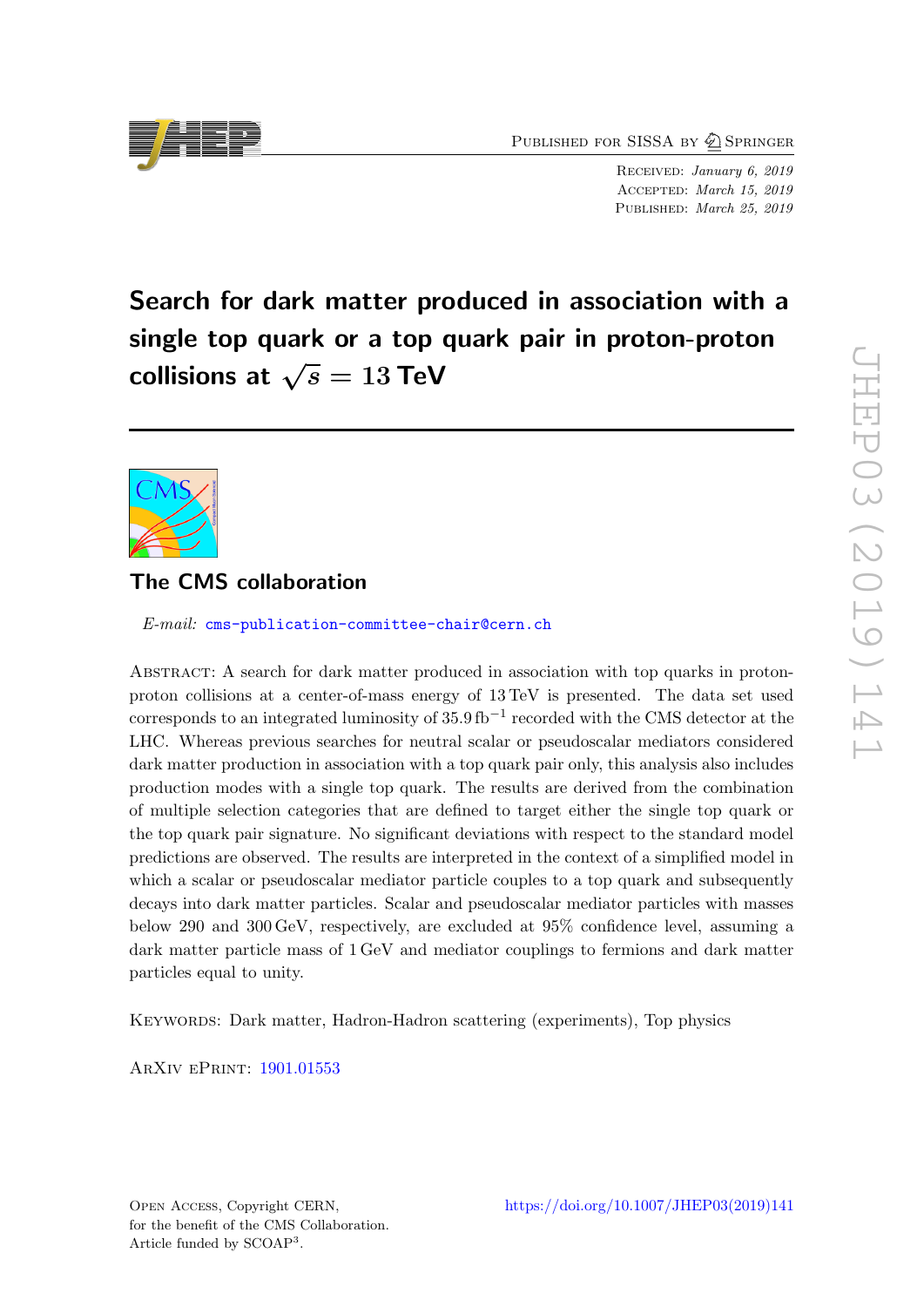# Contents

|       | 1 Introduction                              | $\mathbf{1}$            |  |  |  |  |  |  |
|-------|---------------------------------------------|-------------------------|--|--|--|--|--|--|
|       | 2 The CMS detector and event reconstruction | 3                       |  |  |  |  |  |  |
|       | 3 Data sample and simulation                | $\overline{\mathbf{5}}$ |  |  |  |  |  |  |
| 4     | <b>Event selection</b>                      | $\bf{6}$                |  |  |  |  |  |  |
|       | Single-lepton signal regions<br>4.1         | $\overline{7}$          |  |  |  |  |  |  |
|       | 4.2<br>All-hadronic signal regions          | 9                       |  |  |  |  |  |  |
|       | 4.3 Control regions                         | 9                       |  |  |  |  |  |  |
|       | Single-lepton control regions<br>4.3.1      | 10                      |  |  |  |  |  |  |
|       | 4.3.2 All-hadronic control regions          | 10                      |  |  |  |  |  |  |
|       | 5 Systematic uncertainties                  | 11                      |  |  |  |  |  |  |
|       | 13<br>6 Signal extraction                   |                         |  |  |  |  |  |  |
| $7\,$ | Results                                     | 14                      |  |  |  |  |  |  |
|       | 8 Summary                                   | 20                      |  |  |  |  |  |  |
|       | The CMS collaboration                       |                         |  |  |  |  |  |  |
|       |                                             |                         |  |  |  |  |  |  |

### <span id="page-1-0"></span>1 Introduction

Astrophysical observations provide evidence of the existence of nonluminous matter that can be inferred from gravitational effects on galaxies and other large scale objects in the Universe. While the nature of this dark matter (DM) is still unknown, a compelling candidate is the so-called weakly interacting massive particle [\[1\]](#page-21-0). This new particle is predicted to have weak interactions with standard model (SM) particles, allowing for directand indirect-detection experiments, as well as for searches at collider experiments.

Among all the possible interactions between the SM and DM sectors, it is of particular interest to investigate interactions mediated by a new neutral scalar or pseudoscalar particle that decays into DM particles, as these can be easily accommodated in models containing extended Higgs boson sectors  $[2-5]$  $[2-5]$ . Assuming that this DM scenario respects the principle of minimal flavor violation  $[6, 7]$  $[6, 7]$  $[6, 7]$ , the interactions of this new spin-0 mediator particle follow the same Yukawa coupling structure as in the SM. Therefore, the mediator would couple preferentially to heavy third-generation quarks. Assuming the DM particles to be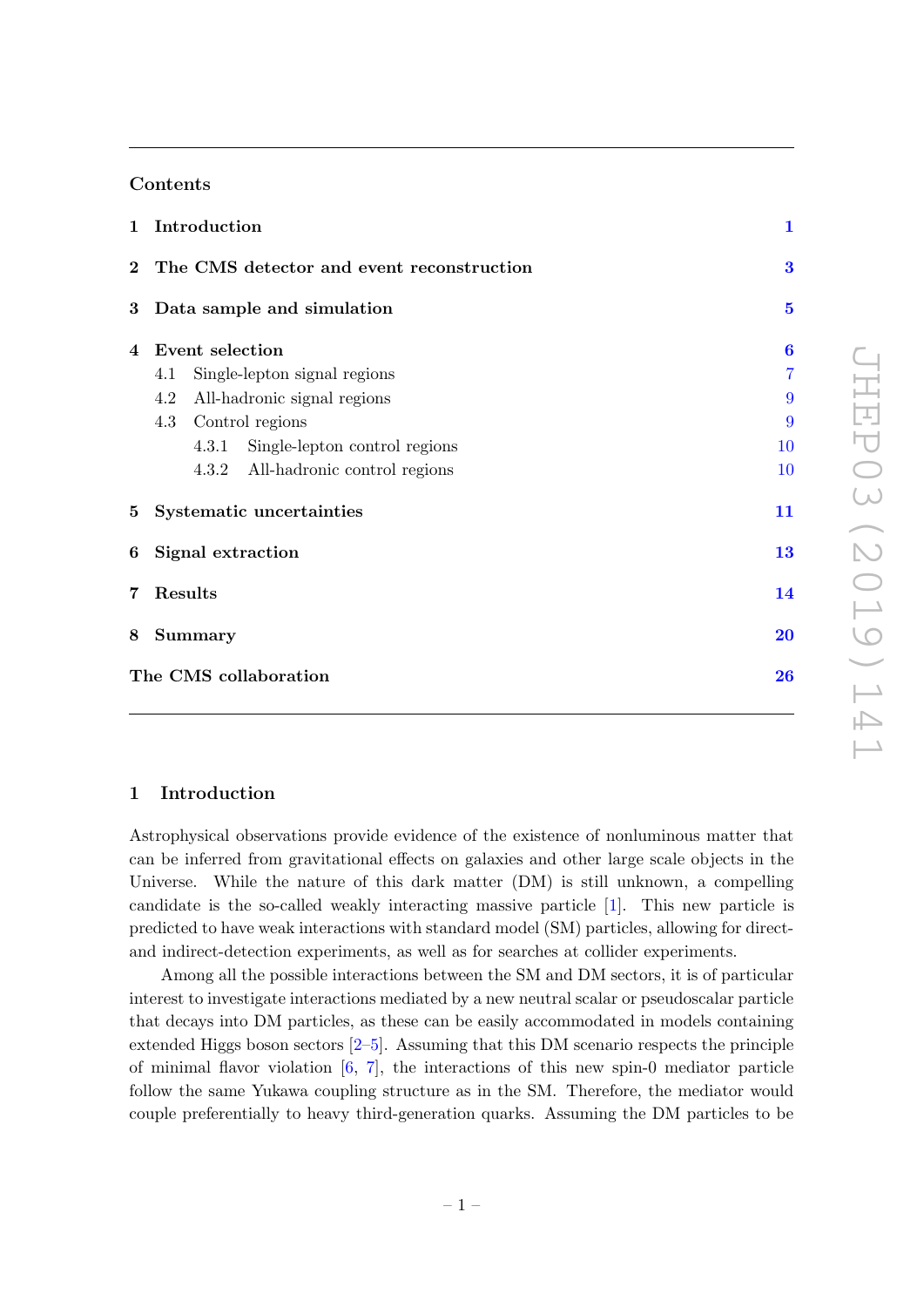

<span id="page-2-0"></span>Figure 1. Principal production diagrams for the associated production at the LHC of dark matter with a top quark pair (upper left) or a single top quark with associated  $t$  channel W boson production (upper right) or with associated tW production (lower left and right).

Dirac fermions, the interaction Lagrangian terms for the production of a scalar  $(\phi)$  or pseudoscalar (a) mediator particle can be expressed as:

<span id="page-2-1"></span>
$$
\mathcal{L}_{\phi} \supset g_{\chi} \phi \overline{\chi} \chi + \frac{g_{\mathbf{q}} \phi}{\sqrt{2}} \sum_{\mathbf{f}} (y_{\mathbf{f}} \overline{\mathbf{f}} \mathbf{f}), \tag{1.1}
$$

<span id="page-2-2"></span>
$$
\mathcal{L}_a \supset ig_\chi a \overline{\chi} \gamma^5 \chi + \frac{ig_a a}{\sqrt{2}} \sum_f (y_f \overline{f} \gamma^5 f), \tag{1.2}
$$

where the sum runs over the SM fermions f,  $y_f =$ √  $2m_f/v$  represents the Yukawa couplings,  $v = 246 \,\text{GeV}$  is the Higgs field vacuum expectation value,  $g_{\chi}$  is the DM-mediator coupling, and  $g<sub>q</sub>$  is the fermion-mediator coupling. The mediator particle subsequently decays into DM particles, which escape detection and leave an imbalance of momentum in the transverse plane, referred to as  $p_T^{\text{miss}}$ . Several theoretical studies of these types of models have been performed, in which the third-generation quark is either a top or bottom quark, leading to the production of DM in association with a pair of top  $(t\bar{t}+DM)$  or bottom ( $b\overline{b}+DM$ ) quarks, respectively [\[8–](#page-21-5)[11\]](#page-22-0). The main production diagram for  $t\overline{t}+DM$ processes is shown in figure [1](#page-2-0) (upper left).

Previous searches in these final states have been carried out by the ATLAS and CMS Collaborations at center-of-mass energies of 8 TeV  $[12, 13]$  $[12, 13]$  $[12, 13]$  and 13 TeV  $[14-16]$  $[14-16]$ . While the former results are based on an effective field theory (EFT) approach, the latter ones are interpreted in the context of simplified DM scenarios, where the mediator particle is explicitly modeled in the interaction. These interpretations have so far neglected the contribution from DM production in association with a single top quark  $(t/\bar{t}+DM)$  in which the interaction is mediated by a neutral spin-0 particle, as pointed out in ref. [\[17\]](#page-22-5). As in the SM, the single top quark is produced through processes mediated by a virtual t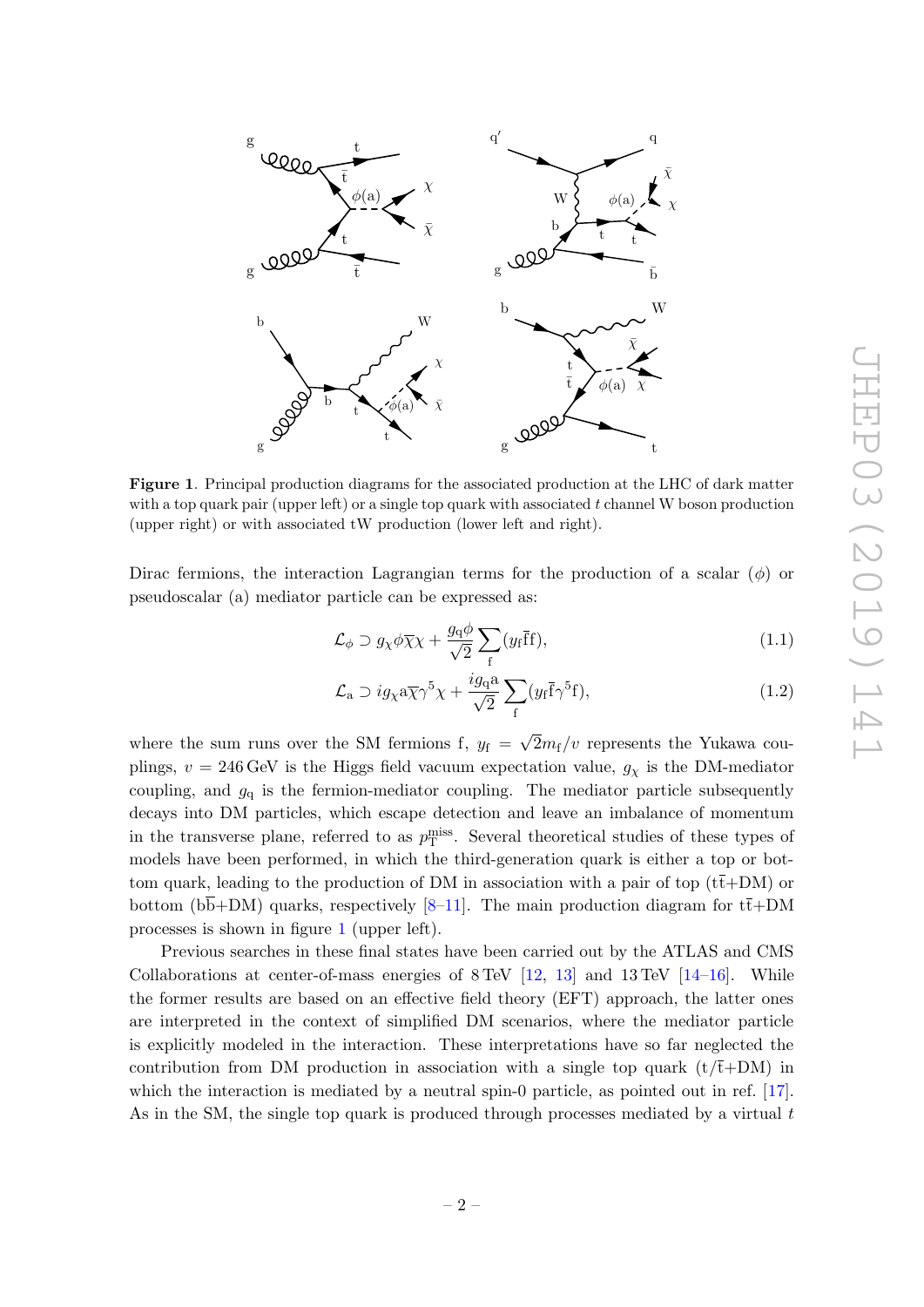channel (figure [1,](#page-2-0) upper right) or through associated production with a W boson (figure [1,](#page-2-0) lower left and right)  $[17]$ . While the s channel production of a W boson is also possible, this process is found to have a negligible contribution for this search. The neutral DM mediator particle is then produced either by radiation from the top quark or via top quark fusion, as described in ref. [\[18\]](#page-22-6) for the associated production of DM with a top quark pair.

In this search,  $t/\bar{t}+DM$  processes mediated by a neutral spin-0 particle are investigated for the first time. This additional production mechanism is predicted by the same interactions described in eqs. [\(1.1\)](#page-2-1) and [\(1.2\)](#page-2-2) that also predict  $t\bar{t}$ +DM events. For this reason, in the presented search  $t/\bar{t}$ +DM and  $t\bar{t}$ +DM processes are both considered. Searches for similar final states referred to as "monotop", which involve the production of a top quark and DM particles but without additional jets or W bosons, have been conducted by the CDF experiment [\[19\]](#page-22-7) at the Fermilab Tevatron, by the ATLAS and CMS Collaborations [\[20,](#page-22-8) [21\]](#page-22-9) at the CERN LHC at center-of-mass energies of 8 TeV, and at 13 TeV by the CMS Collaboration [\[22\]](#page-22-10). The underlying simplified models explored in these results, unlike the one presented in eqs.  $(1.1)$  and  $(1.2)$ , assume either the resonant production of  $a +2/3$  charged and colored spin-0 boson that decays into a right-handed top quark and one DM particle, or a spin-1 mediator with flavor changing neutral current interactions. Considering these models, in addition to the DM particle, only one top quark is assumed to be produced in the final state, unlike the  $t/\bar{t}$ +DM processes considered in this search where the top quark is produced through SM-like diagrams alongside a light quark or a W boson (figure [1\)](#page-2-0).

In this paper we present a search for an excess of events above the SM background in the  $p_T^{\text{miss}}$  spectrum, as expected for the DM scenarios discussed earlier, for events that contain exactly one lepton (electron or muon) or zero leptons, henceforth assigned to the "singlelepton" (SL) region or to the "all-hadronic" (AH) region, respectively. The sensitivity of this analysis is improved beyond that of previous analyses by introducing a categorization of these signatures and new discriminating variables, as discussed in more detail in section [4.](#page-6-0)

#### <span id="page-3-0"></span>2 The CMS detector and event reconstruction

The central feature of the CMS apparatus is a superconducting solenoid of 6 m internal diameter, providing a magnetic field of 3.8 T. Within the solenoid volume are a silicon pixel and strip tracker, a lead tungstate crystal electromagnetic calorimeter (ECAL), and a brass and scintillator hadron calorimeter (HCAL), each composed of a barrel and two endcap sections. Forward calorimeters extend the pseudorapidity  $(\eta)$  coverage provided by the barrel and endcap detectors. Muons are detected in gas-ionization chambers embedded in the steel flux-return yoke outside the solenoid. A more detailed description of the CMS detector, together with a definition of the coordinate system used and the relevant kinematic variables, can be found in ref. [\[23\]](#page-22-11).

Events of interest are selected using a two-tiered trigger system [\[24\]](#page-22-12). The first level, composed of custom hardware processors, uses information from the calorimeters and muon detectors to select events at a rate of around 100 kHz within a time interval of less than 4 µs. The second level, known as the high-level trigger, consists of a farm of processors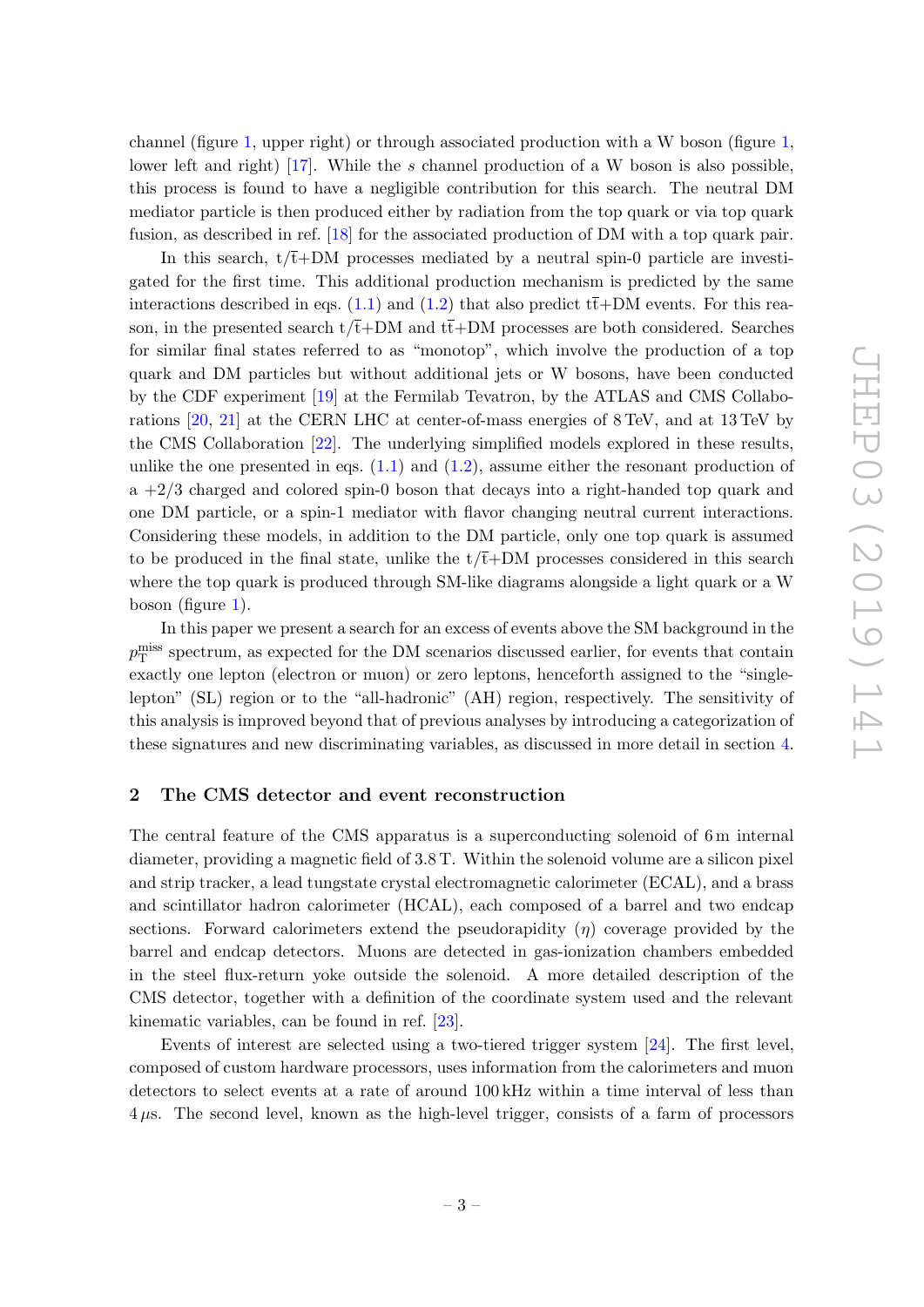running a version of the full event reconstruction software optimized for fast processing, and reduces the event rate to around 1 kHz before data storage.

The particle-flow (PF) algorithm [\[25\]](#page-22-13) aims to reconstruct and identify each individual particle in an event, with an optimized combination of information from the various elements of the CMS detector. The energy of photons is obtained directly from the ECAL measurement and corrected for zero-suppression effects. The energy of electrons is obtained from a combination of the electron momentum at the primary interaction vertex as determined by the tracker, the energy of the corresponding ECAL cluster, and the energy sum of all bremsstrahlung photons spatially compatible with originating from the electron track. The muon track is obtained from the combination of central tracker and muon system information, and its curvature provides an estimate of the momentum. The energy of charged hadrons is determined from a combination of their momentum measured in the tracker and the matching ECAL and HCAL energy deposits, corrected for zero-suppression effects and for the response function of the calorimeters to hadronic showers. Finally, the energy of neutral hadrons is obtained from the corresponding corrected ECAL and HCAL energy.

The reconstructed vertex with the largest value of summed physics-object  $p_T^2$ , where  $p_{\rm T}$  is the transverse momentum, is taken to be the primary proton-proton (pp) interaction vertex. The physics objects are the jets and the associated  $\vec{p}_{\rm T}^{\rm miss}$ , taken as the negative vector  $p_T$  sum of those jets. For each event, hadronic jets are clustered from the particles reconstructed with PF (PF candidates) using the infrared- and collinear-safe anti- $k_T$ algorithm [\[26,](#page-23-0) [27\]](#page-23-1) with a distance parameter of 0.4. The jet momentum is determined as the vectorial sum of all particle momenta in the jet, and is found from simulation to be within 5 to 10% of the parton's generated momentum over the whole  $p_T$  spectrum and detector acceptance. Additional pp interactions within the same or nearby bunch crossings (pileup) can contribute additional tracks and calorimetric energy depositions to the jet momentum. To mitigate this effect, tracks identified as originating from pileup vertices are discarded and an offset correction is applied to correct for remaining contributions [\[28\]](#page-23-2). Jet energy corrections are derived from simulation and applied to calibrate the jet momentum. In situ measurements of the momentum balance in dijet, photon+jet, Z+jets, and multijet events are used to account for any residual differences in jet energy scale in data and simulation [\[29\]](#page-23-3). Additional selection criteria are applied to each jet to remove jets potentially dominated by anomalous contributions from various subdetector components or reconstruction failures [\[29\]](#page-23-3).

The combined secondary vertex b tagging algorithm  $\left(\text{CSVv2}\right)$  is used to identify jets originating from the hadronization of bottom quarks [\[30\]](#page-23-4), denoted in the following as "btagged jets". At the operating point of the tagging algorithm chosen for this analysis, the efficiency of identifying b quark jets in simulated  $t\bar{t}$  events is about 80%, integrated over  $p_T$ , and the misidentification rate for light-flavor jets is about 1%. Scale factors are applied to the simulated samples in order to reproduce the b tagging performance measured in data.

The missing transverse momentum vector  $\vec{p}_{\rm T}^{\rm miss}$  is defined as the negative vector  $p_{\rm T}$  sum of all PF particles originating from the primary vertex; its magnitude is defined as  $p_T^{\text{miss}}$ . Jet energy scale and resolution corrections are also propagated to the  $\vec{p}_{\rm T}^{\rm miss}$  calculation.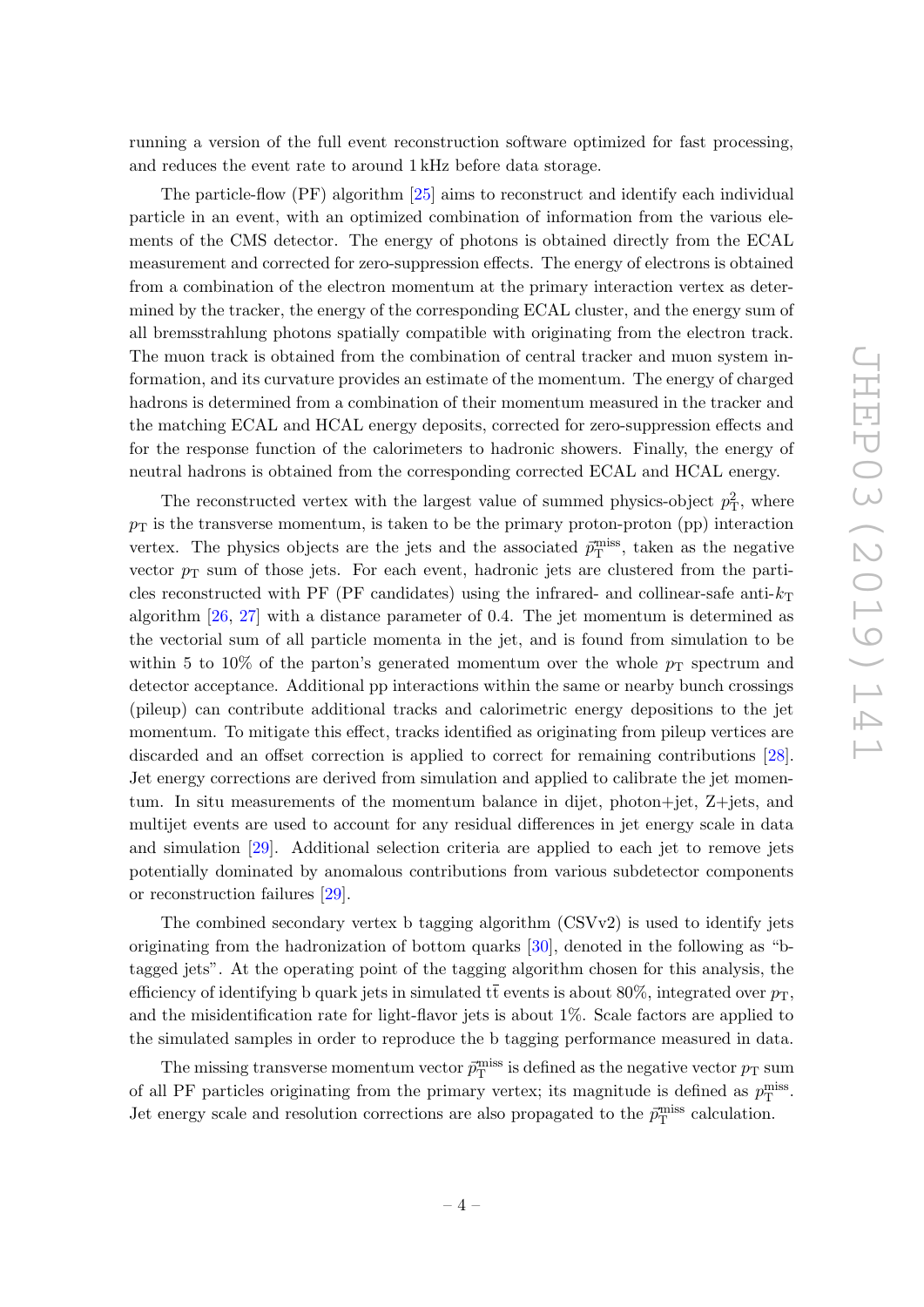#### <span id="page-5-0"></span>3 Data sample and simulation

The data used in this search were recorded with the CMS detector in 2016 and correspond to an integrated luminosity of  $35.9 \text{ fb}^{-1}$ . Several trigger criteria were used to collect the data, either requiring large amounts of  $p_T^{\text{miss}}$  or the presence of at least one high- $p_T$  lepton (electron or muon). Simulated samples are corrected to reproduce the observed trigger efficiencies in data.

Specifically, events that do not contain leptons are selected if they have  $p_T^{\text{miss}}$  and missing hadronic activity  $H_{\text{T}}^{\text{miss}}$  [\[24\]](#page-22-12) above 120 GeV. This trigger is nearly 100% efficient for events with  $p_T^{\text{miss}}$  of at least 250 GeV. The second set of triggers requires the presence of at least one isolated electron (muon) with  $p_T > 27$  (25) GeV. The corresponding trigger efficiencies are above 90% for leptons with  $p_T > 30$  GeV. Trigger efficiencies are measured in data.

Monte Carlo (MC) simulated samples of the main SM backgrounds and of the DM signal processes are used to optimize the event selection, assess our sensitivity to the newphysics scenarios, and form the basis of our background estimation strategy. While the detailed background composition depends on the specific channel, the main sources arise from  $t\bar{t}$ +jets, W+jets, and Z+jets production. Simulated events of  $t\bar{t}$ +jets production and single top quark processes are generated at next-to-leading order (NLO) in quantum chromodynamics (QCD) using powheg v2 and powheg v1 [\[31](#page-23-5)[–33\]](#page-23-6), respectively. For  $t\bar{t}$ +jets processes, the top quark  $p_T$  distribution is reweighted to reproduce the differential cross section obtained from CMS measurements [\[34\]](#page-23-7). Samples of Z+jets, W+jets, and QCD multijet events are generated at leading order  $(LO)$  using MADGRAPH5 aMC@NLO [\[35\]](#page-23-8) with the MLM prescription [\[36\]](#page-23-9) for matching jets from the matrix element (ME) calculation to the parton shower description. Dedicated electroweak [\[37–](#page-23-10)[42\]](#page-23-11) and QCD (calculated with  $MADGRAPH5_aMC@NLO) NLO/LO K$  factors, parametrized as functions of the generated boson  $p_T$ , are applied to Z+jets and W+jets events. Other SM backgrounds include rare processes, such as  $t\bar{t}+W$  and  $t\bar{t}+Z$ , which are simulated based on the NLO ME calculations implemented in MADGRAPH5\_aMC@NLO and the FxFx [\[43\]](#page-23-12) prescription to merge multileg processes. Diboson processes (WW, WZ, ZZ, WH, ZH) are generated at NLO using either MadGraph5 amc@nlo or powheg v2. All background samples are normalized using the most accurate cross section calculations available, which generally incorporate NLO or next-to-NLO (NNLO) precision.

The signal process is simulated at LO with the MADGRAPH5 aMC@NLO  $v2.4.2$  event generator using a simplified model investigated within the LHC Dark Matter Forum [\[44\]](#page-24-0). In this model, the DM particles  $\chi$  are assumed to be Dirac fermions and the mediators are spin-0 particles  $\phi$  (a) that couple preferentially to third-generation SM quarks through scalar (pseudoscalar) couplings whose strengths are parametrized by the factor  $g<sub>q</sub>$ . The coupling strength between the mediator and the DM particles is in turn given by the factor  $g_{\chi}$ . This simplified model has a minimal set of four free parameters:  $(m_{\chi}, m_{\phi/a}, g_{\chi}, g_q)$ , and the benchmark scenarios assume  $g_{\chi} = g_q = 1$  as per recommendations of the LHC Dark Matter Working Group [\[45\]](#page-24-1). In addition, in this search we focus on the  $m<sub>x</sub>$  = 1 GeV benchmark, which is a convenient signal reference as the production cross section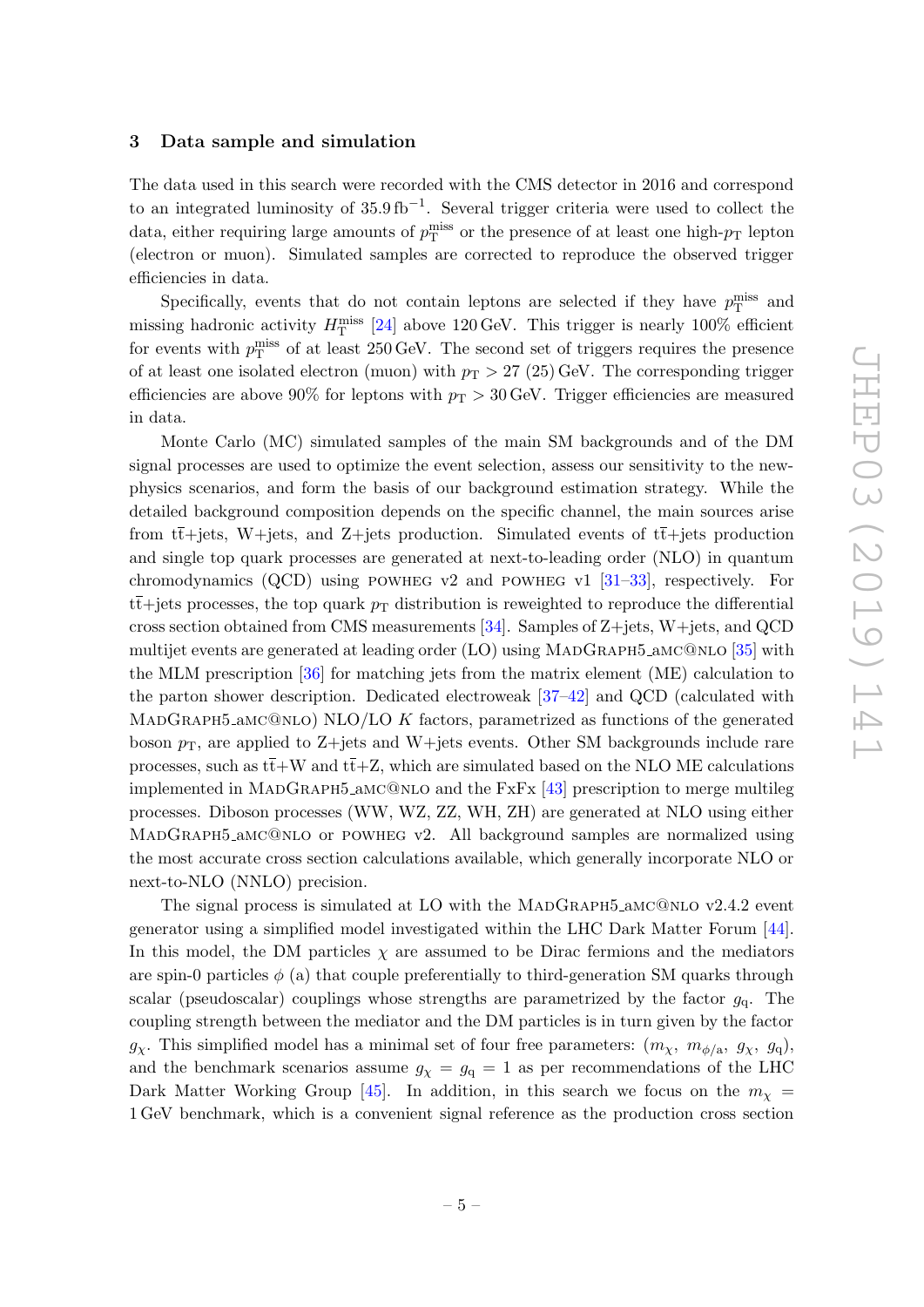is almost independent of  $m<sub>\chi</sub>$  for on-shell mediators [\[44\]](#page-24-0). This simplified spin-0 model does not account for mixing between the  $\phi$  scalar mediator and the SM Higgs boson, as discussed in ref. [\[46\]](#page-24-2). Under these assumptions two distinct DM scenarios are possible: the associated production with a top quark pair  $(t\bar{t}+DM)$  and the associated production with a single top quark  $(t/\bar{t}+DM)$ . Cross sections for both signal processes are calculated at LO with MADGRAPH5 amc@nLO v2.4.2, with one (zero) additional partons for  $t\bar{t}$ +DM  $(t/\bar{t}+DM)$  events.

For all simulated samples, the initial-state partons are modeled with the NNPDF 3.0 [\[47\]](#page-24-3) parton distribution function (PDF) sets at LO or NLO in QCD to match the ME calculation. Generated events are interfaced with PYTHIA  $8.205$  [\[48\]](#page-24-4) for parton showering and hadronization using the CUETP8M1 tune [\[49\]](#page-24-5), except for simulated  $t\bar{t}+$ jets events where the CUETP8M2 tune customized by CMS with an updated strong coupling  $\alpha_S$  for initial-state radiation is employed [\[50\]](#page-24-6). All signal and background samples are processed using Geant4 [\[51\]](#page-24-7) to provide a full simulation of the CMS detector, including a simulation of the previously mentioned triggers. Correction factors are derived and applied to the simulated samples to match the trigger efficiencies measured in data. Additional corrections are applied to cover remaining residual differences between data and simulation that arise from the lepton identification and reconstruction efficiencies, as well as from b-tagged jet identification efficiencies.

#### <span id="page-6-0"></span>4 Event selection

This search, similarly to a previous search for  $tt+DM$  events [\[16\]](#page-22-4), defines several orthogonal signal regions (SRs) that are statistically combined in a simultaneous global fit of the  $p_T^{\text{miss}}$ spectrum. At the same time, various improvements are incorporated into this search to enhance the sensitivity to the  $t/\bar{t}$ +DM final state over that of previous analyses [\[16\]](#page-22-4).

At the analysis level, jet candidates are required to have  $p_T > 30$  GeV and are categorized as "central" if they lie within  $|\eta| < 2.4$  and as "forward" if they are within  $2.4 < |\eta| < 4.0$ . The b-tagged jets identified by the CSVv2 algorithm are also required to have  $p_T > 30$  GeV and in addition to lie within  $|\eta| < 2.4$ . Electrons and muons are selected with  $p_T > 30$  GeV and  $|\eta| < 2.1$ . Events containing additional leptons with  $p_T > 10$  GeV and  $|\eta| < 2.1$  are vetoed. To ensure that candidate leptons are well-measured, identification requirements, based on hit information in the tracker and muon systems and on energy deposits in the calorimeters, are imposed. Leptons are further required to be isolated from hadronic activity, to reject leptons within jets that could arise, for example, from the decay of b quarks. A relative isolation quantity is defined as the scalar  $p_T$  sum of all PF candidates within a  $\Delta R = \sqrt{(\Delta \eta)^2 + (\Delta \phi)^2}$  cone of radius 0.3 (0.4) centered around the electron (muon) candidate, where  $\phi$  is the azimuthal angle in radians, divided by the lepton  $p_{\text{t}}$  [\[52,](#page-24-8) [53\]](#page-24-9). This relative isolation is required to be less than 0.059 (0.057) for electrons in the barrel (endcap) and less than 0.15 for muons.

Events are separated into orthogonal categories based on the number of b-tagged jets  $(n_b)$ , with  $n_b = 1$  or  $n_b \geq 2$ , and additional requirements on the number of forward jets are placed (0 or  $\geq$ 1 forward jets) for the  $n<sub>b</sub> = 1$  category. The mentioned categorization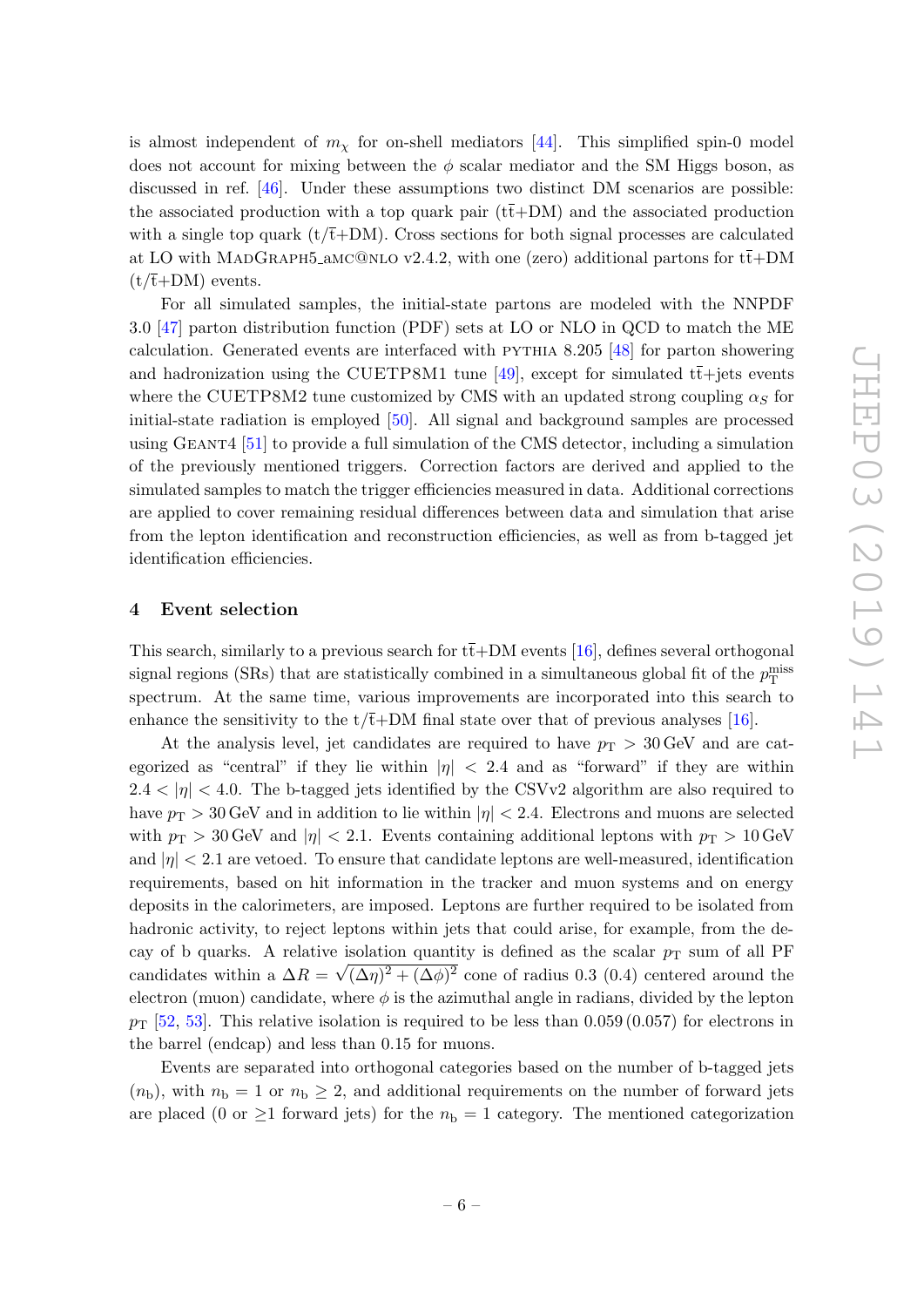in terms of forward jets allows a further enhancement of  $t/\bar{t}+DM t$  channel events. In fact, as shown in figure 1, this production mode leads to final states with one top quark and an additional jet, which tends to be in the forward region of the detector, while the additionally produced b quark is typically low in  $p<sub>T</sub>$  and therefore is not reconstructed. The minimum requirements on the number of jets is also lowered, with respect to the previous searches, to enhance the sensitivity specifically to the  $t/\bar{t}$ +DM model. Control regions (CRs) enriched in the major background processes are included in the fit in order to improve the estimates of the background contributions.

Events are classified into two "channels", based on the number of leptons in the final state from the top quark decay: the single-lepton SL channel, containing events with exactly one electron or muon with  $p_T > 30$  GeV, and the all-hadronic AH channel, containing events with exactly zero leptons with  $p_T > 10$  GeV. A set of discriminating variables is identified, as discussed in more detail in sections [4.1](#page-7-0) and [4.2](#page-9-0) for the SL SRs and the AH SRs, respectively. The selection requirements on these variables are optimized simultaneously to increase the signal significance, using as a figure of merit the ratio between the expected number of signal and the square root of the expected SM background events. The considered signal events are either  $t/\bar{t}+DM$  events for a region that contains exactly one b-tagged jet  $(n_b = 1)$  or  $t\bar{t}$ +DM events for a region that contains two or more b-tagged jets  $(n_b \geq 2)$ . The region with exactly one b-tagged jet is further divided into exactly zero or  $\geq$ 1 forward jets.

#### <span id="page-7-0"></span>4.1 Single-lepton signal regions

Events in the SL channel are required to contain  $\geq 1$  identified b-tagged jet, at least 2 jets with  $p_T > 30 \,\text{GeV}$ , and  $p_T^{\text{miss}} > 160 \,\text{GeV}$ . After this selection, the dominant backgrounds in the SL channel are from  $t\bar{t}$  and W+jets processes. Other backgrounds include single top quark, Drell-Yan, and diboson production.

To further improve the sensitivity and to reduce the dominant background from singlelepton  $t\bar{t}$  and W+jets processes, we impose a requirement on the transverse mass  $m<sub>T</sub>$ , calculated as:

<span id="page-7-1"></span>
$$
m_{\rm T} = \sqrt{2p_{\rm T}^{\rm miss}p_{\rm T}^{\ell}[1 - \cos(\Delta\phi)],\tag{4.1}
$$

where  $p_T^{\ell}$  is the transverse momentum of the lepton and  $\Delta \phi$  is the opening angle between the lepton direction and the  $p_T^{\text{miss}}$  vector in the transverse plane. The  $m_T$  variable is constrained by kinematic properties to be less than the W boson mass for leptonic on-shell W decays in  $t\bar{t}$  and W+jets events, while for signals, off-shell W decays, or for dileptonic decays of  $t\bar{t}$ , the  $m<sub>T</sub>$  variable is expected to exceed the W mass because of the additional  $p_{\rm T}^{\rm miss}$  in the event. A requirement of  $m_{\rm T} > 160\,\text{GeV}$  therefore reduces the background from single-lepton events significantly and enhances the analysis sensitivity to the DM models.

After the  $m<sub>T</sub>$  selection, the remaining  $t\bar{t}$  background is primarily from events where both top quarks decay leptonically  $(t\bar{t}(2\ell))$  and one lepton is not identified. This background can be further reduced by making use of the  $m_{\text{T2}}^{\text{W}}$  variable [\[54\]](#page-24-10), which is defined as the minimal value of the mass of a particle assumed to be pair produced and to decay to a W boson and a b quark jet. The W bosons are assumed to be produced on-shell and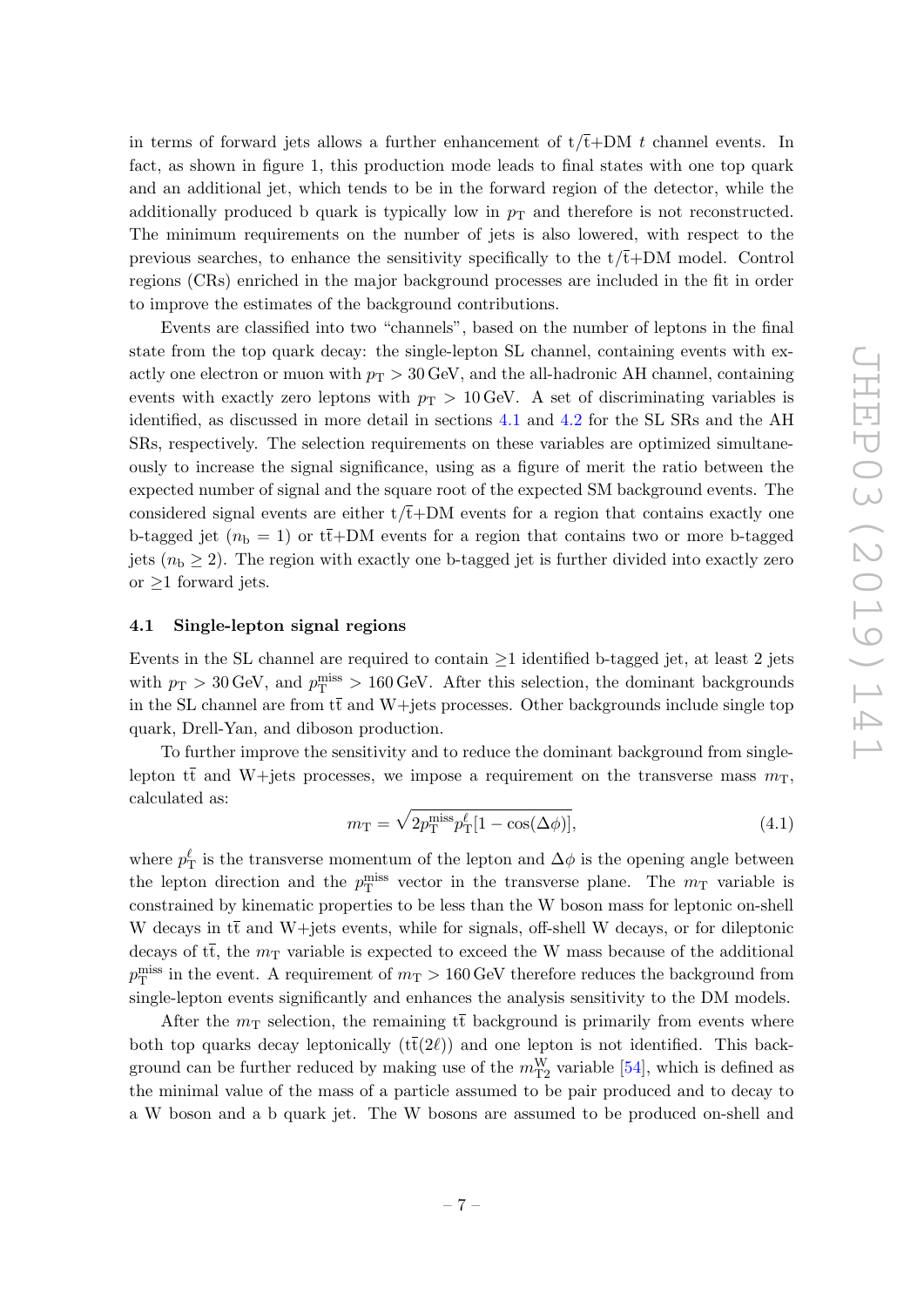|                                                                 |             | Single-lepton SRs                                                   |      | All-hadronic SRs                                                  |         |          |  |
|-----------------------------------------------------------------|-------------|---------------------------------------------------------------------|------|-------------------------------------------------------------------|---------|----------|--|
|                                                                 |             | 1 $\ell$ , 1 b-tag, 0 FJ 1 $\ell$ , 1 b-tag, 1FJ 1 $\ell$ , 2 b-tag |      | $0\ell$ , 1 b-tag, 0 FJ $0\ell$ , 1 b-tag, 1 FJ $0\ell$ , 2 b-tag |         |          |  |
| Forward jets                                                    | $=0$        | $\geq1$                                                             |      | $= 0$                                                             | $\geq1$ |          |  |
| $n_{\rm h}$                                                     | $=1$        | $=1$                                                                | >2   | $=1$                                                              | $=1$    | $\geq$ 2 |  |
| $n_{\rm lep}$                                                   | $=1$        | $=1$                                                                | $=1$ | $= 0$                                                             | $=0$    | $=0$     |  |
| $p_{\rm T}({\rm j}_{1})/H_{\rm T}$                              |             |                                                                     |      | < 0.5                                                             |         |          |  |
| $n_{\rm jet}$                                                   |             | >2                                                                  |      |                                                                   | >3      |          |  |
| $p_{\rm T}^{\rm miss}$                                          |             | $>160$ GeV                                                          |      | $>250$ GeV                                                        |         |          |  |
| $m_{\rm T}$                                                     |             | $>160$ GeV                                                          |      |                                                                   |         |          |  |
| $m_{\text{T2}}^{\text{W}}$                                      | $>200$ GeV  |                                                                     |      |                                                                   |         |          |  |
| $\min\Delta\phi(j_{1,2}, \vec{p}_{\mathrm{T}}^{\mathrm{miss}})$ | $>1.2$ rad. | $>1.0$ rad.                                                         |      |                                                                   |         |          |  |
| $m_{\rm T}^{\rm b}$                                             |             | $>180$ GeV                                                          |      |                                                                   |         |          |  |

<span id="page-8-0"></span>Table 1. Final event selections for the SL and AH SRs. Electrons and muons are kept separate for the SL channel.

to decay leptonically, where one of the two leptons is not detected. Based on the variable definition, in  $\mathrm{t\bar{t}}(2\ell)$  events the  $m_{\text{T2}}^{\text{W}}$  distribution has a kinematic end point at the top quark mass, assuming perfect detector response, while this is not the case for signal events where two additional DM particles are present. The calculation of  $m_{\text{T2}}^{\text{W}}$  requires two b-tagged jets from the decay of the top quarks, where one of these b-tagged jets comes from the same decay chain as the reconstructed lepton. If only one b-tagged jet is identified in the event, each of the first three (or two in three-jet events) leading non-b-tagged jets is considered as the second b-tagged jet in the calculation. The  $m_{\text{T2}}^{\text{W}}$  is then evaluated for all possible jet-lepton combinations and the minimum  $m_{\text{T2}}^{\text{W}}$  value is considered to discriminate between signal and background events. If two or more b-tagged jets are identified in the events, all b-tagged jets are considered and similarly all possible jet-lepton combinations are used to calculate  $m_{\text{T2}}^{\text{W}}$  values. The smallest of all the  $m_{\text{T2}}^{\text{W}}$  values is taken as the event discriminant.

In addition, jets and the  $\vec{p}_{\text{T}}^{\text{miss}}$  vector tend to be more separated in the transverse plane in signal events than in  $t\bar{t}$  background processes. To improve the search sensitivity, the minimum opening angle  $\min \Delta \phi(j_{1,2}, \vec{p}_{\text{T}}^{\text{miss}})$  in the transverse plane between the direction of each of the first two leading- $p_T$  jets with  $|\eta| < 2.4$  and the  $\vec{p}_T^{\text{miss}}$  vector is required to be greater than 1.2 radians.

The  $t\bar{t}$  background is further reduced by requiring that the transverse mass  $m_{\rm T}^{\rm b}$  of the  $\bar{p}_{\rm T}^{\rm miss}$  vector and of a b-tagged jet is greater than 180 GeV, where  $m_{\rm T}^{\rm b}$  is defined similarly to eq. [\(4.1\)](#page-7-1) but considering a b-tagged jet instead of a lepton. In fact, for the remaining  $t\bar{t}$  background  $m_T^b$  tends to have values below or around the top quark mass if the btagged jet belongs to the top quark whose lepton is not identified. For the calculation we choose the b-tagged jet with the highest CSVv2 discriminant value, if there is more than one candidate.

A summary of the selection criteria for the SL SRs is shown in the first three columns of table [1.](#page-8-0) Each region is identified by a unique name, where  $0\ell$  denotes exactly zero leptons,  $1(2)$  b-tag represents exactly 1 (at least 2) b-tagged jet, and 0 FJ or 1 FJ denotes exactly zero or at least one forward jet.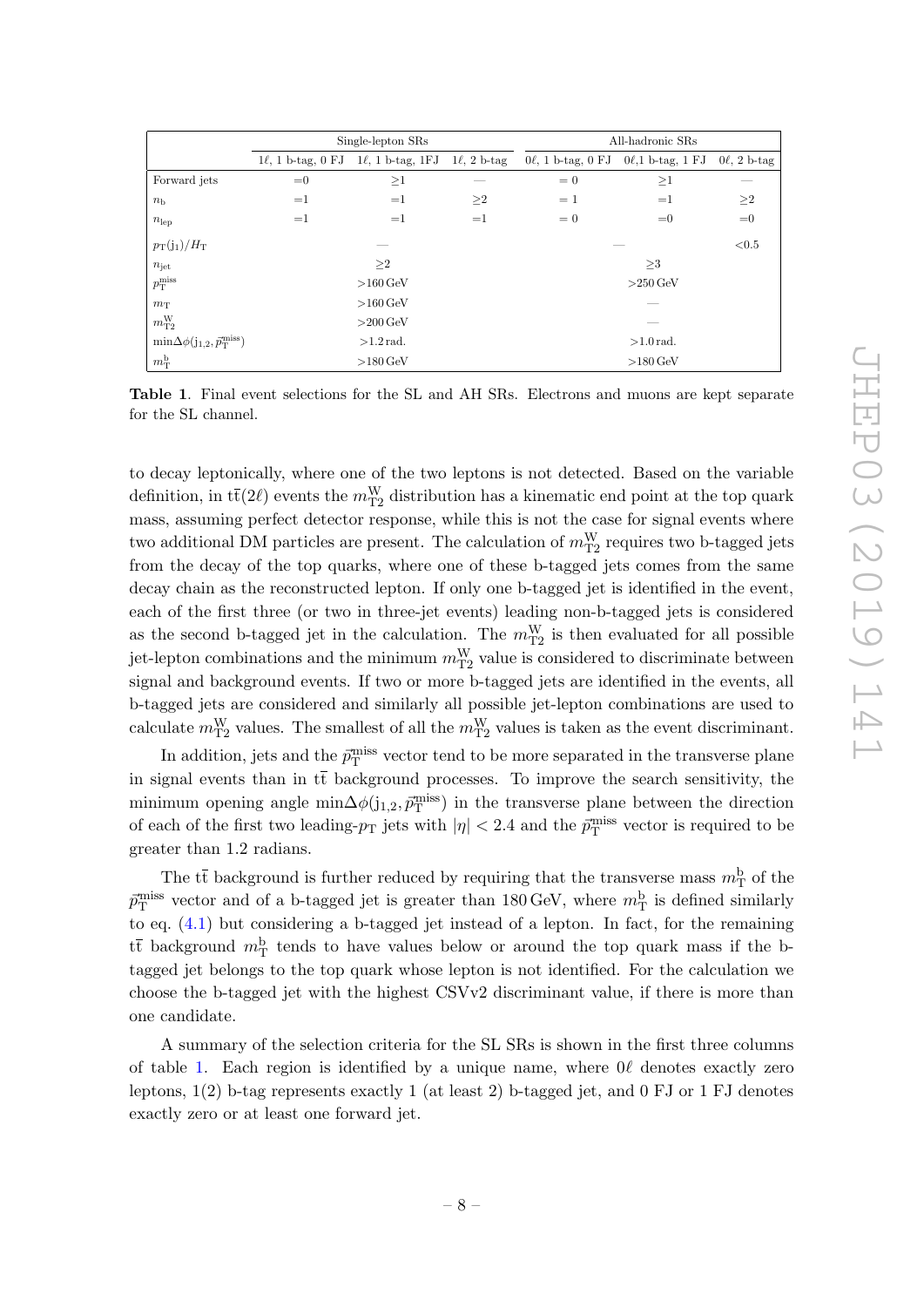#### <span id="page-9-0"></span>4.2 All-hadronic signal regions

Events categorized into the AH channel must contain at least 1 identified b-tagged jet and at least 3 jets with  $p_T > 30 \text{ GeV}$ ,  $p_T^{\text{miss}} > 250 \text{ GeV}$ , and  $\min \Delta \phi(j_{1,2}, \vec{p}_T^{\text{miss}})$  greater than 0.4 radians.

The dominant backgrounds after this selection arise from  $t\bar{t}$ , W+jets, and  $Z \rightarrow \nu\bar{\nu}$ processes. Other backgrounds include QCD multijet events, single top quark, Drell-Yan, and diboson production.

Semileptonic  $t\bar{t}$  events populate this channel if the lepton in the final state is not identified. This  $t\bar{t}(1\ell)$  background is reduced by applying the same  $m_{\rm T}^{\rm b}$  selection as introduced in the SL channel. To further reduce the  $t\bar{t}(1\ell)$  background, together with that from  $Z \to \nu\nu$ events, we make use of the  $p_T(j_1)/H_T$  variable, which is defined as the ratio of the leading  $p_T$  jet in the event divided by the total hadronic transverse energy in the event,  $H_T$ , which is the scalar  $p_T$  sum of the jets with  $p_T > 30$  GeV within  $|\eta| < 2.4$ . In the case of background, the distribution peaks at higher values with respect to  $t\bar{t}$ +DM signal events. The  $t/\bar{t}$ +DM events, however, tend to exhibit a distribution similar to that of the background. Events in the  $n_b \geq 2$  category are required to have  $p_T(j_1)/H_T < 0.5$ .

For QCD multijet events no intrinsic  $p_T^{\text{miss}}$  is expected. Therefore, events that pass our minimum  $p_T^{\text{miss}}$  selection contain mostly  $p_T^{\text{miss}}$  which arises from jet mismeasurements. For these events, the  $p_T^{\text{miss}}$  is often aligned with one of the leading jets. As a result, selecting events with  $\min \Delta\phi(j_{1,2}, \vec{p}_{\text{T}}^{\text{miss}})$  values greater than 1 radian reduces the background from QCD multijet production. This contribution to the SR, estimated through simulated samples, is negligible. The description of the QCD multijet background basic kinematic distributions is verified in a dedicated region enriched in multijet events, obtained by reversing the  $\min \Delta\phi(j_{1,2}, \vec{p}_{\text{T}}^{\text{miss}})$  selection, and the simulation is found to model the data well.

A summary of the selection criteria for the AH SRs is shown in the last three columns of table [1.](#page-8-0) Each region is identified by a unique name, where  $1\ell$  denotes exactly one muon or one electron,  $1(2)$  b-tag represents exactly 1 (at least 2) b-tagged jet, and 0 FJ or 1 FJ denotes exactly zero or at least one forward jet.

### <span id="page-9-1"></span>4.3 Control regions

After events are categorized according to the selection presented in table [1,](#page-8-0) the expected SM backgrounds in these different regions must be evaluated. In the SL SRs, the main backgrounds are dileptonic  $t\bar{t}$  events, where one lepton is not identified, and W+jets events. For the AH regions the main backgrounds arise instead from single-lepton  $t\bar{t}$  and W+jets events, where the lepton is not identified, and Z boson production, where the Z boson decays into two neutrinos and leads to a background with genuine  $p_T^{\text{miss}}$ .

In order to improve the estimation of these main backgrounds, methods based on control samples in data are used. In particular, CRs enhanced in the different background sources are used to derive correction factors as a function of the  $p_T^{\rm miss}$  from the comparison of the  $p_T^{\text{miss}}$  distribution between the data and the simulation. These corrections are extracted and simultaneously propagated across the CRs and SRs for a given channel in the context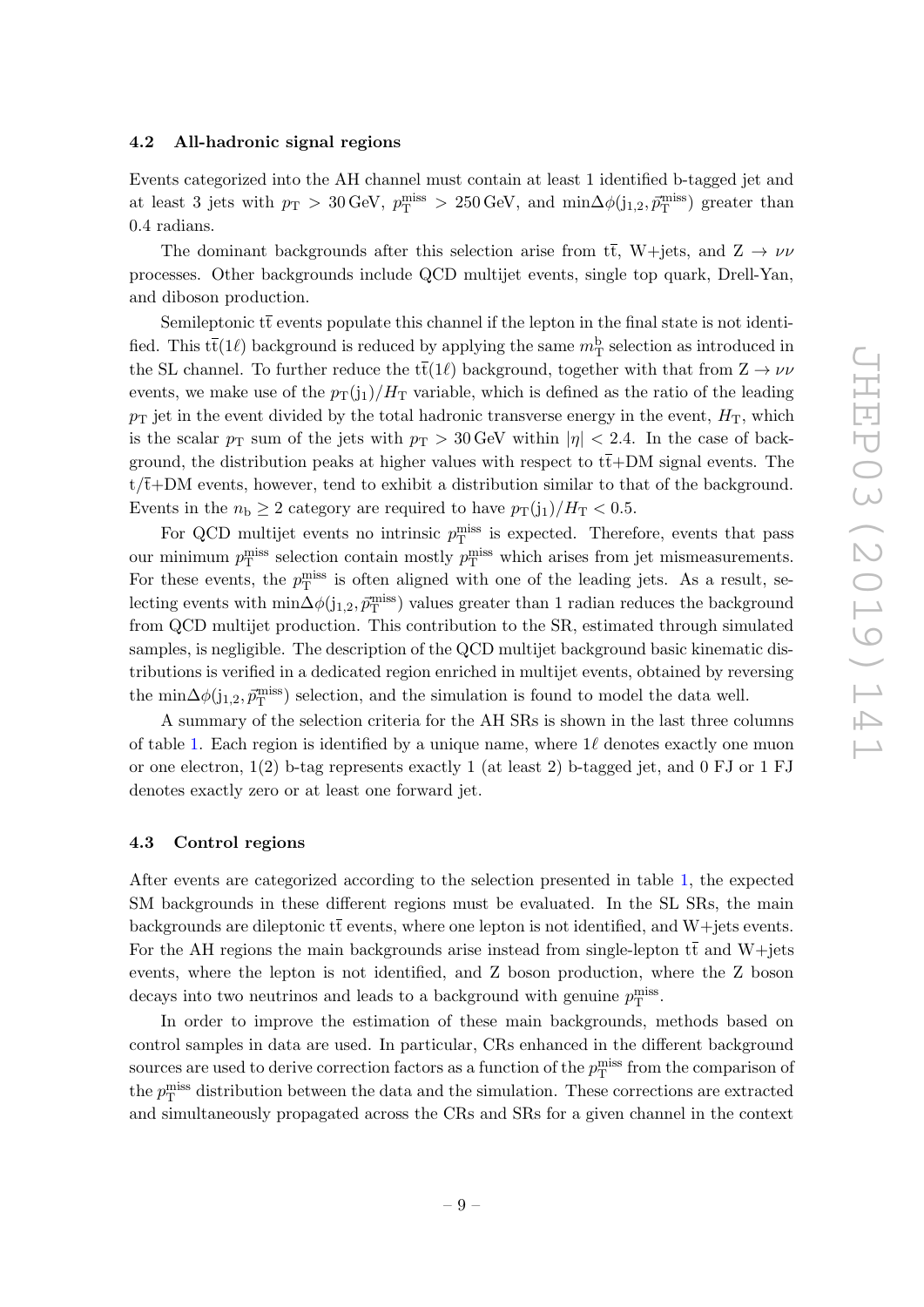|                                                    |                 | Single-lepton CRs | All-hadronic CRs |                 |                  |  |
|----------------------------------------------------|-----------------|-------------------|------------------|-----------------|------------------|--|
|                                                    | CR tt $(2\ell)$ | CR $W(\ell\nu)$   | CR tt $(1\ell)$  | CR $W(\ell\nu)$ | CR $Z(\ell\ell)$ |  |
| $n_{\rm h}$                                        | >1              | $=0$              | >1               | $=0$            | $=0$             |  |
| $n_{\rm lep}$                                      | $=2$            | $=1$              | $=1$             | $=1$            | $=2$             |  |
| $n_{\rm jet}$                                      | >2              | >2                | >3               | >3              | >3               |  |
| $p_T^{\text{miss}}$                                | $>160$ GeV      | $>160$ GeV        | $>250$ GeV       | $>250$ GeV      | $>250$ GeV       |  |
| $m_T$                                              |                 | $>160$ GeV        | $<$ 160 GeV      | $<$ 160 GeV     |                  |  |
| $\min\Delta\phi(j_{1,2}, \vec{p}_T^{\text{miss}})$ |                 |                   | $>1.0$ rad.      |                 |                  |  |
| $m_{\ell\ell}$                                     |                 |                   |                  |                 | $[60, 120]$ GeV  |  |

<span id="page-10-2"></span>Table 2. Control regions defined for the main backgrounds of the SL SRs (first two columns,  $t\bar{t}(2\ell)$  and W+jets) and the AH SRs (last 3 columns,  $t\bar{t}(1\ell)$ , W+jets, and  $Z \to \ell\ell$ ). Some selections applied in the SRs are removed in the corresponding CRs to increase the available statistics and are therefore not listed. The  $p_T^{\text{miss}}$  selection for the  $Z \to \ell \ell$  CR refers to the hadronic recoil.

of a global fit, as explained in more detail in section  $6$ . The residual backgrounds processes are modeled with simulation.

The background CRs for the SL and AH channels are designed to be statistically independent from the corresponding SRs.

#### <span id="page-10-0"></span>4.3.1 Single-lepton control regions

The first set of CRs is defined to isolate dileptonic  $t\bar{t}$  events by requiring exactly two leptons (1 electron and 1 muon, 2 electrons, or 2 muons),  $n_{\text{jet}} \ge 2$ ,  $n_{\text{b}} \ge 1$ , and  $p_{\text{T}}^{\text{miss}} > 160 \text{ GeV}$ . In order to statistically enhance these CRs the  $m_T$ ,  $m_{T2}^W$ , and forward jet selections are removed.

The second set of CRs is designed to isolate W+jets events by requiring exactly one lepton (electron or muon),  $n_{jet} \ge 2$ ,  $n_b = 0$ ,  $p_T^{\text{miss}} > 160 \,\text{GeV}$ , and  $m_T > 160 \,\text{GeV}$ . The  $n<sub>b</sub> = 0$  requirement makes this CR orthogonal to the SL SR and allows the events in the  $m<sub>T</sub>$  tail to be modeled without extrapolation from a lower- $m<sub>T</sub>$  region.

Both of these selections are summarized in the first two columns of table [2.](#page-10-2)

#### <span id="page-10-1"></span>4.3.2 All-hadronic control regions

For the AH SRs, three independent sets of CRs are defined. The first set of CRs is enhanced in single-lepton  $t\bar{t}$  events selecting events with exactly one lepton (electron or muon),  $n_{\text{jet}} \geq 3$ ,  $n_{\text{b}} \geq 1$ ,  $p_{\text{T}}^{\text{miss}} > 250 \,\text{GeV}$ , and, in order to avoid overlap with the SL SRs,  $m_T < 160 \,\text{GeV}.$ 

The second set of CRs is defined to enhance single-lepton W+jets events. Events are selected with exactly one lepton (electron or muon),  $n_{\text{jet}} \geq 3$ ,  $n_{\text{b}} = 0$ ,  $p_{\text{T}}^{\text{miss}} > 250 \text{ GeV}$ , and in order to avoid overlap with the SL W+jets CR,  $m_T < 160 \,\text{GeV}$ .

The third and last set of CRs are designed to model the background due to Z+jets production, where the Z boson decays into a pair of neutrinos  $(Z \to \nu \nu)$ . Here we use the Z boson decays to an opposite-sign, same-flavor dilepton pair  $(Z \to \ell \ell)$ , as proxy events to emulate the kinematic properties of the  $Z+$ jets process. Events are selected requiring 2 leptons, which have the same flavor (i.e., ee or  $\mu\mu$ ), and opposite charge, and that satisfy a requirement on their invariant mass of  $60 < m_{\ell\ell} < 120$  GeV. Additionally, events must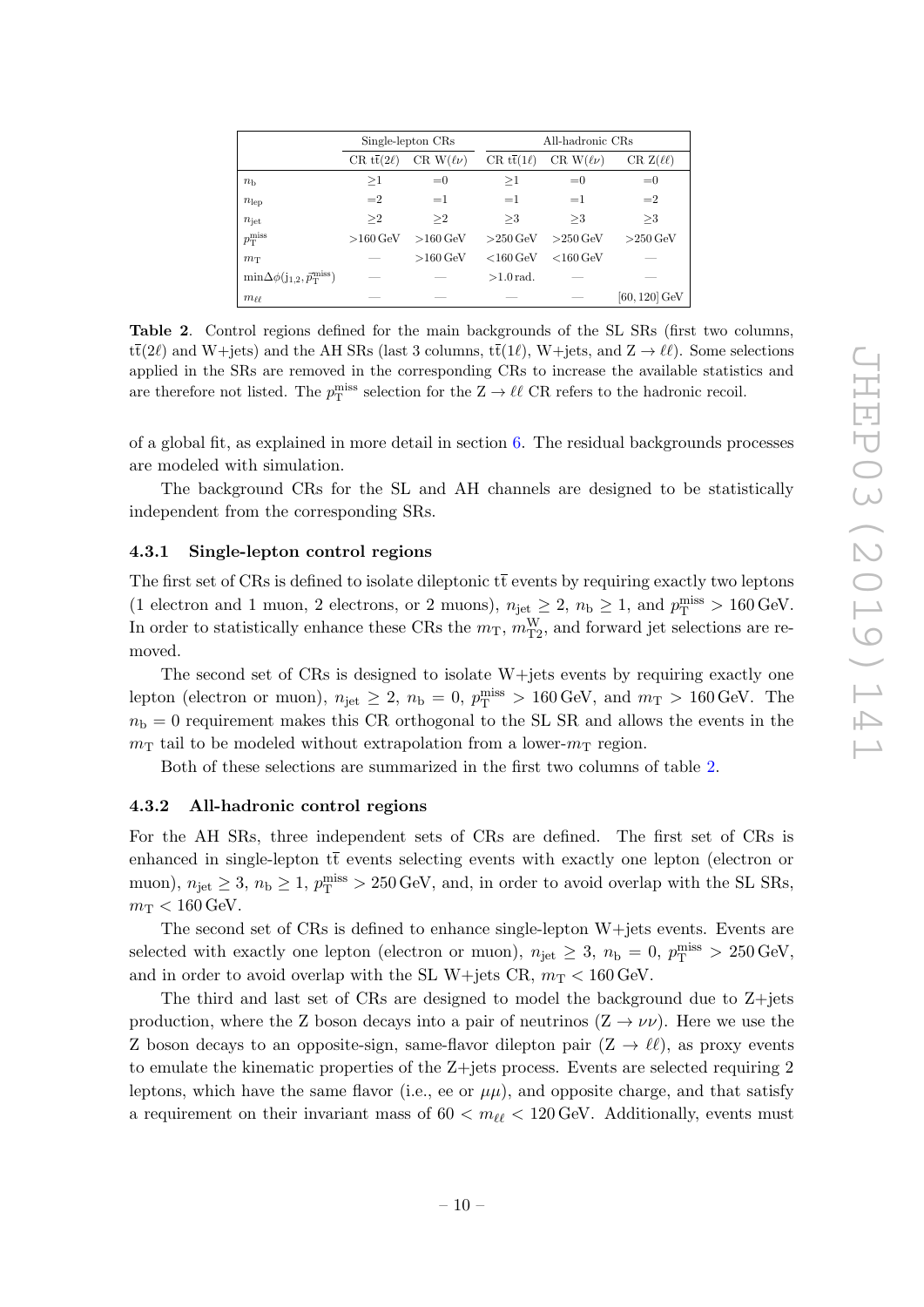contain at least 3 jets, but events with b-tagged jets are vetoed  $(n_b = 0)$ . In order to reproduce the  $p_T$  spectrum of  $Z \to \nu \nu$  events, the two leptons are added to the  $\vec{p}_T^{\text{miss}}$ , referred to as hadronic recoil.

A summary of the different AH CRs can be found in the last three columns of table [2.](#page-10-2)

#### <span id="page-11-0"></span>5 Systematic uncertainties

Several sources of uncertainty are considered that affect either the simulation of the background processes or the underlying theoretical modeling. We distinguish between two types of uncertainties, ones that only affect the normalization of a process and others that additionally affect the shape of the  $p_T^{\text{miss}}$  distribution. All of these uncertainties are included in the global simultaneous fit, described in detail later. The largest impacts on the final results stem from the uncertainties in the b tagging scale factors and the limited statistical precision of the dilepton  $t\bar{t}$  CR, where the latter is the main determining factor for the contribution of  $t\bar{t}$  events in the SL SRs.

The following sources of uncertainty correspond to constrained normalization nuisance parameters in the fit (unless specified, the source of uncertainty applies to all search channels):

- Lepton reconstruction, selection, and trigger. Scale factors are applied to the simulation in order to mimic the measured lepton reconstruction and selection efficiencies in data. The measured uncertainties in these scale factors are of the order of 2.2% per electron and 1% per muon, and are  $p_T$  and  $\eta$  dependent [\[52,](#page-24-8) [53\]](#page-24-9). The effect of these uncertainties is found to be independent of the  $p_T^{\text{miss}}$  spectrum.
- $p_T^{miss}$  trigger. At values of  $p_T^{miss} > 250 \,\text{GeV}$  the applied triggers are almost fully efficient; a normalization uncertainty of 2% is assigned. This uncertainty is only applied in the AH channel.
- b tagging efficiency scale factors. The b tagging and light-flavor mistag efficiencies scale factors and the respective uncertainties are measured in independent control samples [\[30\]](#page-23-4), and propagated to the analysis. In the range of  $p_T^{\text{miss}}$  considered, these scale factor uncertainties do not alter the shape of the  $p_T^{\text{miss}}$  distribution.
- Forward jets. Inclusive CRs in terms of forward jet multiplicity are considered to constrain the major background in the 0 and  $\geq$ 1 forward jets SRs. The impact of this extrapolation in forward jets multiplicity on the background estimation is evaluated and assigned as additional systematic uncertainty. The extrapolation effect is evaluated by splitting each CR into a 0f and 1f category, and a systematic uncertainty is assigned based on the ratio of the correction factors, where each correction factor is the ratio of the data to the simulation in its category. This uncertainty ranges from approximately 2% (W+jets AH) to about 7% ( $t\bar{t}$  SL).
- Pileup modeling. Systematic uncertainties due to pileup modeling are taken into account by varying the total inelastic cross section used to calculate pileup distributions in simulation by  $\pm 4.6\%$  [\[55\]](#page-24-11).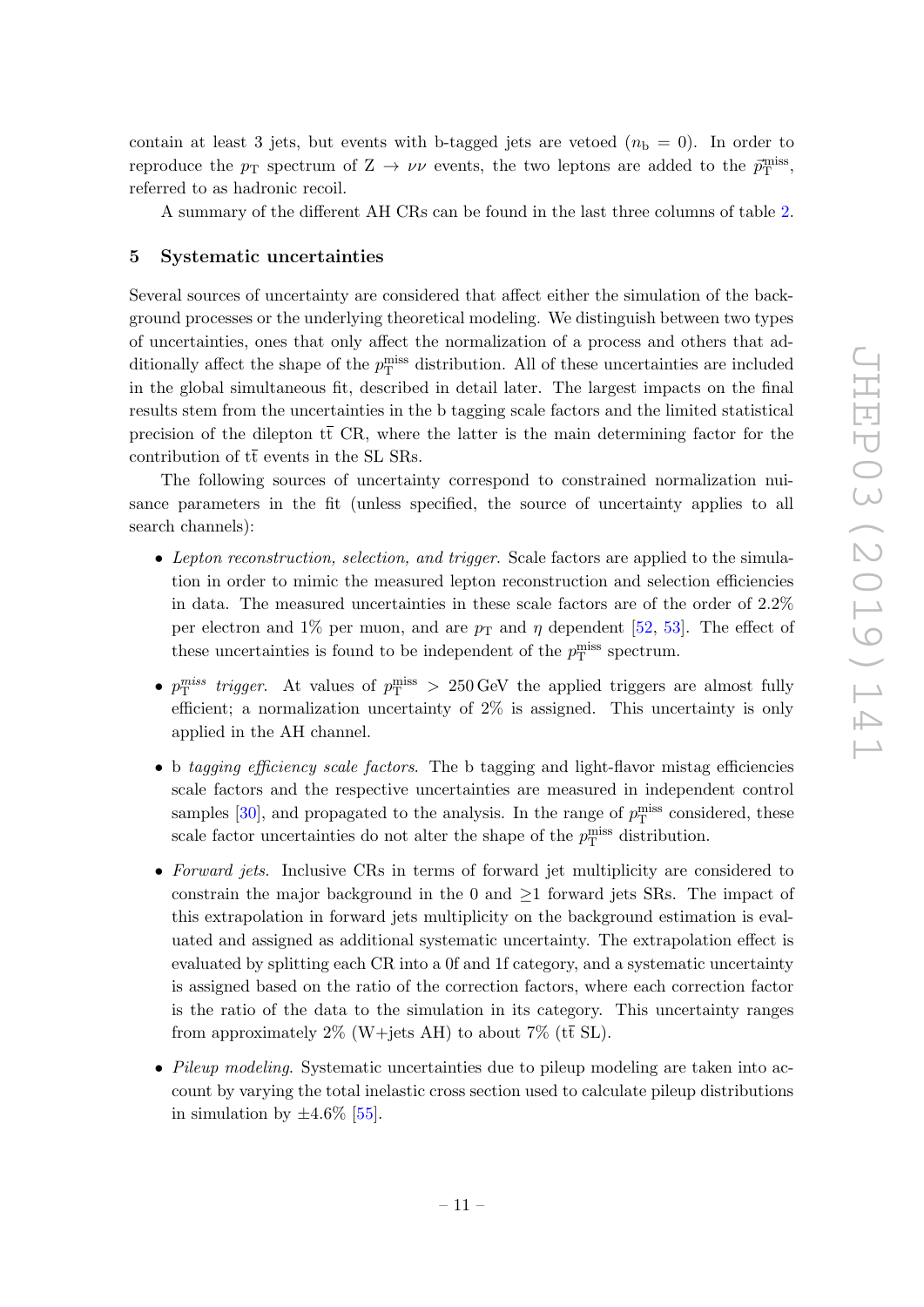- Luminosity. An uncertainty of  $2.5\%$  is taken on the integrated luminosity of the data sample [\[56\]](#page-24-12).
- *QCD multijet background normalization*. An uncertainty of 100% in the normalization is considered for QCD processes to cover effects in the kinematic tails that may not be well-modeled by the simulation. This has little overall impact on the final result, since the contribution from QCD multijet events is reduced to a negligible amount in this analysis.
- Single top quark background normalization. An uncertainty of 20% in the normalization is considered for single top quark processes, accounting for the uncertainty in the PDF and the effects from varying the factorization and renormalization scale parameters.
- Uncertainty related to ECAL mistiming. Partial mistiming of signals in the forward regions of the ECAL endcaps led to a minor reduction in trigger efficiency. To cover this effect, an additional uncertainty is applied on the signal acceptances of up to 10% in the forward jet categories. A potential effect on the background extrapolation into regions with forward jets is already taken into account by a dedicated systematic uncertainty.

The following sources of uncertainty affect the shape of the  $p_T^{\text{miss}}$  distribution, as well as the normalization of the various backgrounds and the signal, and are applied to all search channels:

- *Jet energy scale.* Reconstructed jet four-momenta in the simulation are varied according to the uncertainty in the jet energy scale. Jet energy scale uncertainties are coherently propagated to all observables, including  $p_T^{\text{miss}}$  [\[57\]](#page-24-13).
- PDF uncertainties. Uncertainties due to the choice of PDF are estimated by reweighting the samples with the NNPDF3.0 [\[47\]](#page-24-3) replicas [\[58\]](#page-24-14) and are applied to all backgrounds except for the single top quark, as these uncertainties are covered by the associated background normalization uncertainty.
- W/Z+heavy-flavor fraction. The uncertainty in the fraction of W/Z+heavy-flavor  $(HF)$  jets in W+jets and Z+jets event is taken into account. The relative contribution of W+HF and Z+HF are allowed to vary within  $20\%$  [\[59–](#page-24-15)[62\]](#page-24-16).
- Electroweak and QCD K factors. Uncertainties in the NLO/LO K factors calculated for W+jets and Z+jets processes are considered. These uncertainties account for missing higher-order corrections. For QCD, this comes from variations due to factorization and renormalization scales. For electroweak processes, an estimate of the size of the missing higher-order corrections is obtained by taking the difference between applying and not applying the  $NLO/LO$  electroweak K factors.
- Top quark  $p_T$  reweighting. Differential measurements of the top quark  $p_T$  spectrum in top quark pair production events [\[34\]](#page-23-7) show that the measured  $p_T$  spectrum is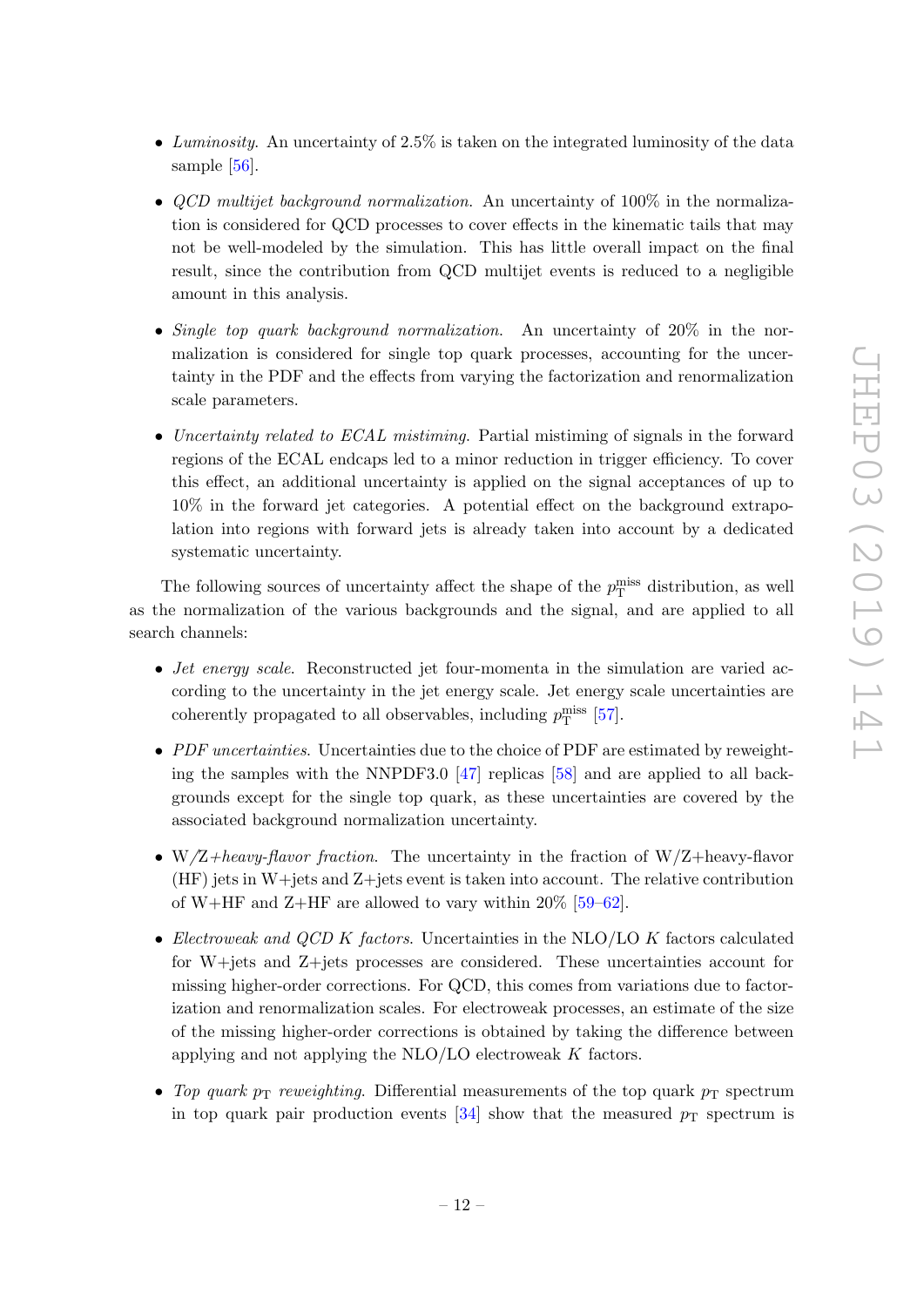softer than in simulation. In order to improve the description of top quark pair events, simulated samples are reweighted to match the measurements. An associated systematic uncertainty is estimated by taking the difference between applying and not applying the reweighting.

- Factorization and renormalization scales. The uncertainties in the choice of the factorization and renormalization scale parameters are taken into account for the  $t\bar{t}$ ,  $t\bar{t}+V$ , and diboson processes by applying a set of weights that represent a change of these scales by a factor of 2 or 0.5.
- Simulation sample size. Uncertainties due to the limited size of the simulated signal and background samples are included by allowing each bin of the distributions used in the signal extraction to fluctuate independently according to the statistical uncertainties in simulation, following ref. [\[63\]](#page-25-0).

#### <span id="page-13-0"></span>6 Signal extraction

As previously discussed, the potential DM signal is expected to have the signature of  $t\bar{t}$  or single top quark events with additional  $p_T^{\text{miss}}$ , therefore leading to an excess of events above the SM prediction in the  $p_T^{\text{miss}}$  spectrum. The DM signal is extracted from a simultaneous fit to the binned  $p_T^{\text{miss}}$  distribution in the various SRs and CRs, including all previously mentioned uncertainties. This global fit is performed as a binned maximum likelihood fit employing the RooStats statistical package [\[64\]](#page-25-1). The main SM backgrounds were discussed previously in section [4,](#page-6-0) and are dileptonic  $t\bar{t}$ +jets and W+jets events for the SL SRs, and  $Z \rightarrow \nu \nu$ , single-lepton tt+jets, and W+jets events for the AH SRs.

The effect of the systematic uncertainties in the shape and normalization of the  $p_T^{\text{miss}}$ spectrum, as discussed in the previous section, is taken into account by introducing nuisance parameters, which are constrained by the magnitude of the corresponding source of uncertainty. Uncertainties that affect normalization only are modeled using nuisances with log-normal probability densities. These parameters are treated as correlated between  $p_T^{\text{miss}}$ bins and between the different CRs and SRs within each channel. The sources common between SL and AH SRs and CRs are correlated across channels.

To improve the estimation of the main backgrounds, an unconstrained multiplicative parameter is assigned separately to each background for each bin of the  $p_T^{\text{miss}}$  spectrum. These multiplicative parameters scale the normalization of the associated background process simultaneously in the SRs and CRs for a given channel. For example, in a given  $p_T^{\text{miss}}$ bin of the SL selection, there is one multiplicative parameter for  $t\bar{t}$  that links the  $t\bar{t}$  background in the  $t\bar{t}$  enhanced  $2\ell$  CR, the W+jets enhanced  $1\ell$  CR, and the SR. Therefore, the effect of contributions of the same background process in the different CRs is also taken into account. Additionally, potential contributions from the DM signals are included for all CRs and SRs, and scaled by a signal strength modifier  $\mu = \sigma/\sigma_{\text{th}}$ , i.e., the ratio between the measured and theoretical cross sections. Regions containing leptons (electrons and muons) are separated by lepton flavor.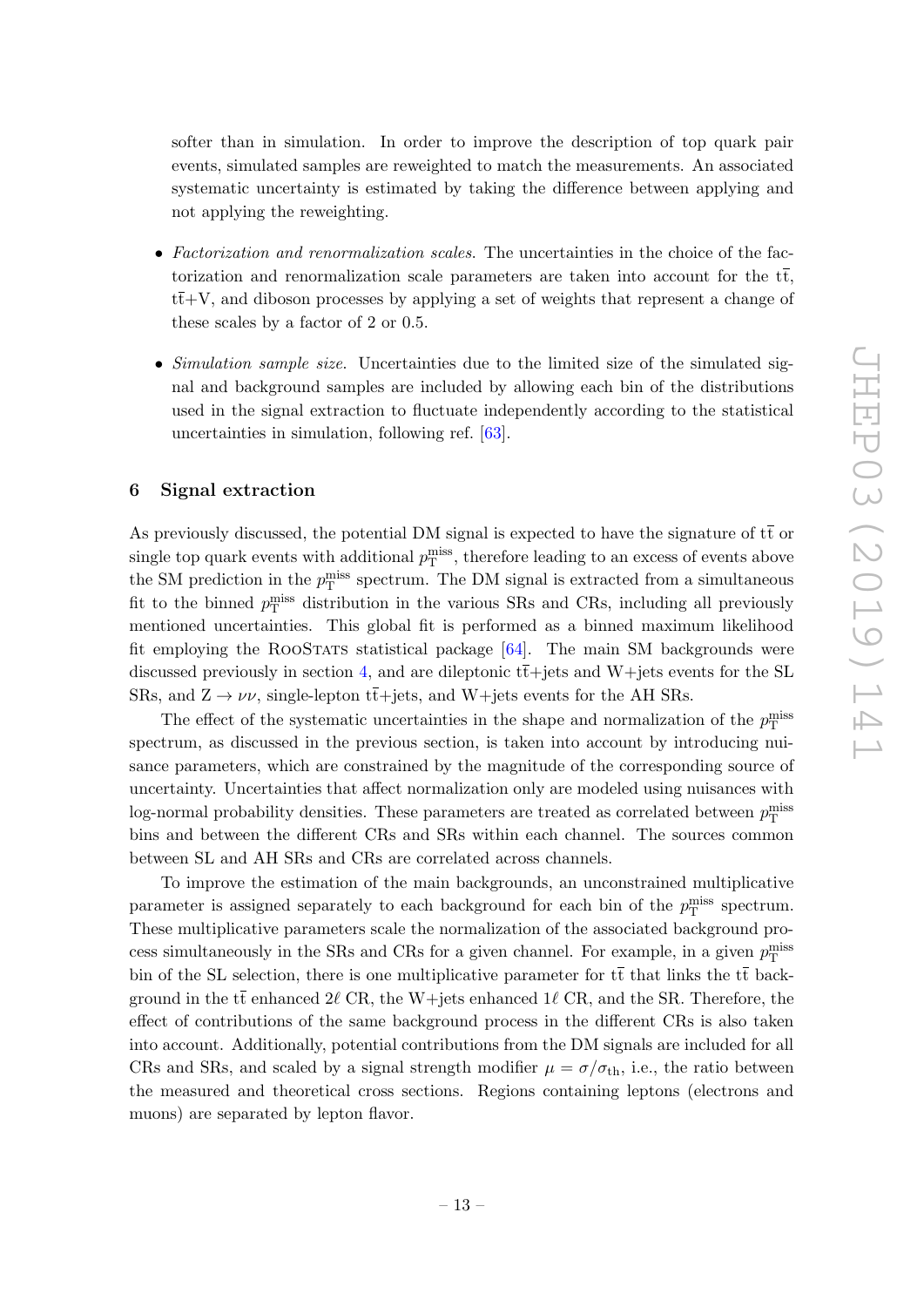The simultaneous fit to the binned  $p_T^{\text{miss}}$  distribution is performed combining the SL and AH regions. The values for the background multiplicative factors extracted from the fit are on average close to one, with a root-mean-square deviation that ranges from 5% to 21%, depending on the background processes and on the category considered (SL or AH). The post-fit distributions assuming the absence from the DM signal (i.e., the background only fit) are shown in figures [2](#page-15-0) and [3](#page-16-0) [\(4](#page-17-0) and [5\)](#page-18-0) for the SL and AH CRs (SRs), respectively. No significant excess at high  $p_T^{\text{miss}}$  in the SRs is observed. The SRs, both for the SL and AH channels, are divided into: 1 b-tagged jet and 0 forward jets, 1 b-tagged jet and ≥1 forward jets, and  $\geq 2$  b-tagged jets. The plots also contain the pre-fit distributions, represented by the dashed magenta line. The statistical and systematic uncertainties in the prediction are represented by hatched uncertainty bands, while the lower panels show the ratio of data and the post-fit prediction, and the bottom panels show the difference between the observed data events and the post-fit total background, divided by the full statistical and systematic uncertainty.

#### <span id="page-14-0"></span>7 Results

Overall, data are found to be in agreement with the expected SM background in the SRs. Upper limits at 95% confidence level (CL) are computed on the ratio between the measured and theoretical cross sections  $\mu$ , which is calculated with respect to the expected number of events for a scalar or pseudoscalar mediator and either the  $t/\bar{t}+DM$  or  $t\bar{t}+DM$  production modes separately, or summed together, where the results are referred to here as t,  $t\bar{t}+D M$ . The theoretical cross sections for both signal models are obtained at LO. The limits are calculated using a modified frequentist approach with a test statistic based on the profile likelihood in the asymptotic approximation and the  $CL<sub>s</sub>$  criterion  $[65–67]$  $[65–67]$ . We test different mediator mass scenarios with  $m_{\chi} = 1$  GeV and  $g_{\rm q} = g_{\chi} = 1$  and the results are shown in figure [6](#page-19-0) for scalar (left) and pseudoscalar (right) models. The expected limit for the  $t/\bar{t}$ +DM signal alone is depicted by the blue dash-dotted line, while the expected  $t\bar{t}$ +DM limit alone is given by the red dash-dotted line. The observed limit on the sum of both signals is represented by the black solid line, while its expected value is shown by the black dashed line with the 68 and 95% CL uncertainty bands in green and yellow, respectively.

For masses of the mediator particle below 200 GeV for the scalar model and below 300 GeV for the pseudoscalar model, the leading contribution to the sensitivity of the analysis stems from  $t\bar{t}$ +DM. This behavior is mostly driven by the larger cross section for the  $t\bar{t}$ +DM process when compared to the sum of the production processes for  $t/\bar{t}$ +DM. However, the  $t/\bar{t}$ +DM cross section drops less rapidly as a function of mediator particle mass in comparison to the  $t\bar{t}$ +DM mode. Additionally, the  $p_T^{\text{miss}}$  spectrum for a given mediator mass leans towards higher values for the  $t/\bar{t}+DM$  signal model when compared to the  $t\bar{t}$ +DM model. These two features, together with the analysis specifically designed for both DM production modes and the statistical combination of the different SRs, lead up to a factor of two improvement at high mediator masses on the limits when compared to previous results [\[16\]](#page-22-4). In particular, the  $\geq 1$  forward jet category, which is specifically designed to enhance  $t/\bar{t}$ +DM t channel events, improves the final results up to 14%.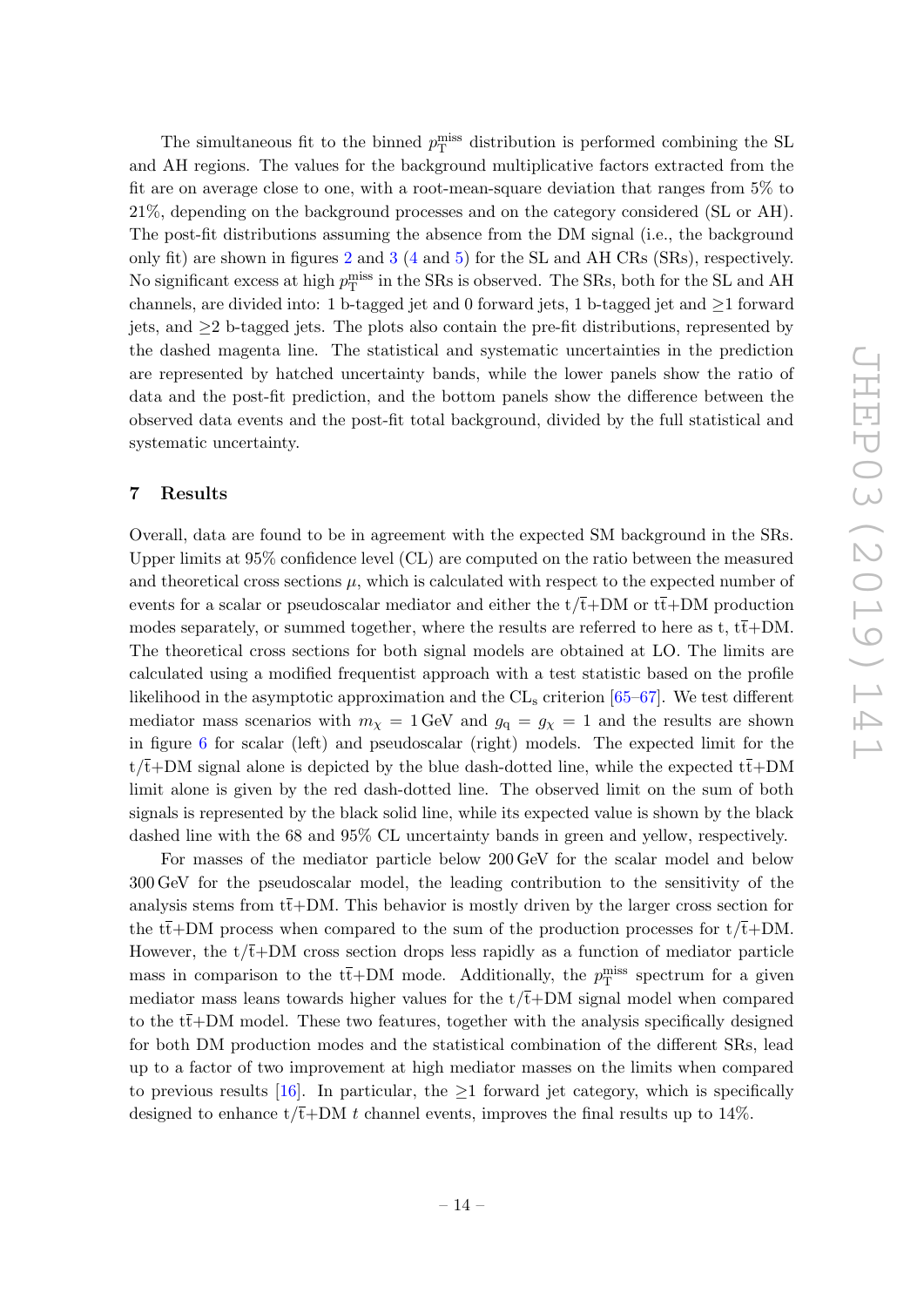

<span id="page-15-0"></span>**Figure 2.** Background-only post-fit  $p_T^{\text{miss}}$  distributions for the CRs of the SL selection. The total theory signal  $(t/\bar{t}+DM$  and  $t\bar{t}+DM$  summed together) is negligible and therefore is not shown. The last bin contains overflow events. The dashed magenta lines show the total pre-fit background expectation in the upper panels, and the ratio of pre-fit total background to post-fit total background in the middle panels. The lower panels show the difference between observed and post-fit total background divided by the full statistical and systematic uncertainties.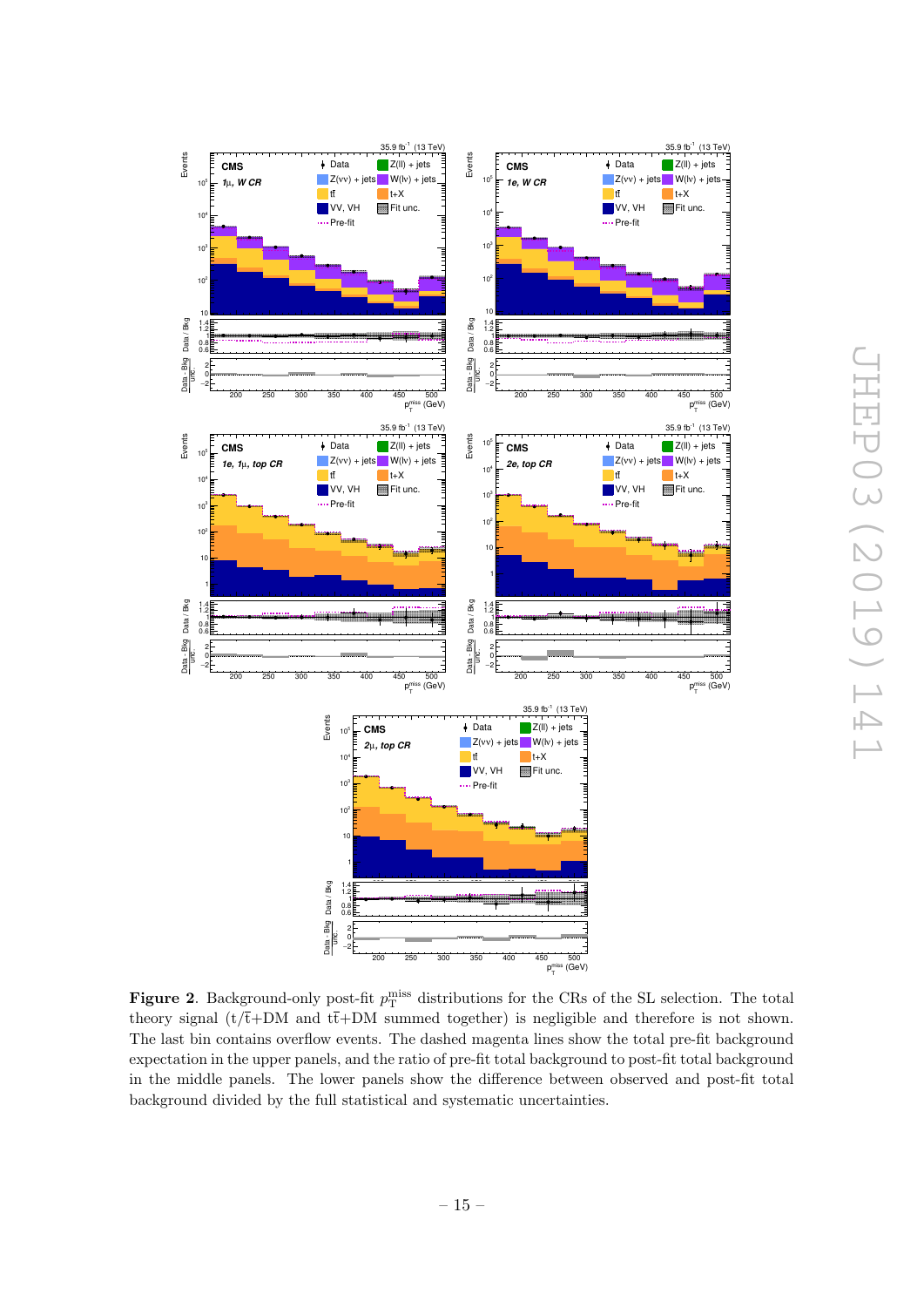

JHEP03 (2019)141 JHEP03(2019)141

<span id="page-16-0"></span>**Figure 3.** Background-only post-fit  $p_T^{\text{miss}}$  distributions for the CRs of the AH selection. The total theory signal  $(t/\bar{t}+DM$  and  $t\bar{t}+DM$  summed together) is negligible and therefore is not shown. The last bin contains overflow events. The dashed magenta lines show the total pre-fit background expectation in the upper panels, and the ratio of pre-fit total background to post-fit total background in the middle panels. The lower panels show the difference between observed and post-fit total background divided by the full statistical and systematic uncertainties.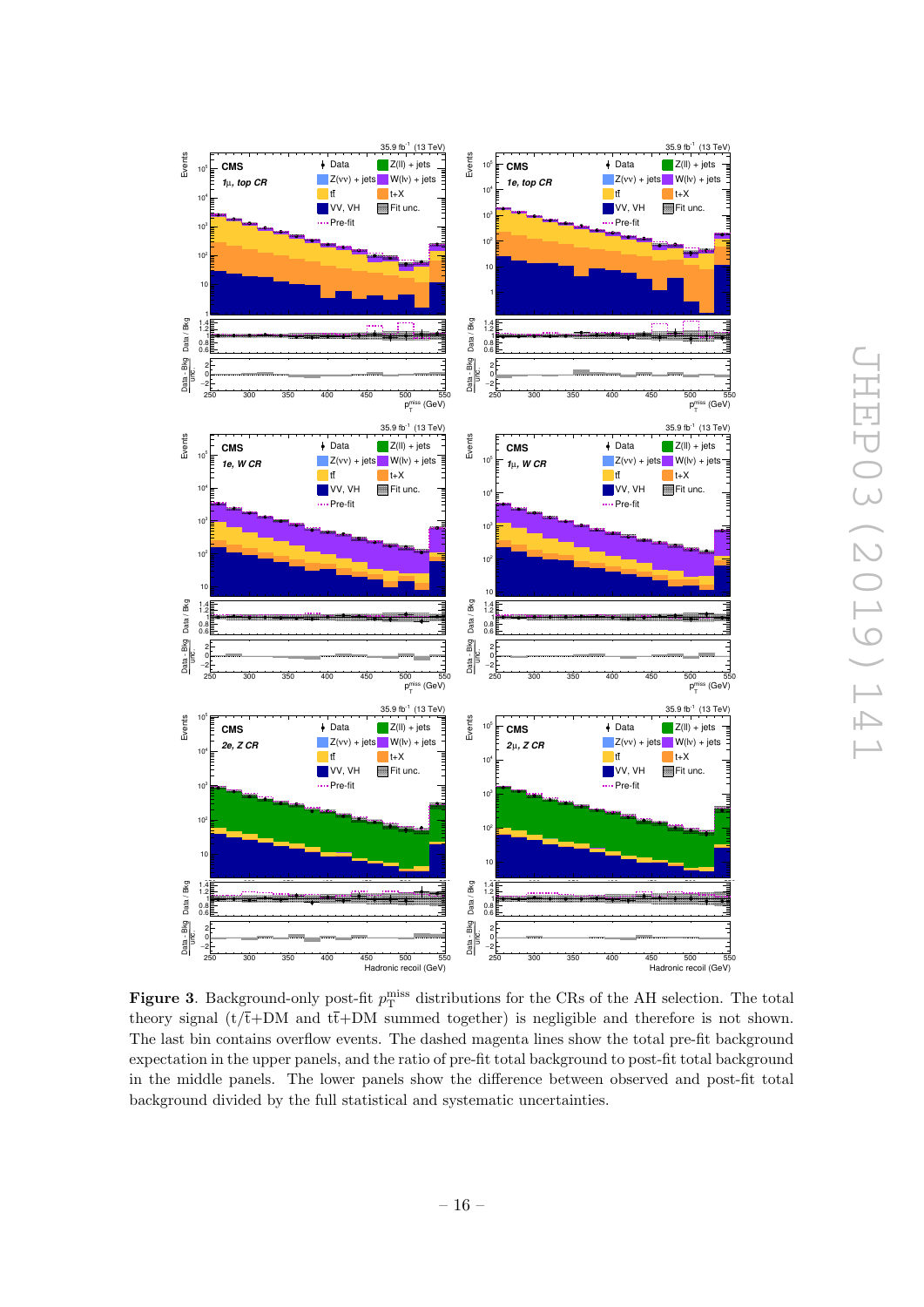

<span id="page-17-0"></span>**Figure 4.** Background-only post-fit  $p_T^{\text{miss}}$  distributions for the SRs of the SL selection. The total theory signal  $(t/\bar{t}+DM$  and  $t\bar{t}+DM$  summed together) is presented by the red solid lines for a scalar mediator mass of 100 GeV. The last bin contains overflow events. The dashed magenta lines show the total pre-fit background expectation in the upper panels, and the ratio of pre-fit total background to post-fit total background in the middle panels. The lower panels show the difference between observed and post-fit total background divided by the full statistical and systematic uncertainties.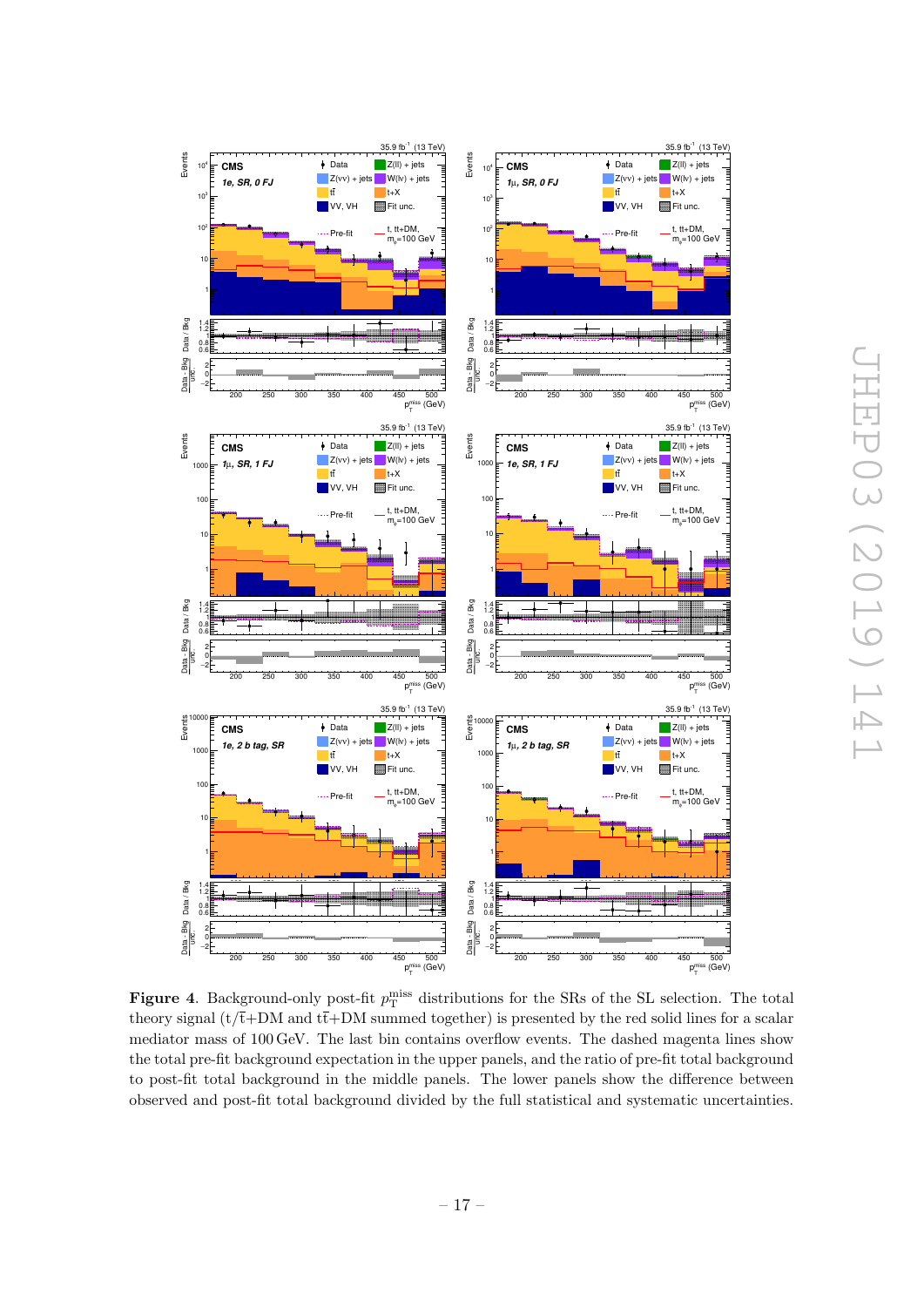

JHEP03 (2019)141 JHEP03(2019)141

<span id="page-18-0"></span>**Figure 5.** Background-only post-fit  $p_T^{\text{miss}}$  distributions for the SRs of the AH selection. The total theory signal  $(t/\bar{t}+DM$  and  $t\bar{t}+DM$  summed together) is presented by the red solid lines for a scalar mediator mass of 100 GeV. The last bin contains overflow events. The dashed magenta lines show the total pre-fit background expectation in the upper panels, and the ratio of pre-fit total background to post-fit total background in the middle panels. The lower panels show the difference between observed and post-fit total background divided by the full statistical and systematic uncertainties.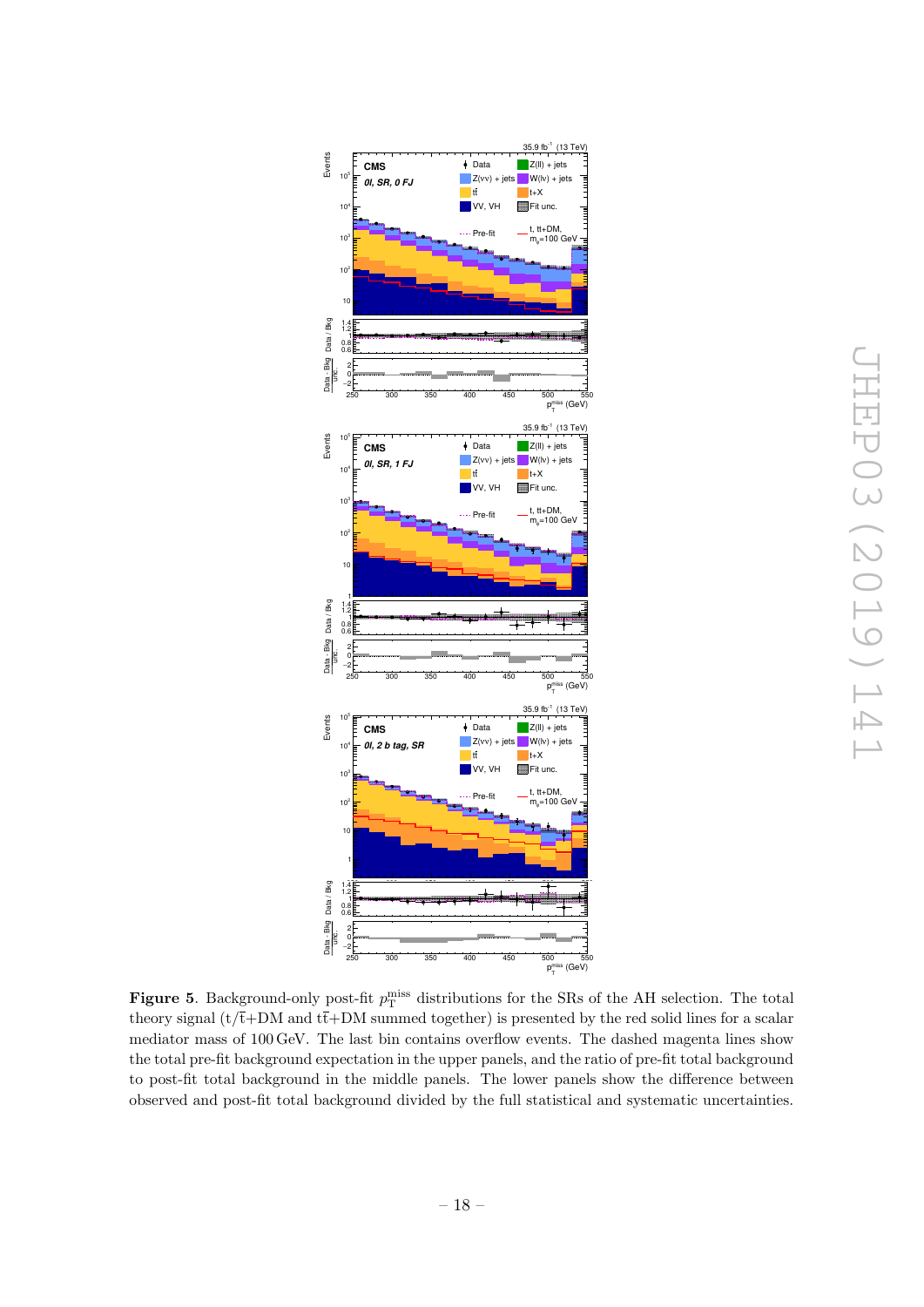

<span id="page-19-0"></span>Figure 6. The expected and observed 95% CL limits on the DM production cross sections, relative to the theory predictions, shown for the scalar (left) and pseudoscalar (right) models. The expected limit for the  $t/\bar{t}+DM$  signal alone is depicted by the blue dash-dotted line, while the  $t\bar{t}+DM$  limit alone is given by the red dash-dotted line. The observed limit on the sum of both signals is shown by the black solid line, while the expected value is shown by the black dashed line with the 68 and 95% CL uncertainty bands in green and yellow, respectively. The solid horizontal line corresponds to  $\sigma/\sigma_{\rm th}=1$ .

|              |                    |      | $t/\overline{t} + DM$ |      | $t\bar{t}$ +DM |  | t, $t\bar{t}$ +DM sum |      |              |              |  |
|--------------|--------------------|------|-----------------------|------|----------------|--|-----------------------|------|--------------|--------------|--|
|              | $m_{\phi/a}$ (GeV) | Obs. | Exp.                  | Obs. | Exp.           |  | Obs.                  | Exp. | 68% CI       | 95% CI       |  |
|              | 10                 | 1.59 | 1.12                  | 0.91 | 0.50           |  | 0.62                  | 0.39 | [0.27, 0.55] | [0.21, 0.76] |  |
|              | 20                 | 1.38 | 1.04                  | 0.84 | 0.52           |  | 0.58                  | 0.39 | [0.28, 0.56] | [0.21, 0.77] |  |
|              | 50                 | 1.15 | 1.13                  | 1.11 | 0.72           |  | 0.59                  | 0.46 | [0.33, 0.66] | [0.25, 0.90] |  |
| Scalar       | 100                | 1.43 | 1.23                  | 0.94 | 0.96           |  | 0.60                  | 0.57 | [0.41, 0.81] | [0.30, 1.11] |  |
|              | 200                | 1.66 | 1.57                  | 1.37 | 1.46           |  | 0.78                  | 0.79 | [0.56, 1.11] | [0.42, 1.51] |  |
|              | 300                | 1.97 | 2.02                  | 2.09 | 2.40           |  | 1.05                  | 1.13 | [0.81, 1.60] | [0.60, 2.17] |  |
|              | 500                | 5.84 | 5.67                  | 7.48 | 8.97           |  | 3.39                  | 3.59 | [2.57, 5.07] | [1.91, 6.88] |  |
|              | 10                 | 1.43 | 1.31                  | 0.70 | 0.70           |  | 0.49                  | 0.47 | [0.34, 0.67] | [0.25, 0.92] |  |
|              | 20                 | 1.43 | 1.28                  | 0.71 | 0.75           |  | 0.49                  | 0.49 | [0.35, 0.70] | [0.26, 0.95] |  |
| Pseudoscalar | 50                 | 1.48 | 1.35                  | 0.70 | 0.73           |  | 0.49                  | 0.50 | [0.35, 0.70] | [0.26, 0.96] |  |
|              | 100                | 1.53 | 1.43                  | 0.81 | 0.84           |  | 0.55                  | 0.55 | [0.39, 0.78] | [0.29, 1.06] |  |
|              | 200                | 1.89 | 1.73                  | 1.18 | 1.16           |  | 0.76                  | 0.72 | [0.52, 1.02] | [0.38, 1.38] |  |
|              | 300                | 2.17 | 2.17                  | 1.74 | 1.85           |  | 1.00                  | 1.04 | [0.74, 1.47] | [0.55, 2.00] |  |
|              | 500                | 8.22 | 8.31                  | 8.00 | 9.25           |  | 4.17                  | 4.53 | [3.24, 6.39] | [2.41, 8.67] |  |

<span id="page-19-1"></span>Table 3. Upper limits at 95% CL on the cross section ratio with respect to the expected DM signal for different scalar ( $\phi$ ) or pseudoscalar (a) mediator masses,  $m_{\chi} = 1$  GeV, and  $g_{\chi} = g_q = 1$ for the combination of SL and AH signal regions. The median expected value and its 68 and 95% confidence intervals (CIs) are given.

Table [3](#page-19-1) represents the final combined limits (SL + AH) for the  $t/\bar{t}+DM$  and  $t\bar{t}+DM$ processes separately, and for the sum of the two processes.

Overall, we exclude mediator masses below 290 and 300 GeV for the scalar and pseudoscalar hypotheses, respectively.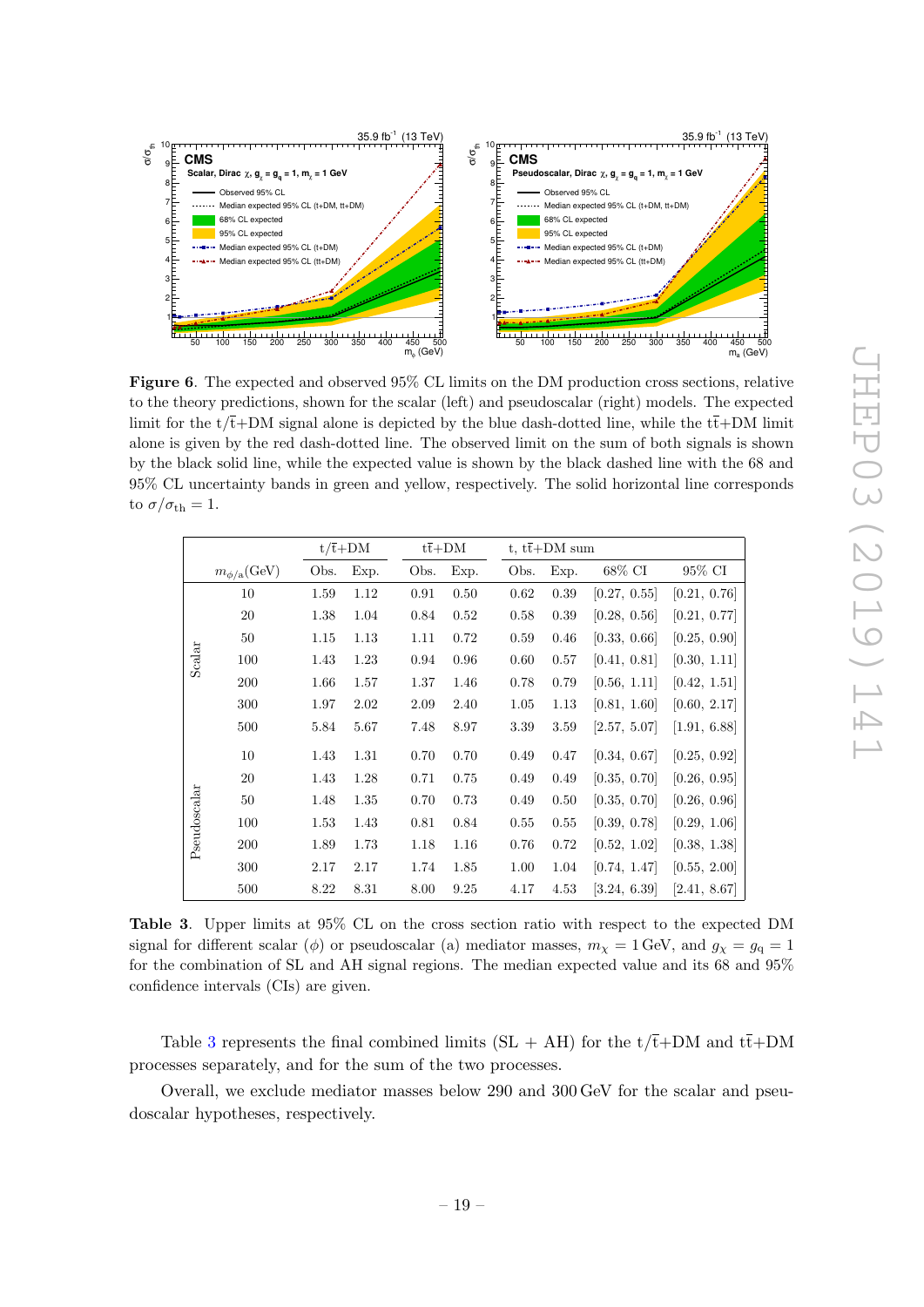#### <span id="page-20-0"></span>8 Summary

The first search at the LHC for dark matter (DM) produced in association with a single top quark or a top quark pair in interactions mediated by a neutral scalar or pseudoscalar particle in proton-proton collisions at a center-of-mass energy of 13 TeV has been presented. The data correspond to an integrated luminosity of  $35.9 \text{ fb}^{-1}$  recorded by the CMS experiment in 2016. No significant deviations with respect to standard model predictions are observed and the results are interpreted in the context of a simplified model in which a scalar or pseudoscalar mediator particle couples to the top quark and subsequently decays into two DM particles.

Scalar and pseudoscalar mediator masses below 290 and 300 GeV are excluded at 95% confidence level assuming a DM particle mass of 1 GeV and mediator couplings to fermions and DM particles equal to unity. This analysis provides the most stringent limits derived at the LHC for these new spin-0 mediator particles.

### Acknowledgments

We congratulate our colleagues in the CERN accelerator departments for the excellent performance of the LHC and thank the technical and administrative staffs at CERN and at other CMS institutes for their contributions to the success of the CMS effort. In addition, we gratefully acknowledge the computing centres and personnel of the Worldwide LHC Computing Grid for delivering so effectively the computing infrastructure essential to our analyses. Finally, we acknowledge the enduring support for the construction and operation of the LHC and the CMS detector provided by the following funding agencies: BMBWF and FWF (Austria); FNRS and FWO (Belgium); CNPq, CAPES, FAPERJ, FAPERGS, and FAPESP (Brazil); MES (Bulgaria); CERN; CAS, MoST, and NSFC (China); COL-CIENCIAS (Colombia); MSES and CSF (Croatia); RPF (Cyprus); SENESCYT (Ecuador); MoER, ERC IUT, and ERDF (Estonia); Academy of Finland, MEC, and HIP (Finland); CEA and CNRS/IN2P3 (France); BMBF, DFG, and HGF (Germany); GSRT (Greece); NKFIA (Hungary); DAE and DST (India); IPM (Iran); SFI (Ireland); INFN (Italy); MSIP and NRF (Republic of Korea); MES (Latvia); LAS (Lithuania); MOE and UM (Malaysia); BUAP, CINVESTAV, CONACYT, LNS, SEP, and UASLP-FAI (Mexico); MOS (Montenegro); MBIE (New Zealand); PAEC (Pakistan); MSHE and NSC (Poland); FCT (Portugal); JINR (Dubna); MON, RosAtom, RAS, RFBR, and NRC KI (Russia); MESTD (Serbia); SEIDI, CPAN, PCTI, and FEDER (Spain); MOSTR (Sri Lanka); Swiss Funding Agencies (Switzerland); MST (Taipei); ThEPCenter, IPST, STAR, and NSTDA (Thailand); TUBITAK and TAEK (Turkey); NASU and SFFR (Ukraine); STFC (United Kingdom); DOE and NSF (U.S.A.).

Individuals have received support from the Marie-Curie programme and the European Research Council and Horizon 2020 Grant, contract No. 675440 (European Union); the Leventis Foundation; the A.P. Sloan Foundation; the Alexander von Humboldt Foundation; the Belgian Federal Science Policy Office; the Fonds pour la Formation à la Recherche dans l'Industrie et dans l'Agriculture (FRIA-Belgium); the Agentschap voor Innovatie door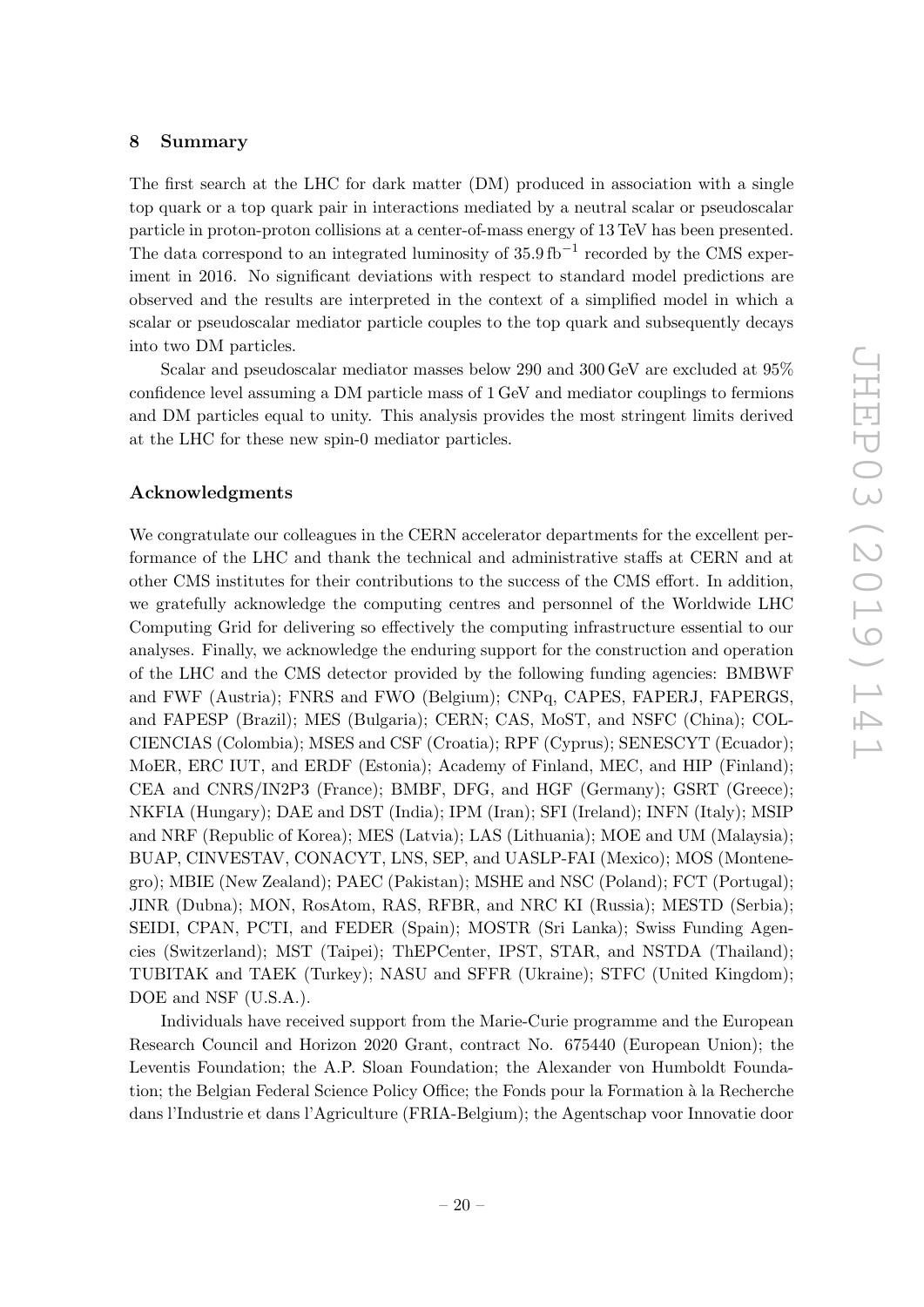Wetenschap en Technologie (IWT-Belgium); the F.R.S.-FNRS and FWO (Belgium) under the "Excellence of Science — EOS" — be.h project n. 30820817; the Ministry of Education, Youth and Sports (MEYS) of the Czech Republic; the Lend¨ulet ("Momentum") Programme and the János Bolyai Research Scholarship of the Hungarian Academy of Sciences, the New National Excellence Program UNKP, the NKFIA research grants 123842, 123959, ´ 124845, 124850, and 125105 (Hungary); the Council of Science and Industrial Research, India; the HOMING PLUS programme of the Foundation for Polish Science, cofinanced from European Union, Regional Development Fund, the Mobility Plus programme of the Ministry of Science and Higher Education, the National Science Center (Poland), contracts Harmonia 2014/14/M/ST2/00428, Opus 2014/13/B/ST2/02543, 2014/15/B/ST2/03998, and 2015/19/B/ST2/02861, Sonata-bis 2012/07/E/ST2/01406; the National Priorities Research Program by Qatar National Research Fund; the Programa Estatal de Fomento de la Investigación Científica y Técnica de Excelencia María de Maeztu, grant MDM-2015-0509 and the Programa Severo Ochoa del Principado de Asturias; the Thalis and Aristeia programmes cofinanced by EU-ESF and the Greek NSRF; the Rachadapisek Sompot Fund for Postdoctoral Fellowship, Chulalongkorn University and the Chulalongkorn Academic into Its 2nd Century Project Advancement Project (Thailand); the Welch Foundation, contract C-1845; and the Weston Havens Foundation (U.S.A.).

Open Access. This article is distributed under the terms of the Creative Commons Attribution License [\(CC-BY 4.0\)](https://creativecommons.org/licenses/by/4.0/), which permits any use, distribution and reproduction in any medium, provided the original author(s) and source are credited.

### References

- <span id="page-21-0"></span>[1] G. Bertone, D. Hooper and J. Silk, Particle dark matter: evidence, candidates and constraints, [Phys. Rept.](https://doi.org/10.1016/j.physrep.2004.08.031) 405 (2005) 279 [[hep-ph/0404175](https://arxiv.org/abs/hep-ph/0404175)] [IN[SPIRE](https://inspirehep.net/search?p=find+EPRINT+hep-ph/0404175)].
- <span id="page-21-1"></span>[2] Y.G. Kim, K.Y. Lee, C.B. Park and S. Shin, Secluded singlet fermionic dark matter driven by the Fermi gamma-ray excess, Phys. Rev.  $D$  93 [\(2016\) 075023](https://doi.org/10.1103/PhysRevD.93.075023) [[arXiv:1601.05089](https://arxiv.org/abs/1601.05089)] [IN[SPIRE](https://inspirehep.net/search?p=find+EPRINT+arXiv:1601.05089)].
- [3] A. Berlin, S. Gori, T. Lin and L.-T. Wang, *Pseudoscalar portal dark matter, [Phys. Rev.](https://doi.org/10.1103/PhysRevD.92.015005)* D 92 [\(2015\) 015005](https://doi.org/10.1103/PhysRevD.92.015005) [[arXiv:1502.06000](https://arxiv.org/abs/1502.06000)] [IN[SPIRE](https://inspirehep.net/search?p=find+EPRINT+arXiv:1502.06000)].
- [4] Y.G. Kim, K.Y. Lee and S. Shin, *Singlet fermionic dark matter*, *JHEP* 05 [\(2008\) 100](https://doi.org/10.1088/1126-6708/2008/05/100) [[arXiv:0803.2932](https://arxiv.org/abs/0803.2932)] [IN[SPIRE](https://inspirehep.net/search?p=find+EPRINT+arXiv:0803.2932)].
- <span id="page-21-2"></span>[5] L. Lopez-Honorez, T. Schwetz and J. Zupan, Higgs portal, fermionic dark matter and a Standard Model like Higgs at 125 GeV, [Phys. Lett.](https://doi.org/10.1016/j.physletb.2012.07.017) B 716 (2012) 179 [[arXiv:1203.2064](https://arxiv.org/abs/1203.2064)] [IN[SPIRE](https://inspirehep.net/search?p=find+EPRINT+arXiv:1203.2064)].
- <span id="page-21-3"></span>[6] G. D'Ambrosio, G.F. Giudice, G. Isidori and A. Strumia, Minimal flavor violation: an effective field theory approach, [Nucl. Phys.](https://doi.org/10.1016/S0550-3213(02)00836-2)  $\bf{B}$  645 (2002) 155 [[hep-ph/0207036](https://arxiv.org/abs/hep-ph/0207036)] [IN[SPIRE](https://inspirehep.net/search?p=find+EPRINT+hep-ph/0207036)].
- <span id="page-21-4"></span>[7] G. Isidori and D.M. Straub, Minimal flavour violation and beyond, [Eur. Phys. J.](https://doi.org/10.1140/epjc/s10052-012-2103-1) C 72 [\(2012\) 2103](https://doi.org/10.1140/epjc/s10052-012-2103-1) [[arXiv:1202.0464](https://arxiv.org/abs/1202.0464)] [IN[SPIRE](https://inspirehep.net/search?p=find+EPRINT+arXiv:1202.0464)].
- <span id="page-21-5"></span>[8] T. Lin, E.W. Kolb and L.-T. Wang, Probing dark matter couplings to top and bottom quarks at the LHC, Phys. Rev. D 88 [\(2013\) 063510](https://doi.org/10.1103/PhysRevD.88.063510)  $\text{arXiv:1303.6638}$  $\text{arXiv:1303.6638}$  $\text{arXiv:1303.6638}$  [IN[SPIRE](https://inspirehep.net/search?p=find+EPRINT+arXiv:1303.6638)].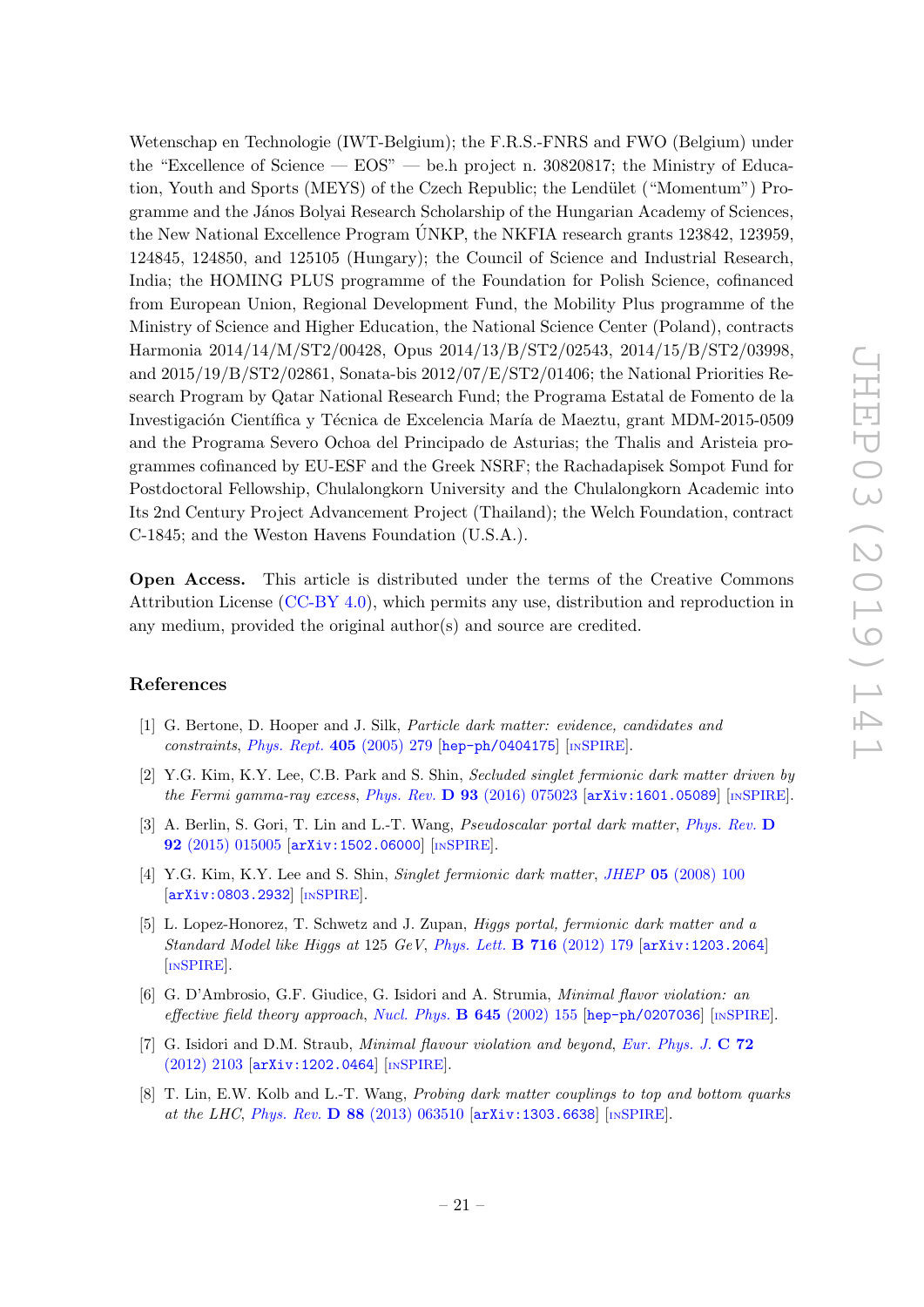- [9] M.R. Buckley, D. Feld and D. Goncalves, Scalar simplified models for dark matter, [Phys.](https://doi.org/10.1103/PhysRevD.91.015017) Rev. D 91 [\(2015\) 015017](https://doi.org/10.1103/PhysRevD.91.015017) [[arXiv:1410.6497](https://arxiv.org/abs/1410.6497)] [IN[SPIRE](https://inspirehep.net/search?p=find+EPRINT+arXiv:1410.6497)].
- [10] U. Haisch and E. Re, Simplified dark matter top-quark interactions at the LHC, [JHEP](https://doi.org/10.1007/JHEP06(2015)078) 06 [\(2015\) 078](https://doi.org/10.1007/JHEP06(2015)078) [[arXiv:1503.00691](https://arxiv.org/abs/1503.00691)] [IN[SPIRE](https://inspirehep.net/search?p=find+EPRINT+arXiv:1503.00691)].
- <span id="page-22-0"></span>[11] U. Haisch, F. Kahlhoefer and J. Unwin, The impact of heavy-quark loops on LHC dark matter searches, JHEP 07 [\(2013\) 125](https://doi.org/10.1007/JHEP07(2013)125) [[arXiv:1208.4605](https://arxiv.org/abs/1208.4605)] [IN[SPIRE](https://inspirehep.net/search?p=find+EPRINT+arXiv:1208.4605)].
- <span id="page-22-1"></span>[12] CMS collaboration, Search for the production of dark matter in association with top-quark pairs in the single-lepton final state in proton-proton collisions at  $\sqrt{s} = 8$  TeV, [JHEP](https://doi.org/10.1007/JHEP06(2015)121) 06 [\(2015\) 121](https://doi.org/10.1007/JHEP06(2015)121) [[arXiv:1504.03198](https://arxiv.org/abs/1504.03198)] [IN[SPIRE](https://inspirehep.net/search?p=find+EPRINT+arXiv:1504.03198)].
- <span id="page-22-2"></span>[13] ATLAS collaboration, Search for dark matter in events with heavy quarks and missing transverse momentum in pp collisions with the ATLAS detector, [Eur. Phys. J.](https://doi.org/10.1140/epjc/s10052-015-3306-z) C 75 (2015) [92](https://doi.org/10.1140/epjc/s10052-015-3306-z) [[arXiv:1410.4031](https://arxiv.org/abs/1410.4031)] [IN[SPIRE](https://inspirehep.net/search?p=find+EPRINT+arXiv:1410.4031)].
- <span id="page-22-3"></span>[14] CMS collaboration, Search for dark matter produced in association with heavy-flavor quark pairs in proton-proton collisions at  $\sqrt{s} = 13$  TeV, [Eur. Phys. J.](https://doi.org/10.1140/epjc/s10052-017-5317-4) C 77 (2017) 845 [[arXiv:1706.02581](https://arxiv.org/abs/1706.02581)] [IN[SPIRE](https://inspirehep.net/search?p=find+EPRINT+arXiv:1706.02581)].
- [15] ATLAS collaboration, Search for dark matter produced in association with bottom or top quarks in  $\sqrt{s} = 13$  TeV pp collisions with the ATLAS detector, [Eur. Phys. J.](https://doi.org/10.1140/epjc/s10052-017-5486-1) C 78 (2018) 18 [[arXiv:1710.11412](https://arxiv.org/abs/1710.11412)] [IN[SPIRE](https://inspirehep.net/search?p=find+EPRINT+arXiv:1710.11412)].
- <span id="page-22-4"></span>[16] CMS collaboration, Search for dark matter particles produced in association with a top quark pair at  $\sqrt{s} = 13$  TeV, [Phys. Rev. Lett.](https://doi.org/10.1103/PhysRevLett.122.011803) 122 (2019) 011803 [[arXiv:1807.06522](https://arxiv.org/abs/1807.06522)] [IN[SPIRE](https://inspirehep.net/search?p=find+EPRINT+arXiv:1807.06522)].
- <span id="page-22-5"></span>[17] D. Pinna, A. Zucchetta, M.R. Buckley and F. Canelli, Single top quarks and dark matter, Phys. Rev. D 96 [\(2017\) 035031](https://doi.org/10.1103/PhysRevD.96.035031) [[arXiv:1701.05195](https://arxiv.org/abs/1701.05195)] [IN[SPIRE](https://inspirehep.net/search?p=find+EPRINT+arXiv:1701.05195)].
- <span id="page-22-6"></span>[18] U. Haisch, P. Pani and G. Polesello, Determining the CP nature of spin-0 mediators in associated production of dark matter and  $t\bar{t}$  pairs, JHEP 02 [\(2017\) 131](https://doi.org/10.1007/JHEP02(2017)131) [[arXiv:1611.09841](https://arxiv.org/abs/1611.09841)] [IN[SPIRE](https://inspirehep.net/search?p=find+EPRINT+arXiv:1611.09841)].
- <span id="page-22-7"></span>[19] CDF collaboration, Search for a dark matter candidate produced in association with a single top quark in pp⊂ collisions at  $\sqrt{s} = 1.96$  TeV, [Phys. Rev. Lett.](https://doi.org/10.1103/PhysRevLett.108.201802) 108 (2012) 201802 [[arXiv:1202.5653](https://arxiv.org/abs/1202.5653)] [IN[SPIRE](https://inspirehep.net/search?p=find+EPRINT+arXiv:1202.5653)].
- <span id="page-22-8"></span>[20] ATLAS collaboration, Search for invisible particles produced in association with single-top-quarks in proton-proton collisions at  $\sqrt{s} = 8$  TeV with the ATLAS detector, [Eur.](https://doi.org/10.1140/epjc/s10052-014-3233-4) Phys. J. C 75 [\(2015\) 79](https://doi.org/10.1140/epjc/s10052-014-3233-4) [[arXiv:1410.5404](https://arxiv.org/abs/1410.5404)] [IN[SPIRE](https://inspirehep.net/search?p=find+EPRINT+arXiv:1410.5404)].
- <span id="page-22-9"></span>[21] CMS collaboration, Search for monotop signatures in proton-proton collisions at  $\sqrt{s} = 8$ TeV, [Phys. Rev. Lett.](https://doi.org/10.1103/PhysRevLett.114.101801) 114 (2015) 101801 [[arXiv:1410.1149](https://arxiv.org/abs/1410.1149)] [IN[SPIRE](https://inspirehep.net/search?p=find+EPRINT+arXiv:1410.1149)].
- <span id="page-22-10"></span>[22] CMS collaboration, Search for dark matter in events with energetic, hadronically decaying top quarks and missing transverse momentum at  $\sqrt{s} = 13 \text{ TeV}$ , JHEP 06 [\(2018\) 027](https://doi.org/10.1007/JHEP06(2018)027) [[arXiv:1801.08427](https://arxiv.org/abs/1801.08427)] [IN[SPIRE](https://inspirehep.net/search?p=find+EPRINT+arXiv:1801.08427)].
- <span id="page-22-11"></span>[23] CMS collaboration, The CMS experiment at the CERN LHC, 2008 JINST 3 [S08004](https://doi.org/10.1088/1748-0221/3/08/S08004) [IN[SPIRE](https://inspirehep.net/search?p=find+J+%22JINST,3,S08004%22)].
- <span id="page-22-12"></span>[24] CMS collaboration, *The CMS trigger system*, 2017 *JINST* 12 [P01020](https://doi.org/10.1088/1748-0221/12/01/P01020) [[arXiv:1609.02366](https://arxiv.org/abs/1609.02366)] [IN[SPIRE](https://inspirehep.net/search?p=find+EPRINT+arXiv:1609.02366)].
- <span id="page-22-13"></span>[25] CMS collaboration, Particle-flow reconstruction and global event description with the CMS  $detection$ , 2017 JINST 12 [P10003](https://doi.org/10.1088/1748-0221/12/10/P10003) [[arXiv:1706.04965](https://arxiv.org/abs/1706.04965)] [IN[SPIRE](https://inspirehep.net/search?p=find+EPRINT+arXiv:1706.04965)].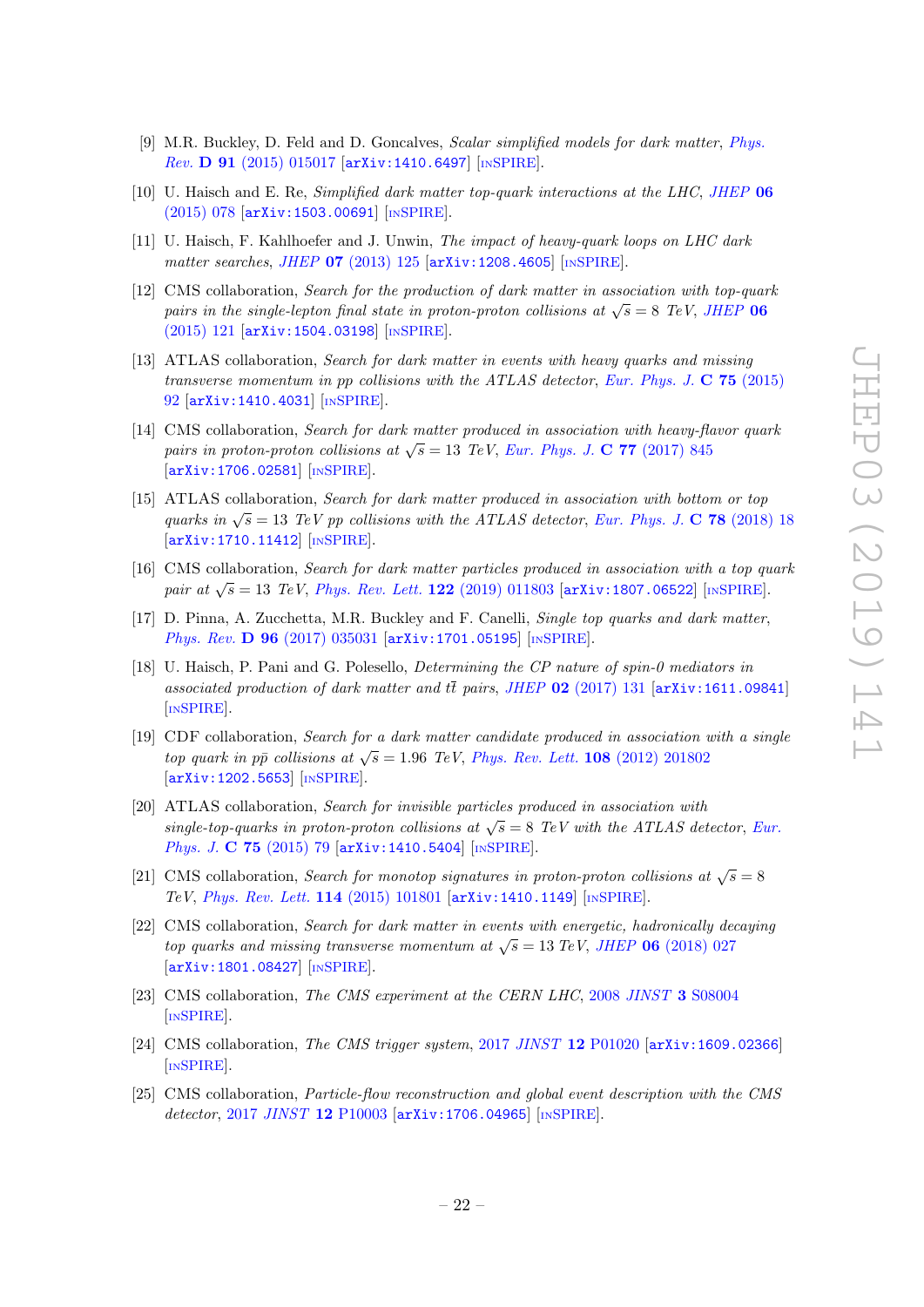- <span id="page-23-0"></span>[26] M. Cacciari, G.P. Salam and G. Soyez, The anti- $k_t$  jet clustering algorithm, JHEP 04 [\(2008\)](https://doi.org/10.1088/1126-6708/2008/04/063) [063](https://doi.org/10.1088/1126-6708/2008/04/063) [[arXiv:0802.1189](https://arxiv.org/abs/0802.1189)] [IN[SPIRE](https://inspirehep.net/search?p=find+EPRINT+arXiv:0802.1189)].
- <span id="page-23-1"></span>[27] M. Cacciari, G.P. Salam and G. Soyez, FastJet user manual, [Eur. Phys. J.](https://doi.org/10.1140/epjc/s10052-012-1896-2) C 72 (2012) 1896 [[arXiv:1111.6097](https://arxiv.org/abs/1111.6097)] [IN[SPIRE](https://inspirehep.net/search?p=find+EPRINT+arXiv:1111.6097)].
- <span id="page-23-2"></span>[28] M. Cacciari, G.P. Salam and G. Soyez, The catchment area of jets, JHEP 04 [\(2008\) 005](https://doi.org/10.1088/1126-6708/2008/04/005) [[arXiv:0802.1188](https://arxiv.org/abs/0802.1188)] [IN[SPIRE](https://inspirehep.net/search?p=find+EPRINT+arXiv:0802.1188)].
- <span id="page-23-3"></span>[29] CMS collaboration, Jet algorithms performance in 13 TeV data, [CMS-PAS-JME-16-003](http://cds.cern.ch/record/2256875) (2017).
- <span id="page-23-4"></span>[30] CMS collaboration, Identification of heavy-flavour jets with the CMS detector in pp  $collisions$  at 13 TeV,  $2018$  JINST 13 [P05011](https://doi.org/10.1088/1748-0221/13/05/P05011) [[arXiv:1712.07158](https://arxiv.org/abs/1712.07158)] [IN[SPIRE](https://inspirehep.net/search?p=find+EPRINT+arXiv:1712.07158)].
- <span id="page-23-5"></span>[31] P. Nason, A new method for combining NLO QCD with shower Monte Carlo algorithms, JHEP 11 [\(2004\) 040](https://doi.org/10.1088/1126-6708/2004/11/040) [[hep-ph/0409146](https://arxiv.org/abs/hep-ph/0409146)] [IN[SPIRE](https://inspirehep.net/search?p=find+EPRINT+hep-ph/0409146)].
- [32] S. Frixione, P. Nason and C. Oleari, Matching NLO QCD computations with parton shower simulations: the POWHEG method, JHEP 11 [\(2007\) 070](https://doi.org/10.1088/1126-6708/2007/11/070)  $\left[$ [arXiv:0709.2092](https://arxiv.org/abs/0709.2092) $\right]$   $\left[$ IN[SPIRE](https://inspirehep.net/search?p=find+EPRINT+arXiv:0709.2092) $\right]$ .
- <span id="page-23-6"></span>[33] S. Alioli, P. Nason, C. Oleari and E. Re, A general framework for implementing NLO calculations in shower Monte Carlo programs: the POWHEG BOX, JHEP 06 [\(2010\) 043](https://doi.org/10.1007/JHEP06(2010)043) [[arXiv:1002.2581](https://arxiv.org/abs/1002.2581)] [IN[SPIRE](https://inspirehep.net/search?p=find+EPRINT+arXiv:1002.2581)].
- <span id="page-23-7"></span>[34] CMS collaboration, Measurement of differential cross sections for top quark pair production using the lepton+jets final state in proton-proton collisions at 13 TeV, [Phys. Rev.](https://doi.org/10.1103/PhysRevD.95.092001)  $\bf{D}$  95 [\(2017\) 092001](https://doi.org/10.1103/PhysRevD.95.092001) [[arXiv:1610.04191](https://arxiv.org/abs/1610.04191)] [IN[SPIRE](https://inspirehep.net/search?p=find+EPRINT+arXiv:1610.04191)].
- <span id="page-23-8"></span>[35] J. Alwall et al., The automated computation of tree-level and next-to-leading order differential cross sections, and their matching to parton shower simulations, JHEP 07 [\(2014\)](https://doi.org/10.1007/JHEP07(2014)079) [079](https://doi.org/10.1007/JHEP07(2014)079) [[arXiv:1405.0301](https://arxiv.org/abs/1405.0301)] [IN[SPIRE](https://inspirehep.net/search?p=find+EPRINT+arXiv:1405.0301)].
- <span id="page-23-9"></span>[36] M.L. Mangano, M. Moretti, F. Piccinini and M. Treccani, Matching matrix elements and shower evolution for top-quark production in hadronic collisions, JHEP 01 [\(2007\) 013](https://doi.org/10.1088/1126-6708/2007/01/013) [[hep-ph/0611129](https://arxiv.org/abs/hep-ph/0611129)] [IN[SPIRE](https://inspirehep.net/search?p=find+EPRINT+hep-ph/0611129)].
- <span id="page-23-10"></span>[37] A. Denner, S. Dittmaier, T. Kasprzik and A. Muck, *Electroweak corrections to*  $W + jet$ hadroproduction including leptonic W-boson decays, JHEP 08 [\(2009\) 075](https://doi.org/10.1088/1126-6708/2009/08/075) [[arXiv:0906.1656](https://arxiv.org/abs/0906.1656)] [IN[SPIRE](https://inspirehep.net/search?p=find+EPRINT+arXiv:0906.1656)].
- [38] A. Denner, S. Dittmaier, T. Kasprzik and A. Muck, Electroweak corrections to dilepton + jet production at hadron colliders, JHEP  $06$  [\(2011\) 069](https://doi.org/10.1007/JHEP06(2011)069) [[arXiv:1103.0914](https://arxiv.org/abs/1103.0914)] [IN[SPIRE](https://inspirehep.net/search?p=find+EPRINT+arXiv:1103.0914)].
- [39] A. Denner, S. Dittmaier, T. Kasprzik and A. Mück, *Electroweak corrections to monojet* production at the LHC, [Eur. Phys. J.](https://doi.org/10.1140/epjc/s10052-013-2297-x) C 73 (2013) 2297  $arXiv:1211.5078$  [IN[SPIRE](https://inspirehep.net/search?p=find+EPRINT+arXiv:1211.5078)].
- [40] J.H. Kuhn, A. Kulesza, S. Pozzorini and M. Schulze, Electroweak corrections to hadronic photon production at large transverse momenta, JHEP 03 [\(2006\) 059](https://doi.org/10.1088/1126-6708/2006/03/059) [[hep-ph/0508253](https://arxiv.org/abs/hep-ph/0508253)] [IN[SPIRE](https://inspirehep.net/search?p=find+EPRINT+hep-ph/0508253)].
- [41] S. Kallweit et al., NLO electroweak automation and precise predictions for  $W +$  multijet production at the LHC, JHEP  $04$  [\(2015\) 012](https://doi.org/10.1007/JHEP04(2015)012) [[arXiv:1412.5157](https://arxiv.org/abs/1412.5157)] [IN[SPIRE](https://inspirehep.net/search?p=find+EPRINT+arXiv:1412.5157)].
- <span id="page-23-11"></span>[42] S. Kallweit et al., NLO QCD+EW predictions for  $V + jets$  including off-shell vector-boson decays and multijet merging, JHEP  $04$  [\(2016\) 021](https://doi.org/10.1007/JHEP04(2016)021)  $\text{arXiv:1511.08692}$  $\text{arXiv:1511.08692}$  $\text{arXiv:1511.08692}$  [IN[SPIRE](https://inspirehep.net/search?p=find+EPRINT+arXiv:1511.08692)].
- <span id="page-23-12"></span>[43] R. Frederix and S. Frixione, Merging meets matching in MC@NLO, JHEP 12 [\(2012\) 061](https://doi.org/10.1007/JHEP12(2012)061) [[arXiv:1209.6215](https://arxiv.org/abs/1209.6215)] [IN[SPIRE](https://inspirehep.net/search?p=find+EPRINT+arXiv:1209.6215)].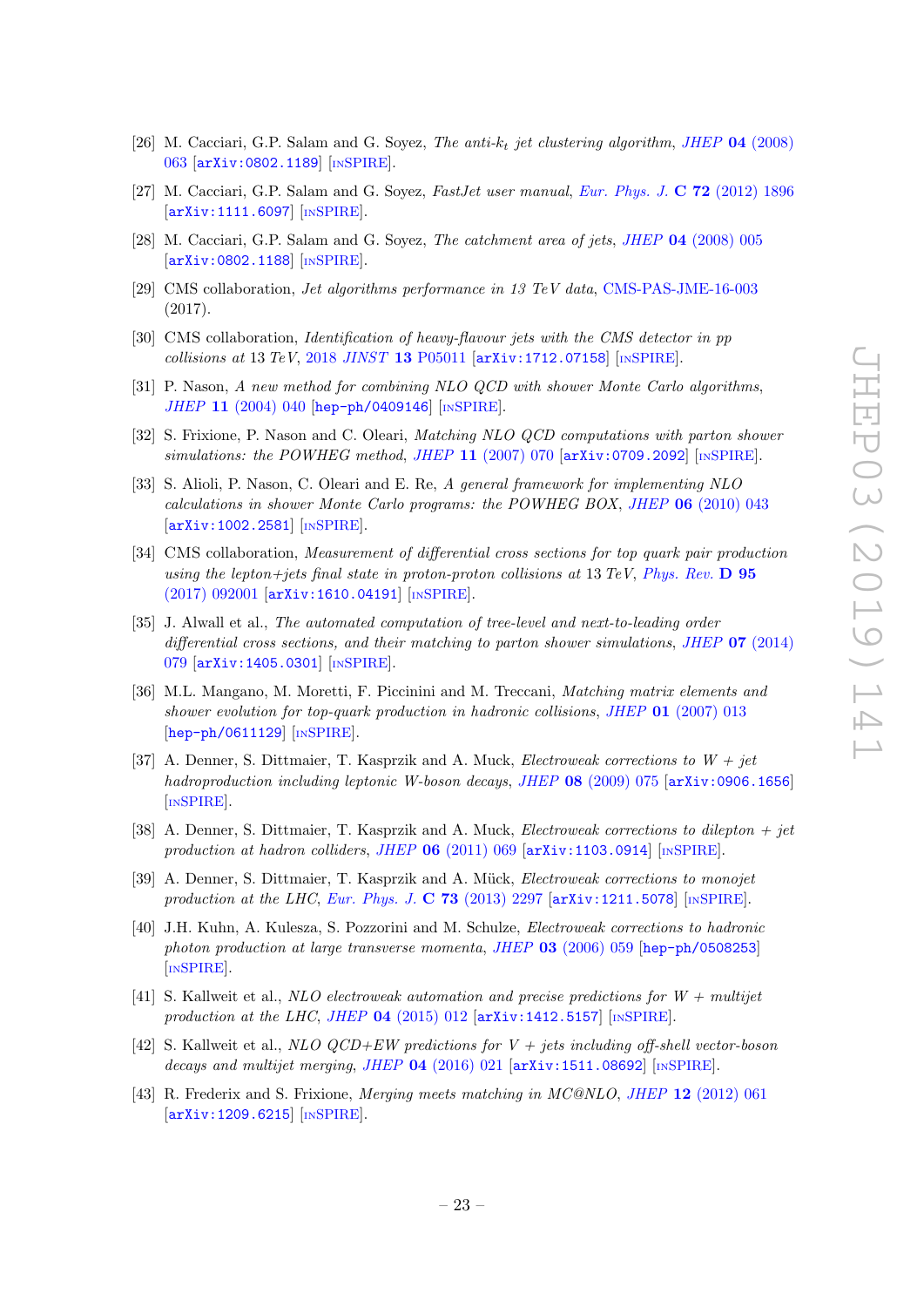- <span id="page-24-0"></span>[44] D. Abercrombie et al., Dark matter benchmark models for early LHC run-2 searches: report of the ATLAS/CMS dark matter forum, [arXiv:1507.00966](https://arxiv.org/abs/1507.00966) [IN[SPIRE](https://inspirehep.net/search?p=find+EPRINT+arXiv:1507.00966)].
- <span id="page-24-1"></span>[45] G. Busoni et al., Recommendations on presenting LHC searches for missing transverse energy signals using simplified s-channel models of dark matter,  $arXiv:1603.04156$  [IN[SPIRE](https://inspirehep.net/search?p=find+EPRINT+arXiv:1603.04156)].
- <span id="page-24-2"></span>[46] A. Albert et al., Towards the next generation of simplified dark matter models, [Phys. Dark](https://doi.org/10.1016/j.dark.2017.02.002)  $Univ.$  16 [\(2017\) 49](https://doi.org/10.1016/j.dark.2017.02.002)  $\text{arXiv:1607.06680}$  $\text{arXiv:1607.06680}$  $\text{arXiv:1607.06680}$  [IN[SPIRE](https://inspirehep.net/search?p=find+EPRINT+arXiv:1607.06680)].
- <span id="page-24-3"></span>[47] NNPDF collaboration, *Parton distributions for the LHC Run II, JHEP* 04 [\(2015\) 040](https://doi.org/10.1007/JHEP04(2015)040)  $\left[$ [arXiv:1410.8849](https://arxiv.org/abs/1410.8849) $\right]$  $\left[$ IN[SPIRE](https://inspirehep.net/search?p=find+EPRINT+arXiv:1410.8849) $\right]$ .
- <span id="page-24-4"></span>[48] T. Sjöstrand, S. Mrenna and P.Z. Skands, A brief introduction to PYTHIA 8.1, [Comput.](https://doi.org/10.1016/j.cpc.2008.01.036) [Phys. Commun.](https://doi.org/10.1016/j.cpc.2008.01.036) 178 (2008) 852 [[arXiv:0710.3820](https://arxiv.org/abs/0710.3820)] [IN[SPIRE](https://inspirehep.net/search?p=find+EPRINT+arXiv:0710.3820)].
- <span id="page-24-5"></span>[49] CMS collaboration, Event generator tunes obtained from underlying event and multiparton scattering measurements, [Eur. Phys. J.](https://doi.org/10.1140/epjc/s10052-016-3988-x)  $C$  76 (2016) 155  $arXiv:1512.00815$  [IN[SPIRE](https://inspirehep.net/search?p=find+EPRINT+arXiv:1512.00815)].
- <span id="page-24-6"></span>[50] CMS collaboration, Investigations of the impact of the parton shower tuning in PYTHIA 8 in the modelling of tt at  $\sqrt{s} = 8$  and 13 TeV, [CMS-PAS-TOP-16-021](http://cds.cern.ch/record/2235192) (2016).
- <span id="page-24-7"></span>[51] GEANT4 collaboration, GEANT4 — a simulation toolkit, [Nucl. Instrum. Meth.](https://doi.org/10.1016/S0168-9002(03)01368-8) A 506 [\(2003\) 250](https://doi.org/10.1016/S0168-9002(03)01368-8) [IN[SPIRE](https://inspirehep.net/search?p=find+J+%22Nucl.Instrum.Meth.,A506,250%22)].
- <span id="page-24-8"></span>[52] CMS collaboration, Performance of CMS muon reconstruction in pp collision events at  $\sqrt{s}$  = 7 TeV, 2012 JINST 7 [P10002](https://doi.org/10.1088/1748-0221/7/10/P10002) [[arXiv:1206.4071](https://arxiv.org/abs/1206.4071)] [IN[SPIRE](https://inspirehep.net/search?p=find+EPRINT+arXiv:1206.4071)].
- <span id="page-24-9"></span>[53] CMS collaboration, Performance of electron reconstruction and selection with the CMS detector in proton-proton collisions at  $\sqrt{s} = 8 \text{ TeV}$ , 2015 JINST 10 [P06005](https://doi.org/10.1088/1748-0221/10/06/P06005) [[arXiv:1502.02701](https://arxiv.org/abs/1502.02701)] [IN[SPIRE](https://inspirehep.net/search?p=find+EPRINT+arXiv:1502.02701)].
- <span id="page-24-10"></span>[54] Y. Bai, H.-C. Cheng, J. Gallicchio and J. Gu, *Stop the top background of the stop search*, JHEP 07 [\(2012\) 110](https://doi.org/10.1007/JHEP07(2012)110) [[arXiv:1203.4813](https://arxiv.org/abs/1203.4813)] [IN[SPIRE](https://inspirehep.net/search?p=find+EPRINT+arXiv:1203.4813)].
- <span id="page-24-11"></span>[55] CMS collaboration, Measurement of the inelastic proton-proton cross section at √  $\sqrt{s} = 13 \text{ TeV}$ , JHEP 07 [\(2018\) 161](https://doi.org/10.1007/JHEP07(2018)161) [[arXiv:1802.02613](https://arxiv.org/abs/1802.02613)] [IN[SPIRE](https://inspirehep.net/search?p=find+EPRINT+arXiv:1802.02613)].
- <span id="page-24-12"></span>[56] CMS collaboration, *CMS luminosity measurements for the 2016 data taking period*, [CMS-PAS-LUM-17-001](http://cds.cern.ch/record/2257069) (2017).
- <span id="page-24-13"></span>[57] CMS collaboration, *Jet energy scale and resolution in the CMS experiment in pp collisions* at 8 TeV, 2017 JINST 12 [P02014](https://doi.org/10.1088/1748-0221/12/02/P02014) [[arXiv:1607.03663](https://arxiv.org/abs/1607.03663)] [IN[SPIRE](https://inspirehep.net/search?p=find+EPRINT+arXiv:1607.03663)].
- <span id="page-24-14"></span>[58] J. Butterworth et al., PDF4LHC recommendations for LHC run II, [J. Phys.](https://doi.org/10.1088/0954-3899/43/2/023001) **G 43** (2016) [023001](https://doi.org/10.1088/0954-3899/43/2/023001) [[arXiv:1510.03865](https://arxiv.org/abs/1510.03865)] [IN[SPIRE](https://inspirehep.net/search?p=find+EPRINT+arXiv:1510.03865)].
- <span id="page-24-15"></span>[59] CMS collaboration, Measurements of differential cross sections for associated production of a W boson and jets in proton-proton collisions at  $\sqrt{s} = 8$  TeV, Phys. Rev. **D 95** [\(2017\) 052002](https://doi.org/10.1103/PhysRevD.95.052002) [[arXiv:1610.04222](https://arxiv.org/abs/1610.04222)] [IN[SPIRE](https://inspirehep.net/search?p=find+EPRINT+arXiv:1610.04222)].
- [60] CMS collaboration, Measurement of the production cross section of a W boson in association with two b jets in pp collisions at  $\sqrt{s} = 8 \text{ TeV}$ , [Eur. Phys. J.](https://doi.org/10.1140/epjc/s10052-016-4573-z) C 77 (2017) 92 [[arXiv:1608.07561](https://arxiv.org/abs/1608.07561)] [IN[SPIRE](https://inspirehep.net/search?p=find+EPRINT+arXiv:1608.07561)].
- [61] CMS collaboration, Measurements of jet multiplicity and differential production cross sections of  $Z + jets$  events in proton-proton collisions at  $\sqrt{s} = 7$  TeV, [Phys. Rev.](https://doi.org/10.1103/PhysRevD.91.052008) **D** 91 [\(2015\) 052008](https://doi.org/10.1103/PhysRevD.91.052008) [[arXiv:1408.3104](https://arxiv.org/abs/1408.3104)] [IN[SPIRE](https://inspirehep.net/search?p=find+EPRINT+arXiv:1408.3104)].
- <span id="page-24-16"></span>[62] CMS collaboration, Measurements of the associated production of a Z boson and b jets in pp collisions at  $\sqrt{s} = 8 \text{ TeV}$ , [Eur. Phys. J.](https://doi.org/10.1140/epjc/s10052-017-5140-y) C 77 (2017) 751 [[arXiv:1611.06507](https://arxiv.org/abs/1611.06507)] [IN[SPIRE](https://inspirehep.net/search?p=find+EPRINT+arXiv:1611.06507)].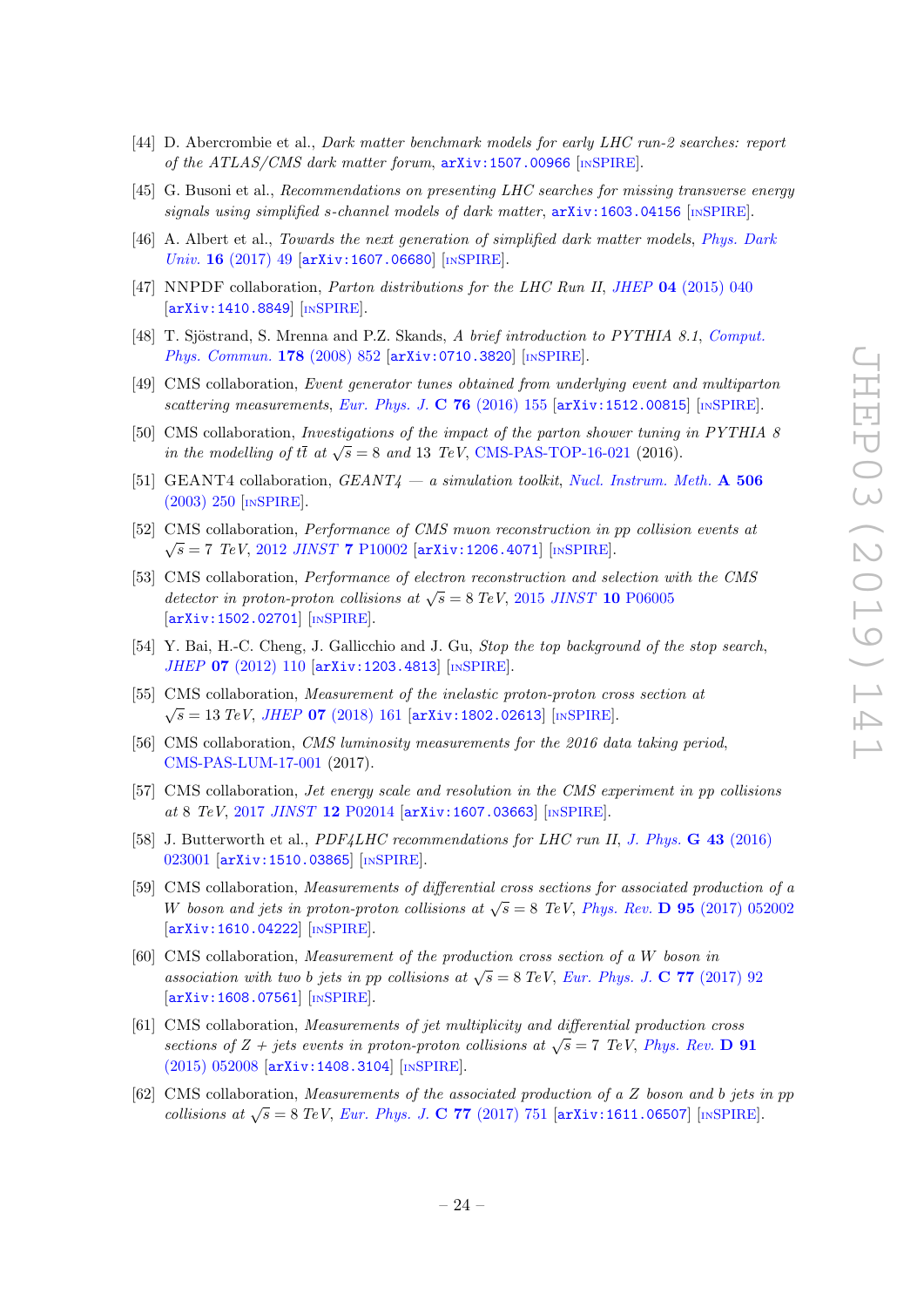- <span id="page-25-0"></span>[63] R.J. Barlow and C. Beeston, Fitting using finite Monte Carlo samples, [Comput. Phys.](https://doi.org/10.1016/0010-4655(93)90005-W) Commun. 77 [\(1993\) 219](https://doi.org/10.1016/0010-4655(93)90005-W) [IN[SPIRE](https://inspirehep.net/search?p=find+J+%22Comput.Phys.Commun.,77,219%22)].
- <span id="page-25-1"></span>[64] L. Moneta et al., *The RooStats project*, [PoS\(ACAT2010\)057](https://pos.sissa.it/contribution?id=PoS(ACAT2010)057) [[arXiv:1009.1003](https://arxiv.org/abs/1009.1003)] [IN[SPIRE](https://inspirehep.net/search?p=find+EPRINT+arXiv:1009.1003)].
- <span id="page-25-2"></span>[65] T. Junk, Confidence level computation for combining searches with small statistics, [Nucl.](http://dx.doi.org/10.1016/S0168-9002(99)00498-2) [Instrum. Meth.](http://dx.doi.org/10.1016/S0168-9002(99)00498-2) A 434 (1999) 435.
- [66] A.L. Read, Presentation of search results: the CL<sub>s</sub> technique, J. Phys. **G 28** [\(2002\) 2693](https://doi.org/10.1088/0954-3899/28/10/313) [IN[SPIRE](https://inspirehep.net/search?p=find+J+%22J.Phys.,G28,2693%22)].
- <span id="page-25-3"></span>[67] G. Cowan, K. Cranmer, E. Gross and O. Vitells, Asymptotic formulae for likelihood-based tests of new physics, [Eur. Phys. J.](https://doi.org/10.1140/epjc/s10052-011-1554-0) C 71 (2011) 1554 [Erratum ibid. C 73 (2013) 2501] [[arXiv:1007.1727](https://arxiv.org/abs/1007.1727)] [IN[SPIRE](https://inspirehep.net/search?p=find+EPRINT+arXiv:1007.1727)].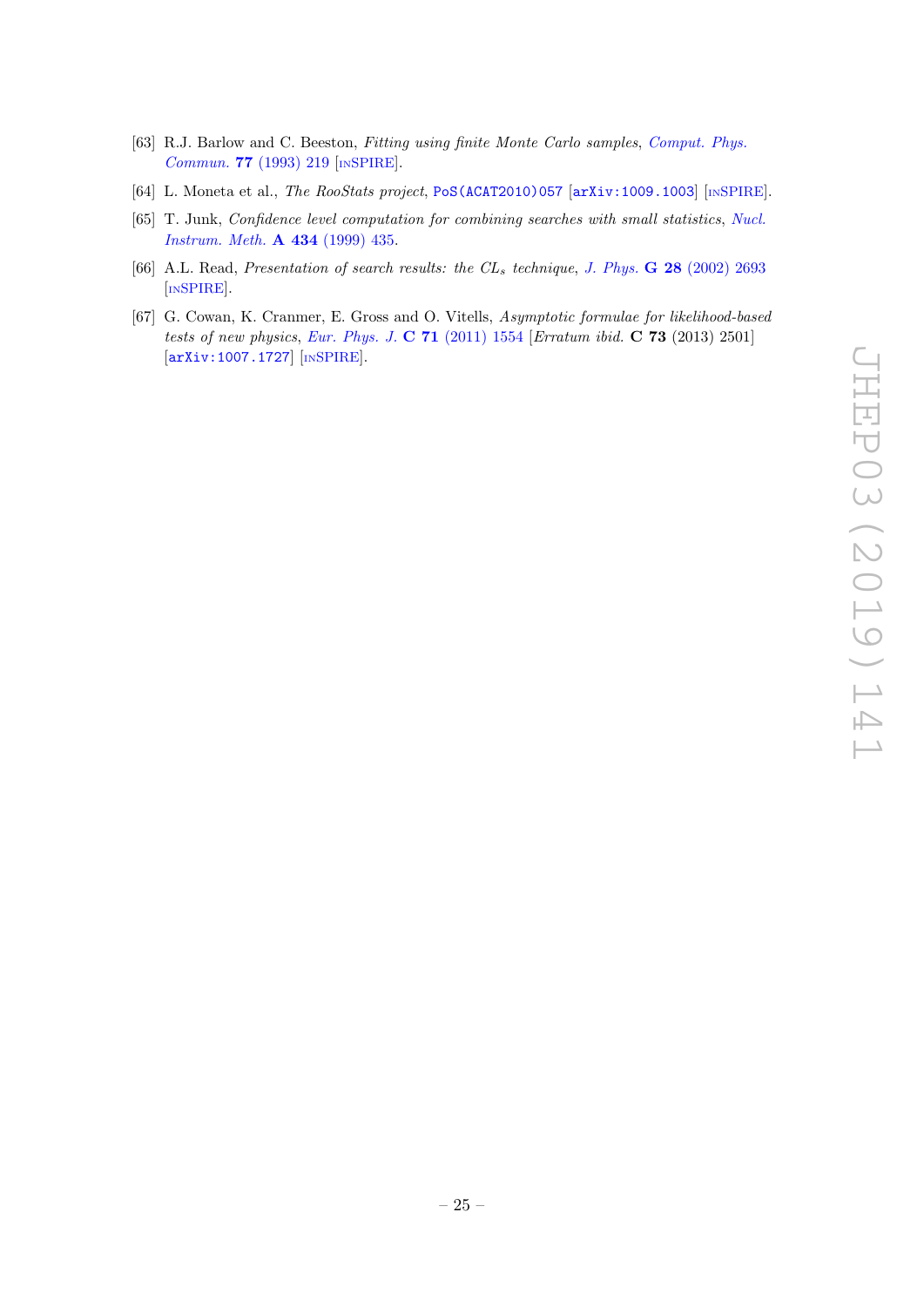### The CMS collaboration

#### <span id="page-26-0"></span>Yerevan Physics Institute, Yerevan, Armenia

A.M. Sirunyan, A. Tumasyan

#### Institut für Hochenergiephysik, Wien, Austria

W. Adam, F. Ambrogi, E. Asilar, T. Bergauer, J. Brandstetter, M. Dragicevic, J. Erö, A. Escalante Del Valle, M. Flechl, R. Frühwirth<sup>1</sup>, V.M. Ghete, J. Hrubec, M. Jeitler<sup>1</sup>, N. Krammer, I. Krätschmer, D. Liko, T. Madlener, I. Mikulec, N. Rad, H. Rohringer, J. Schieck<sup>1</sup>, R. Schöfbeck, M. Spanring, D. Spitzbart, W. Waltenberger, J. Wittmann, C.-E. Wulz<sup>1</sup>, M. Zarucki

### Institute for Nuclear Problems, Minsk, Belarus

V. Chekhovsky, V. Mossolov, J. Suarez Gonzalez

#### Universiteit Antwerpen, Antwerpen, Belgium

E.A. De Wolf, D. Di Croce, X. Janssen, J. Lauwers, M. Pieters, H. Van Haevermaet, P. Van Mechelen, N. Van Remortel

#### Vrije Universiteit Brussel, Brussel, Belgium

S. Abu Zeid, F. Blekman, J. D'Hondt, J. De Clercq, K. Deroover, G. Flouris, D. Lontkovskyi, S. Lowette, I. Marchesini, S. Moortgat, L. Moreels, Q. Python, K. Skovpen, S. Tavernier, W. Van Doninck, P. Van Mulders, I. Van Parijs

#### Universit´e Libre de Bruxelles, Bruxelles, Belgium

D. Beghin, B. Bilin, H. Brun, B. Clerbaux, G. De Lentdecker, H. Delannoy, B. Dorney, G. Fasanella, L. Favart, R. Goldouzian, A. Grebenyuk, A.K. Kalsi, T. Lenzi, J. Luetic,

N. Postiau, E. Starling, L. Thomas, C. Vander Velde, P. Vanlaer, D. Vannerom, Q. Wang

#### Ghent University, Ghent, Belgium

T. Cornelis, D. Dobur, A. Fagot, M. Gul, I. Khvastunov<sup>2</sup>, D. Poyraz, C. Roskas, D. Trocino, M. Tytgat, W. Verbeke, B. Vermassen, M. Vit, N. Zaganidis

#### Université Catholique de Louvain, Louvain-la-Neuve, Belgium

H. Bakhshiansohi, O. Bondu, S. Brochet, G. Bruno, C. Caputo, P. David, C. Delaere, M. Delcourt, A. Giammanco, G. Krintiras, V. Lemaitre, A. Magitteri, K. Piotrzkowski, A. Saggio, M. Vidal Marono, P. Vischia, S. Wertz, J. Zobec

#### Centro Brasileiro de Pesquisas Fisicas, Rio de Janeiro, Brazil

F.L. Alves, G.A. Alves, M. Correa Martins Junior, G. Correia Silva, C. Hensel, A. Moraes, M.E. Pol, P. Rebello Teles

#### Universidade do Estado do Rio de Janeiro, Rio de Janeiro, Brazil

E. Belchior Batista Das Chagas, W. Carvalho, J. Chinellato<sup>3</sup>, E. Coelho, E.M. Da Costa, G.G. Da Silveira<sup>4</sup>, D. De Jesus Damiao, C. De Oliveira Martins, S. Fonseca De Souza, H. Malbouisson, D. Matos Figueiredo, M. Melo De Almeida, C. Mora Herrera, L. Mundim, H. Nogima, W.L. Prado Da Silva, L.J. Sanchez Rosas, A. Santoro, A. Sznajder, M. Thiel, E.J. Tonelli Manganote<sup>3</sup> , F. Torres Da Silva De Araujo, A. Vilela Pereira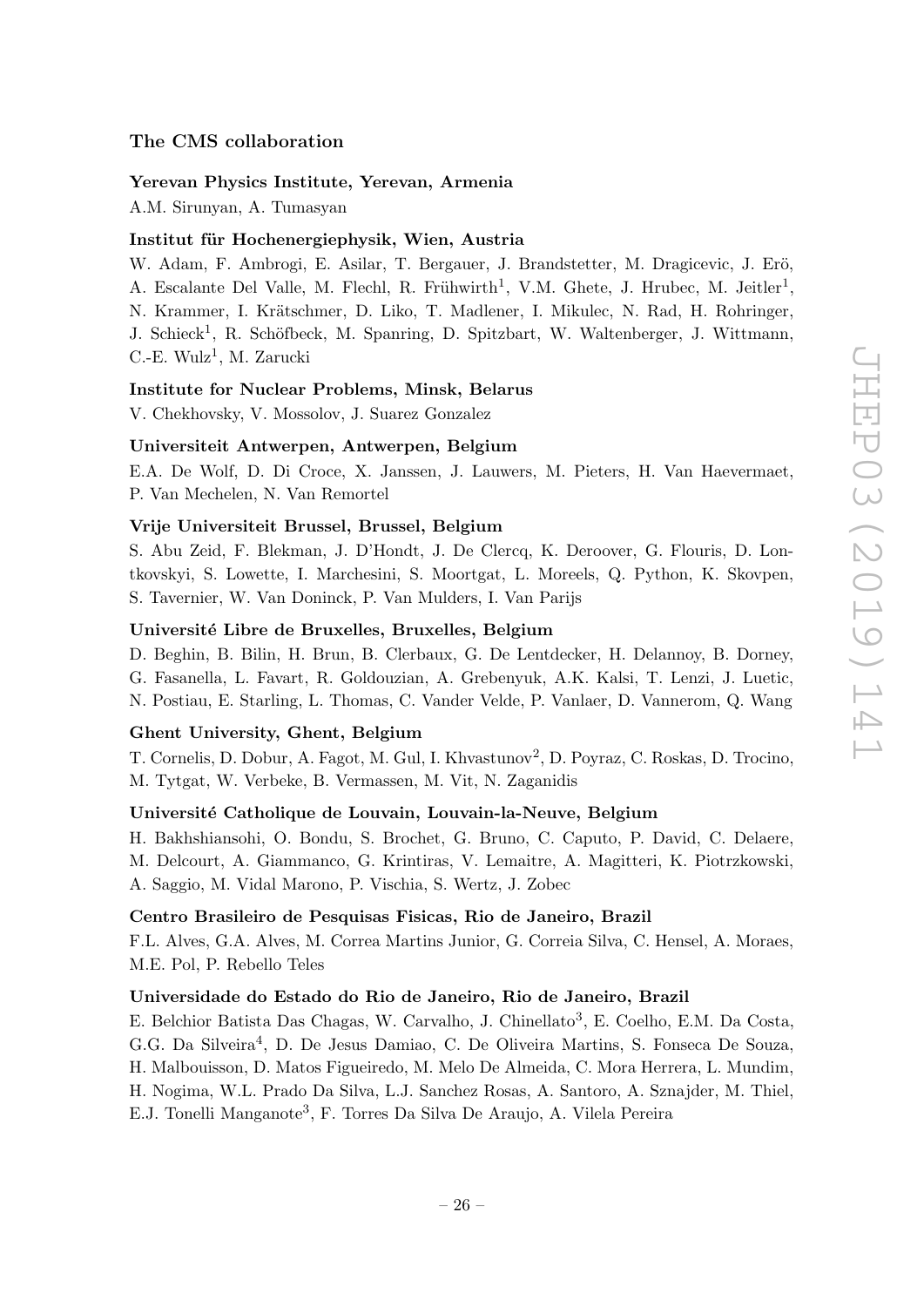# Universidade Estadual Paulista ${}^a,\,$  Universidade Federal do ABC ${}^b,\,$  São Paulo, Brazil

S. Ahuja<sup>a</sup>, C.A. Bernardes<sup>a</sup>, L. Calligaris<sup>a</sup>, T.R. Fernandez Perez Tomei<sup>a</sup>, E.M. Gregores<sup>b</sup>, P.G. Mercadante<sup>b</sup>, S.F. Novaes<sup>a</sup>, SandraS. Padula<sup>a</sup>

# Institute for Nuclear Research and Nuclear Energy, Bulgarian Academy of Sciences, Sofia, Bulgaria

A. Aleksandrov, R. Hadjiiska, P. Iaydjiev, A. Marinov, M. Misheva, M. Rodozov, M. Shopova, G. Sultanov

#### University of Sofia, Sofia, Bulgaria

A. Dimitrov, L. Litov, B. Pavlov, P. Petkov

# Beihang University, Beijing, China W. Fang<sup>5</sup>, X. Gao<sup>5</sup>, L. Yuan

#### Institute of High Energy Physics, Beijing, China

M. Ahmad, J.G. Bian, G.M. Chen, H.S. Chen, M. Chen, Y. Chen, C.H. Jiang, D. Leggat, H. Liao, Z. Liu, S.M. Shaheen<sup>6</sup>, A. Spiezia, J. Tao, Z. Wang, E. Yazgan, H. Zhang, S. Zhang<sup>6</sup>, J. Zhao

# State Key Laboratory of Nuclear Physics and Technology, Peking University, Beijing, China

Y. Ban, G. Chen, A. Levin, J. Li, L. Li, Q. Li, Y. Mao, S.J. Qian, D. Wang

Tsinghua University, Beijing, China

Y. Wang

### Universidad de Los Andes, Bogota, Colombia

C. Avila, A. Cabrera, C.A. Carrillo Montoya, L.F. Chaparro Sierra, C. Florez, C.F. González Hernández, M.A. Segura Delgado

# University of Split, Faculty of Electrical Engineering, Mechanical Engineering and Naval Architecture, Split, Croatia

B. Courbon, N. Godinovic, D. Lelas, I. Puljak, T. Sculac

#### University of Split, Faculty of Science, Split, Croatia

Z. Antunovic, M. Kovac

### Institute Rudjer Boskovic, Zagreb, Croatia

V. Brigljevic, D. Ferencek, K. Kadija, B. Mesic, A. Starodumov<sup>7</sup>, T. Susa

#### University of Cyprus, Nicosia, Cyprus

M.W. Ather, A. Attikis, M. Kolosova, G. Mavromanolakis, J. Mousa, C. Nicolaou, F. Ptochos, P.A. Razis, H. Rykaczewski

#### Charles University, Prague, Czech Republic

M. Finger<sup>8</sup>, M. Finger  $Jr.^8$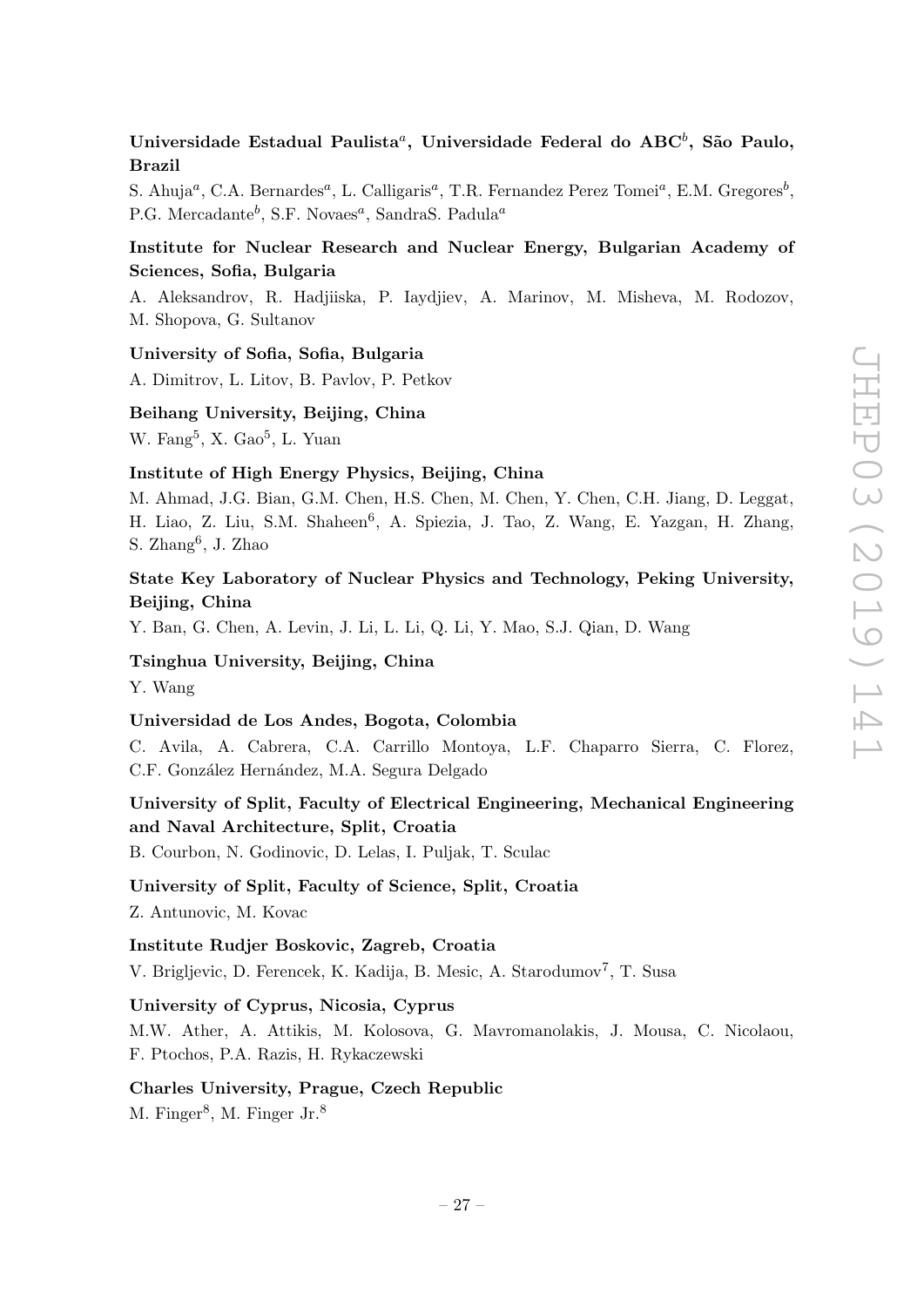#### Escuela Politecnica Nacional, Quito, Ecuador

E. Ayala

#### Universidad San Francisco de Quito, Quito, Ecuador

E. Carrera Jarrin

# Academy of Scientific Research and Technology of the Arab Republic of Egypt, Egyptian Network of High Energy Physics, Cairo, Egypt

S. Elgammal<sup>9</sup>, A. Ellithi Kamel<sup>10</sup>, E. Salama<sup>9,11</sup>

#### National Institute of Chemical Physics and Biophysics, Tallinn, Estonia

S. Bhowmik, A. Carvalho Antunes De Oliveira, R.K. Dewanjee, K. Ehataht, M. Kadastik, M. Raidal, C. Veelken

#### Department of Physics, University of Helsinki, Helsinki, Finland

P. Eerola, H. Kirschenmann, J. Pekkanen, M. Voutilainen

#### Helsinki Institute of Physics, Helsinki, Finland

J. Havukainen, J.K. Heikkilä, T. Järvinen, V. Karimäki, R. Kinnunen, T. Lampén, K. Lassila-Perini, S. Laurila, S. Lehti, T. Lindén, P. Luukka, T. Mäenpää, H. Siikonen, E. Tuominen, J. Tuominiemi

#### Lappeenranta University of Technology, Lappeenranta, Finland

T. Tuuva

#### IRFU, CEA, Université Paris-Saclay, Gif-sur-Yvette, France

M. Besancon, F. Couderc, M. Dejardin, D. Denegri, J.L. Faure, F. Ferri, S. Ganjour, A. Givernaud, P. Gras, G. Hamel de Monchenault, P. Jarry, C. Leloup, E. Locci, J. Malcles, G. Negro, J. Rander, A. Rosowsky, M.Ö. Sahin, M. Titov

# Laboratoire Leprince-Ringuet, Ecole polytechnique, CNRS/IN2P3, Université Paris-Saclay, Palaiseau, France

A. Abdulsalam12, C. Amendola, I. Antropov, F. Beaudette, P. Busson, C. Charlot, R. Granier de Cassagnac, I. Kucher, A. Lobanov, J. Martin Blanco, C. Martin Perez, M. Nguyen, C. Ochando, G. Ortona, P. Paganini, P. Pigard, J. Rembser, R. Salerno, J.B. Sauvan, Y. Sirois, A.G. Stahl Leiton, A. Zabi, A. Zghiche

### Universit´e de Strasbourg, CNRS, IPHC UMR 7178, Strasbourg, France

J.-L. Agram<sup>13</sup>, J. Andrea, D. Bloch, J.-M. Brom, E.C. Chabert, V. Cherepanov, C. Collard, E. Conte<sup>13</sup>, J.-C. Fontaine<sup>13</sup>, D. Gelé, U. Goerlach, M. Jansová, A.-C. Le Bihan, N. Tonon, P. Van Hove

# Centre de Calcul de l'Institut National de Physique Nucleaire et de Physique des Particules, CNRS/IN2P3, Villeurbanne, France

S. Gadrat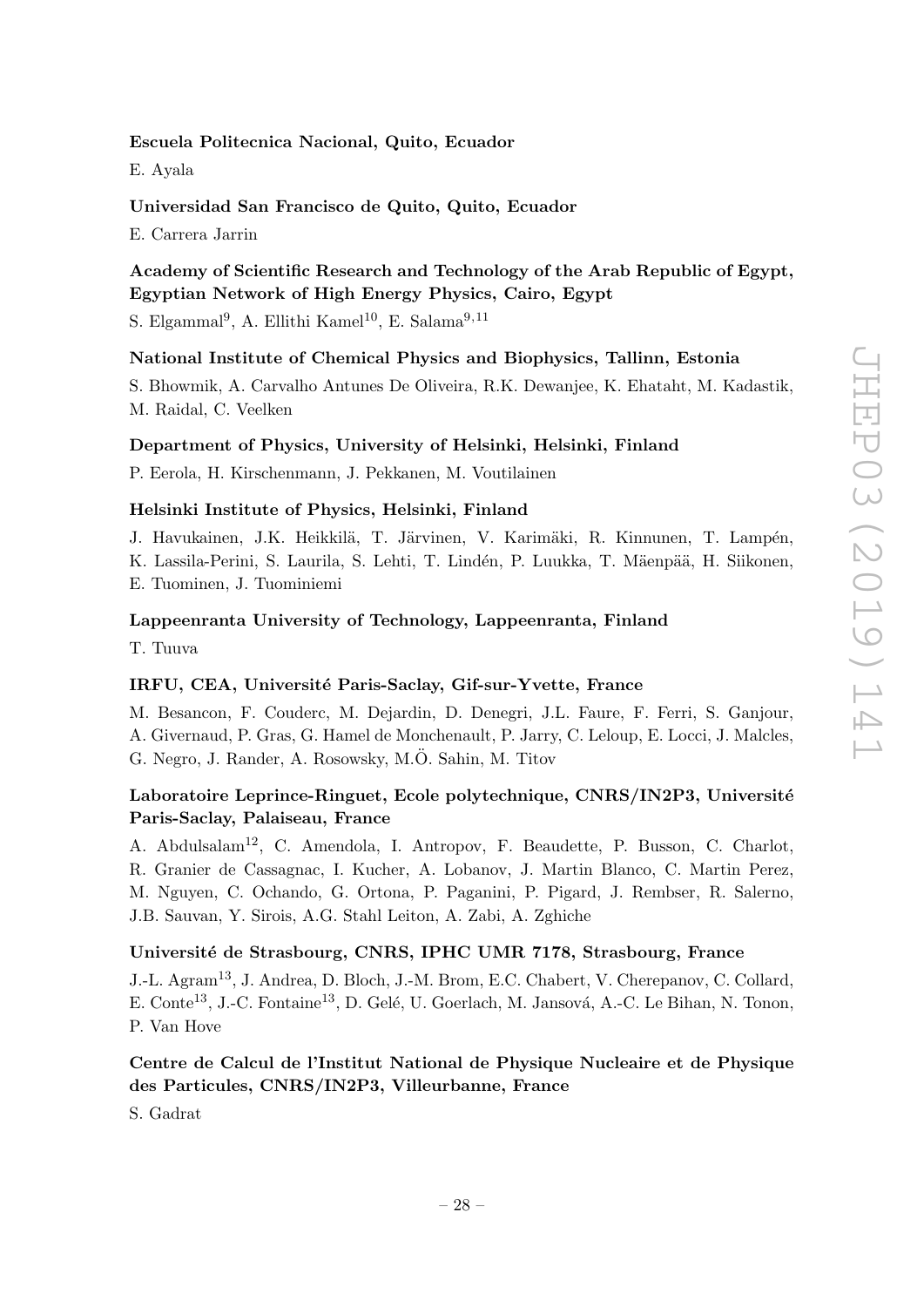# Université de Lyon, Université Claude Bernard Lyon 1, CNRS-IN2P3, Institut de Physique Nucléaire de Lyon, Villeurbanne, France

S. Beauceron, C. Bernet, G. Boudoul, N. Chanon, R. Chierici, D. Contardo, P. Depasse, H. El Mamouni, J. Fay, L. Finco, S. Gascon, M. Gouzevitch, G. Grenier, B. Ille, F. Lagarde, I.B. Laktineh, H. Lattaud, M. Lethuillier, L. Mirabito, S. Perries, A. Popov<sup>14</sup>, V. Sordini. G. Touquet, M. Vander Donckt, S. Viret

### Georgian Technical University, Tbilisi, Georgia

A. Khvedelidze<sup>8</sup>

# Tbilisi State University, Tbilisi, Georgia

I. Bagaturia<sup>15</sup>

#### RWTH Aachen University, I. Physikalisches Institut, Aachen, Germany

C. Autermann, L. Feld, M.K. Kiesel, K. Klein, M. Lipinski, M. Preuten, M.P. Rauch, C. Schomakers, J. Schulz, M. Teroerde, B. Wittmer

### RWTH Aachen University, III. Physikalisches Institut A, Aachen, Germany

A. Albert, D. Duchardt, M. Erdmann, S. Erdweg, T. Esch, R. Fischer, S. Ghosh, A. Güth, T. Hebbeker, C. Heidemann, K. Hoepfner, H. Keller, L. Mastrolorenzo, M. Merschmeyer, A. Meyer, P. Millet, S. Mukherjee, T. Pook, M. Radziej, H. Reithler, M. Rieger, A. Schmidt, D. Teyssier, S. Thüer

### RWTH Aachen University, III. Physikalisches Institut B, Aachen, Germany

G. Flügge, O. Hlushchenko, T. Kress, T. Müller, A. Nehrkorn, A. Nowack, C. Pistone, O. Pooth, D. Roy, H. Sert, A. Stahl<sup>16</sup>

### Deutsches Elektronen-Synchrotron, Hamburg, Germany

M. Aldaya Martin, T. Arndt, C. Asawatangtrakuldee, I. Babounikau, K. Beernaert, O. Behnke, U. Behrens, A. Bermúdez Martínez, D. Bertsche, A.A. Bin Anuar, K. Borras<sup>17</sup>, V. Botta, A. Campbell, P. Connor, C. Contreras-Campana, V. Danilov, A. De Wit, M.M. Defranchis, C. Diez Pardos, D. Dom´ınguez Damiani, G. Eckerlin, T. Eichhorn, A. Elwood, E. Eren, E. Gallo<sup>18</sup>, A. Geiser, J.M. Grados Luyando, A. Grohsjean, M. Guthoff, M. Haranko, A. Harb, H. Jung, M. Kasemann, J. Keaveney, C. Kleinwort, J. Knolle, D. Krücker, W. Lange, A. Lelek, T. Lenz, J. Leonard, K. Lipka, W. Lohmann<sup>19</sup>, R. Mankel, I.-A. Melzer-Pellmann, A.B. Meyer, M. Meyer, M. Missiroli, J. Mnich, V. Myronenko, S.K. Pflitsch, D. Pitzl, A. Raspereza, P. Saxena, P. Sch¨utze, C. Schwanenberger, R. Shevchenko, A. Singh, H. Tholen, O. Turkot, A. Vagnerini, G.P. Van Onsem, R. Walsh, Y. Wen, K. Wichmann, C. Wissing, O. Zenaiev

#### University of Hamburg, Hamburg, Germany

R. Aggleton, S. Bein, L. Benato, A. Benecke, V. Blobel, T. Dreyer, A. Ebrahimi, E. Garutti, D. Gonzalez, P. Gunnellini, J. Haller, A. Hinzmann, A. Karavdina, G. Kasieczka, R. Klanner, R. Kogler, N. Kovalchuk, S. Kurz, V. Kutzner, J. Lange, D. Marconi, J. Multhaup, M. Niedziela, C.E.N. Niemeyer, D. Nowatschin, A. Perieanu, A. Reimers, O. Rieger, C. Scharf, P. Schleper, S. Schumann, J. Schwandt, J. Sonneveld, H. Stadie, G. Steinbrück, F.M. Stober, M. Stöver, B. Vormwald, I. Zoi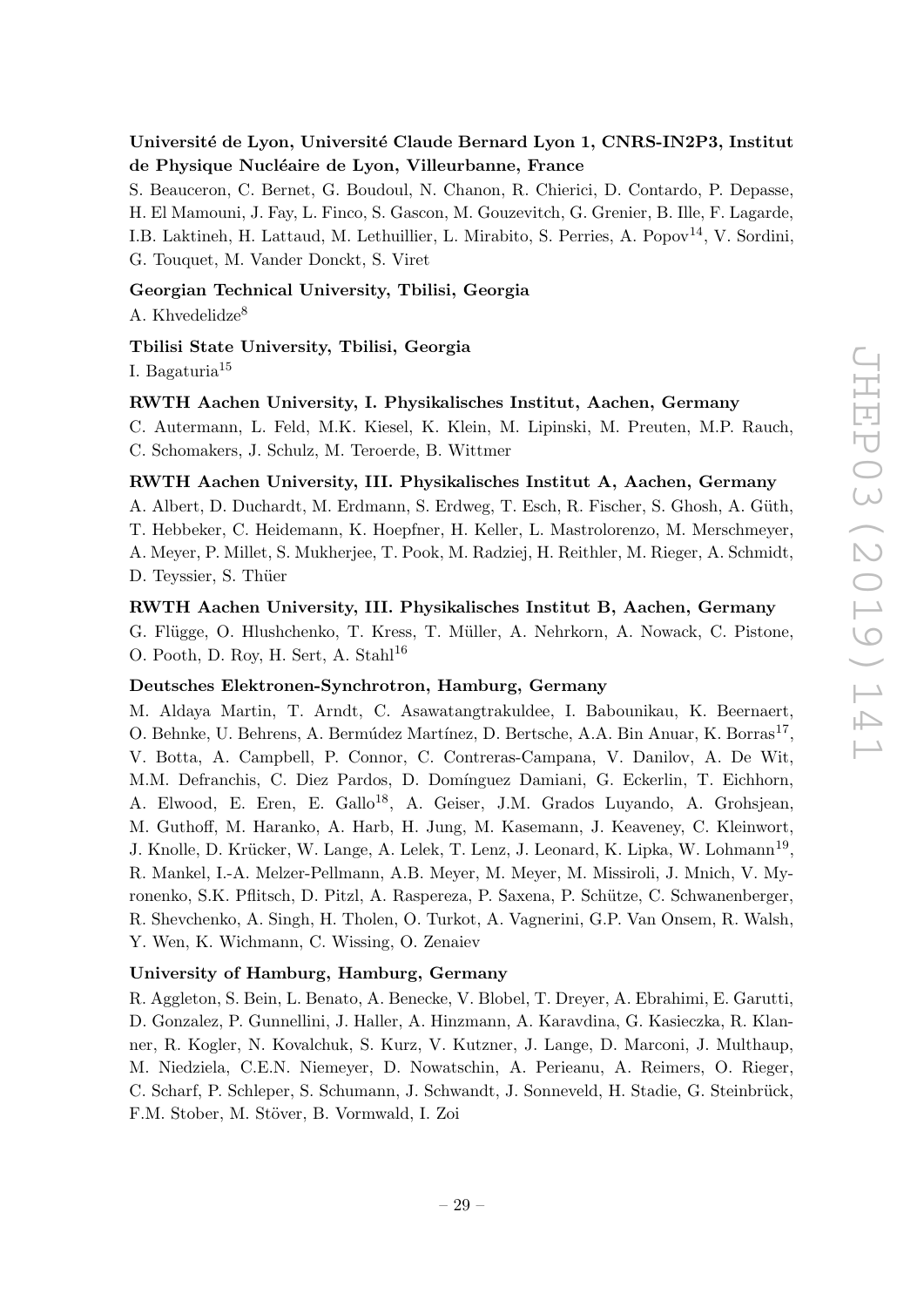### Karlsruher Institut fuer Technologie, Karlsruhe, Germany

M. Akbiyik, C. Barth, M. Baselga, S. Baur, E. Butz, R. Caspart, T. Chwalek, F. Colombo, W. De Boer, A. Dierlamm, K. El Morabit, N. Faltermann, B. Freund, M. Giffels, M.A. Harrendorf, F. Hartmann<sup>16</sup>, S.M. Heindl, U. Husemann, I. Katkov<sup>14</sup>, S. Kudella, S. Mitra, M.U. Mozer, Th. Müller, M. Musich, M. Plagge, G. Quast, K. Rabbertz, M. Schröder, I. Shvetsov, H.J. Simonis, R. Ulrich, S. Wayand, M. Weber, T. Weiler, C. Wöhrmann, R. Wolf

# Institute of Nuclear and Particle Physics (INPP), NCSR Demokritos, Aghia Paraskevi, Greece

G. Anagnostou, G. Daskalakis, T. Geralis, A. Kyriakis, D. Loukas, G. Paspalaki

#### National and Kapodistrian University of Athens, Athens, Greece

A. Agapitos, G. Karathanasis, P. Kontaxakis, A. Panagiotou, I. Papavergou, N. Saoulidou, E. Tziaferi, K. Vellidis

#### National Technical University of Athens, Athens, Greece

K. Kousouris, I. Papakrivopoulos, G. Tsipolitis

#### University of Ioánnina, Ioánnina, Greece

I. Evangelou, C. Foudas, P. Gianneios, P. Katsoulis, P. Kokkas, S. Mallios, N. Manthos, I. Papadopoulos, E. Paradas, J. Strologas, F.A. Triantis, D. Tsitsonis

# MTA-ELTE Lendület CMS Particle and Nuclear Physics Group, Eötvös Loránd University, Budapest, Hungary

M. Bartók<sup>20</sup>, M. Csanad, N. Filipovic, P. Major, M.I. Nagy, G. Pasztor, O. Surányi, G.I. Veres

# Wigner Research Centre for Physics, Budapest, Hungary

G. Bencze, C. Hajdu, D. Horvath<sup>21</sup>, Á. Hunyadi, F. Sikler, T.Á. Vámi, V. Veszpremi, G. Vesztergombi†

### Institute of Nuclear Research ATOMKI, Debrecen, Hungary

N. Beni, S. Czellar, J. Karancsi<sup>20</sup>, A. Makovec, J. Molnar, Z. Szillasi

### Institute of Physics, University of Debrecen, Debrecen, Hungary

P. Raics, Z.L. Trocsanyi, B. Ujvari

### Indian Institute of Science (IISc), Bangalore, India

S. Choudhury, J.R. Komaragiri, P.C. Tiwari

# National Institute of Science Education and Research, HBNI, Bhubaneswar, India

S. Bahinipati<sup>23</sup>, C. Kar, P. Mal, K. Mandal, A. Nayak<sup>24</sup>, S. Roy Chowdhury, D.K. Sahoo<sup>23</sup>, S.K. Swain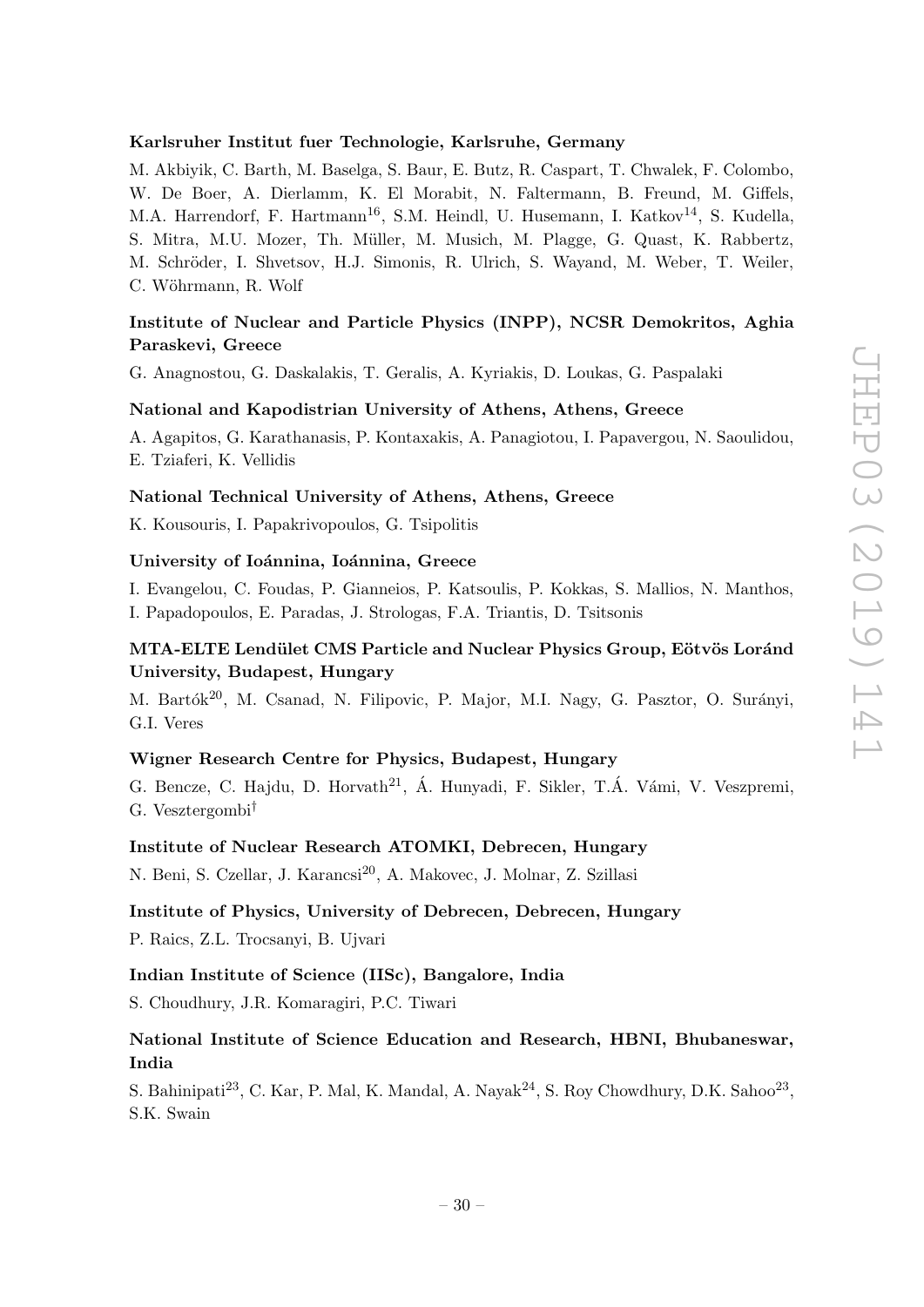#### Panjab University, Chandigarh, India

S. Bansal, S.B. Beri, V. Bhatnagar, S. Chauhan, R. Chawla, N. Dhingra, R. Gupta, A. Kaur, M. Kaur, S. Kaur, P. Kumari, M. Lohan, M. Meena, A. Mehta, K. Sandeep, S. Sharma, J.B. Singh, A.K. Virdi, G. Walia

#### University of Delhi, Delhi, India

A. Bhardwaj, B.C. Choudhary, R.B. Garg, M. Gola, S. Keshri, Ashok Kumar, S. Malhotra, M. Naimuddin, P. Priyanka, K. Ranjan, Aashaq Shah, R. Sharma

#### Saha Institute of Nuclear Physics, HBNI, Kolkata, India

R. Bhardwaj<sup>25</sup>, M. Bharti<sup>25</sup>, R. Bhattacharya, S. Bhattacharya, U. Bhawandeep<sup>25</sup>, D. Bhowmik, S. Dey, S. Dutt<sup>25</sup>, S. Dutta, S. Ghosh, K. Mondal, S. Nandan, A. Purohit, P.K. Rout, A. Roy, G. Saha, S. Sarkar, M. Sharan, B. Singh<sup>25</sup>, S. Thakur<sup>25</sup>

Indian Institute of Technology Madras, Madras, India

P.K. Behera, A. Muhammad

#### Bhabha Atomic Research Centre, Mumbai, India

R. Chudasama, D. Dutta, V. Jha, V. Kumar, D.K. Mishra, P.K. Netrakanti, L.M. Pant, P. Shukla

#### Tata Institute of Fundamental Research-A, Mumbai, India

T. Aziz, M.A. Bhat, S. Dugad, G.B. Mohanty, N. Sur, B. Sutar, RavindraKumar Verma

#### Tata Institute of Fundamental Research-B, Mumbai, India

S. Banerjee, S. Bhattacharya, S. Chatterjee, P. Das, M. Guchait, Sa. Jain, S. Karmakar, S. Kumar, M. Maity<sup>26</sup>, G. Majumder, K. Mazumdar, N. Sahoo, T. Sarkar<sup>26</sup>

#### Indian Institute of Science Education and Research (IISER), Pune, India

S. Chauhan, S. Dube, V. Hegde, A. Kapoor, K. Kothekar, S. Pandey, A. Rane, A. Rastogi, S. Sharma

### Institute for Research in Fundamental Sciences (IPM), Tehran, Iran

S. Chenarani27, E. Eskandari Tadavani, S.M. Etesami27, M. Khakzad, M. Mohammadi Najafabadi, M. Naseri, F. Rezaei Hosseinabadi, B. Safarzadeh<sup>28</sup>, M. Zeinali

University College Dublin, Dublin, Ireland

M. Felcini, M. Grunewald

# INFN Sezione di Bari $^a$ , Università di Bari $^b$ , Politecnico di Bari $^c$ , Bari, Italy

M. Abbrescia<sup>a,b</sup>, C. Calabria<sup>a,b</sup>, A. Colaleo<sup>a</sup>, D. Creanza<sup>a,c</sup>, L. Cristella<sup>a,b</sup>, N. De Filippis<sup>a,c</sup>, M. De Palma<sup>a,b</sup>, A. Di Florio<sup>a,b</sup>, F. Errico<sup>a,b</sup>, L. Fiore<sup>a</sup>, A. Gelmi<sup>a,b</sup>, G. Iaselli<sup>a,c</sup>, M. Ince<sup>a,b</sup>, S. Lezki<sup>a,b</sup>, G. Maggi<sup>a,c</sup>, M. Maggi<sup>a</sup>, G. Miniello<sup>a,b</sup>, S. My<sup>a,b</sup>, S. Nuzzo<sup>a,b</sup>, A. Pompili<sup>a,b</sup>, G. Pugliese<sup>a,c</sup>, R. Radogna<sup>a</sup>, A. Ranieri<sup>a</sup>, G. Selvaggi<sup>a,b</sup>, A. Sharma<sup>a</sup>, L. Silvestris<sup>a</sup>, R. Venditti<sup>a</sup>, P. Verwilligen<sup>a</sup>

# INFN Sezione di Bologna $^a,$  Università di Bologna $^b,$  Bologna, Italy

G. Abbiendi<sup>a</sup>, C. Battilana<sup>a,b</sup>, D. Bonacorsi<sup>a,b</sup>, L. Borgonovi<sup>a,b</sup>, S. Braibant-Giacomelli<sup>a,b</sup>, R. Campanini<sup>a,b</sup>, P. Capiluppi<sup>a,b</sup>, A. Castro<sup>a,b</sup>, F.R. Cavallo<sup>a</sup>, S.S. Chhibra<sup>a,b</sup>,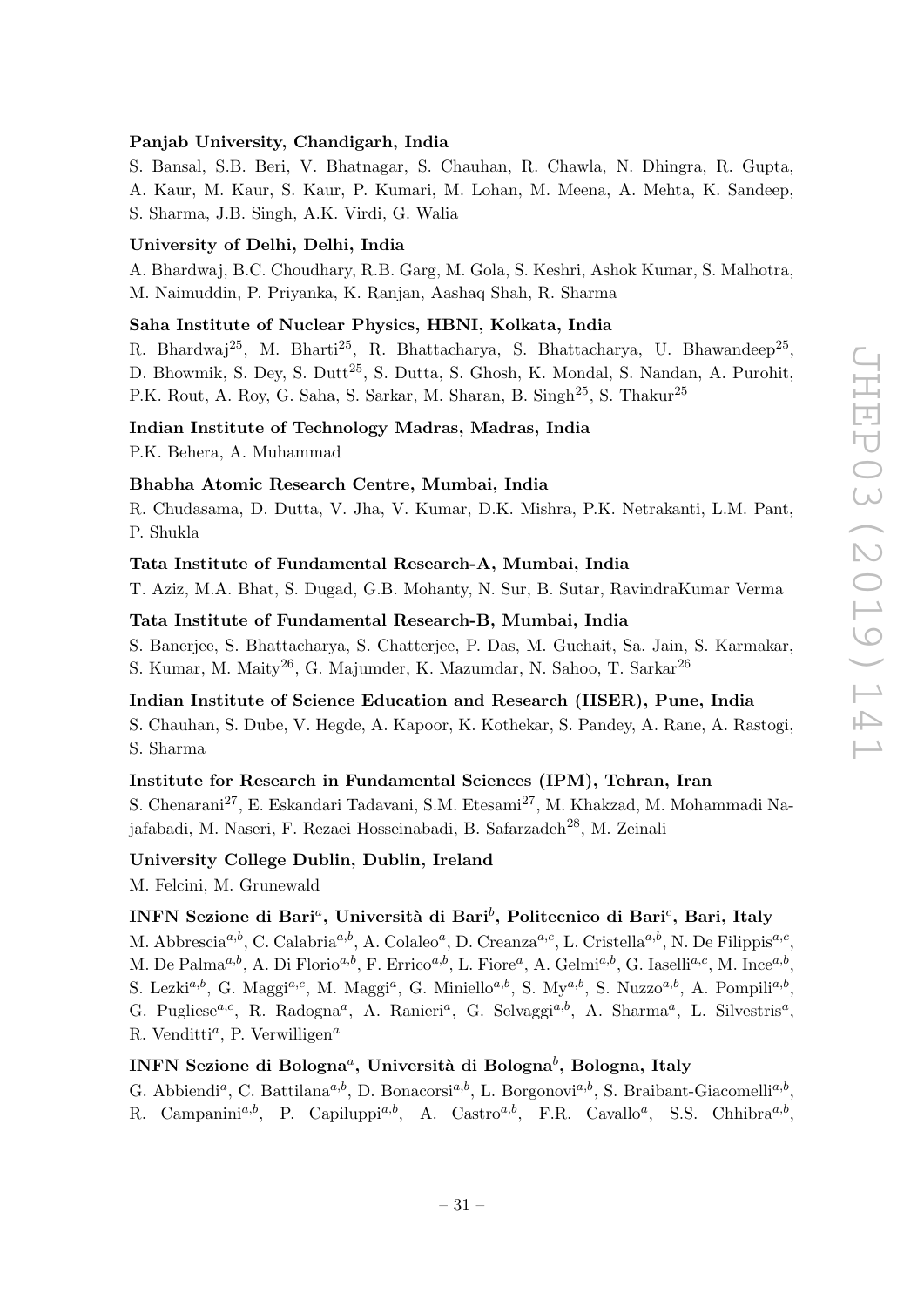G. Codispoti<sup>a,b</sup>, M. Cuffiani<sup>a,b</sup>, G.M. Dallavalle<sup>a</sup>, F. Fabbri<sup>a</sup>, A. Fanfani<sup>a,b</sup>, E. Fontanesi, P. Giacomelli<sup>a</sup>, C. Grandi<sup>a</sup>, L. Guiducci<sup>a,b</sup>, F. Iemmi<sup>a,b</sup>, S. Lo Meo<sup>a</sup>, S. Marcellini<sup>a</sup>,

G. Masetti<sup>a</sup>, A. Montanari<sup>a</sup>, F.L. Navarria<sup>a,b</sup>, A. Perrotta<sup>a</sup>, F. Primavera<sup>a,b,16</sup>, A.M. Rossi<sup>a,b</sup>, T. Rovelli<sup>a,b</sup>, G.P. Siroli<sup>a,b</sup>, N. Tosi<sup>a</sup>

INFN Sezione di Catania $^a,$  Università di Catania $^b,$  Catania, Italy

S. Albergo<sup>a,b</sup>, A. Di Mattia<sup>a</sup>, R. Potenza<sup>a,b</sup>, A. Tricomi<sup>a,b</sup>, C. Tuve<sup>a,b</sup>

# INFN Sezione di Firenze $^a,$  Università di Firenze $^b,$  Firenze, Italy

G. Barbagli<sup>a</sup>, K. Chatterjee<sup>a,b</sup>, V. Ciulli<sup>a,b</sup>, C. Civinini<sup>a</sup>, R. D'Alessandro<sup>a,b</sup>, E. Focardi<sup>a,b</sup>, G. Latino, P. Lenzi<sup>a,b</sup>, M. Meschini<sup>a</sup>, S. Paoletti<sup>a</sup>, L. Russo<sup>a, 29</sup>, G. Sguazzoni<sup>a</sup>, D. Strom<sup>a</sup>, L. Viliani $^a$ 

#### INFN Laboratori Nazionali di Frascati, Frascati, Italy

L. Benussi, S. Bianco, F. Fabbri, D. Piccolo

INFN Sezione di Genova $^a,$  Università di Genova $^b,$  Genova, Italy

F. Ferro<sup>a</sup>, R. Mulargia<sup>*a,b*</sup>, F. Ravera<sup>*a,b*</sup>, E. Robutti<sup>a</sup>, S. Tosi<sup>*a,b*</sup>

# INFN Sezione di Milano-Bicocca ${}^a,\,$ Università di Milano-Bicocca ${}^b,\,$ Milano, Italy

A. Benaglia<sup>a</sup>, A. Beschi<sup>b</sup>, F. Brivio<sup>a,b</sup>, V. Ciriolo<sup>a,b,16</sup>, S. Di Guida<sup>a,b,16</sup>, M.E. Dinardo<sup>a,b</sup>, S. Fiorendi<sup>a,b</sup>, S. Gennai<sup>a</sup>, A. Ghezzi<sup>a,b</sup>, P. Govoni<sup>a,b</sup>, M. Malberti<sup>a,b</sup>, S. Malvezzi<sup>a</sup>, D. Menasce<sup>a</sup>, F. Monti, L. Moroni<sup>a</sup>, M. Paganoni<sup>a,b</sup>, D. Pedrini<sup>a</sup>, S. Ragazzi<sup>a,b</sup>, T. Tabarelli de Fatis $a,b$ , D. Zuolo $a,b$ 

# INFN Sezione di Napoli<sup>a</sup>, Università di Napoli 'Federico II'<sup>b</sup>, Napoli, Italy, Università della Basilicata<sup>c</sup>, Potenza, Italy, Università G. Marconi<sup>d</sup>, Roma, Italy

S. Buontempo<sup>a</sup>, N. Cavallo<sup>a,c</sup>, A. De Iorio<sup>a,b</sup>, A. Di Crescenzo<sup>a,b</sup>, F. Fabozzi<sup>a,c</sup>, F. Fienga<sup>a</sup>, G. Galati<sup>a</sup>, A.O.M. Iorio<sup>a,b</sup>, W.A. Khan<sup>a</sup>, L. Lista<sup>a</sup>, S. Meola<sup>a,d,16</sup>, P. Paolucci<sup>a,16</sup>, C. Sciacca<sup>a,b</sup>, E. Voevodina<sup>a,b</sup>

# INFN Sezione di Padova ${}^a,\,$ Università di Padova ${}^b,\,$ Padova, Italy, Università di  $Trento<sup>c</sup>$ , Trento, Italy

P. Azzi<sup>a</sup>, N. Bacchetta<sup>a</sup>, D. Bisello<sup>a,b</sup>, A. Boletti<sup>a,b</sup>, A. Bragagnolo, R. Carlin<sup>a,b</sup>, P. Checchia<sup>a</sup>, M. Dall'Osso<sup>a,b</sup>, P. De Castro Manzano<sup>a</sup>, T. Dorigo<sup>a</sup>, U. Dosselli<sup>a</sup>, F. Gasparini<sup>a,b</sup>, U. Gasparini<sup>a,b</sup>, A. Gozzelino<sup>a</sup>, S.Y. Hoh, S. Lacaprara<sup>a</sup>, P. Lujan, M. Margoni<sup>a,b</sup>, A.T. Meneguzzo<sup>a,b</sup>, J. Pazzini<sup>a,b</sup>, M. Presilla<sup>b</sup>, P. Ronchese<sup>a,b</sup>, R. Rossin<sup>a,b</sup>, F. Simonetto<sup>a,b</sup>, A. Tiko, E. Torassa<sup>a</sup>, M. Tosi<sup>a,b</sup>, M. Zanetti<sup>a,b</sup>, P. Zotto<sup>a,b</sup>, G. Zumerle<sup>a,b</sup>

# INFN Sezione di Pavia $^a,$  Università di Pavia $^b,$  Pavia, Italy

A. Braghieri<sup>a</sup>, A. Magnani<sup>a</sup>, P. Montagna<sup>a,b</sup>, S.P. Ratti<sup>a,b</sup>, V. Re<sup>a</sup>, M. Ressegotti<sup>a,b</sup>, C. Riccardi<sup>a,b</sup>, P. Salvini<sup>a</sup>, I. Vai<sup>a,b</sup>, P. Vitulo<sup>a,b</sup>

# INFN Sezione di Perugia $^a,$  Università di Perugia $^b,$  Perugia, Italy

M. Biasini<sup>a,b</sup>, G.M. Bilei<sup>a</sup>, C. Cecchi<sup>a,b</sup>, D. Ciangottini<sup>a,b</sup>, L. Fanò<sup>a,b</sup>, P. Lariccia<sup>a,b</sup>, R. Leonardi<sup>a,b</sup>, E. Manoni<sup>a</sup>, G. Mantovani<sup>a,b</sup>, V. Mariani<sup>a,b</sup>, M. Menichelli<sup>a</sup>, A. Rossi<sup>a,b</sup>, A. Santocchia<sup>a,b</sup>, D. Spiga<sup>a</sup>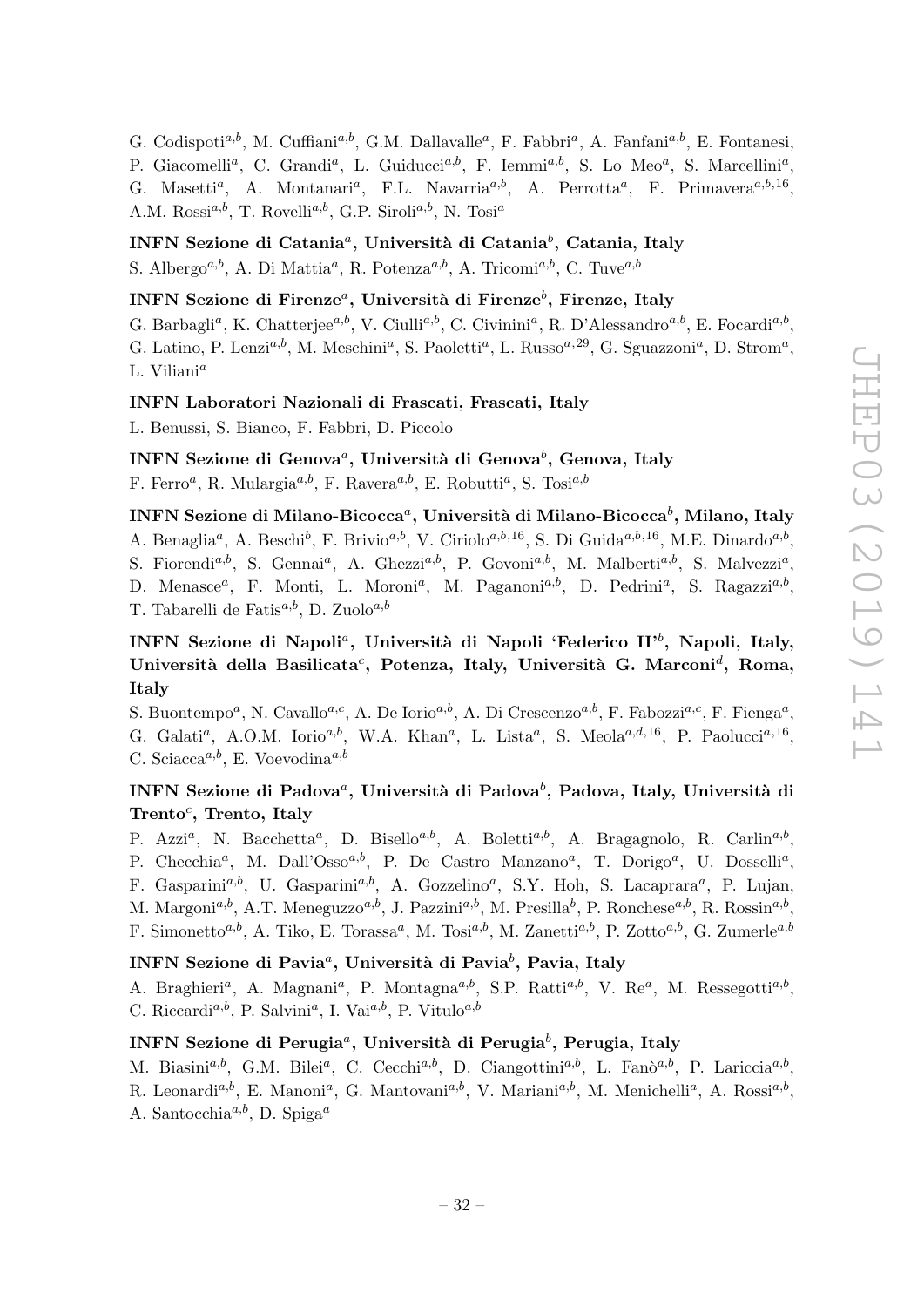# $\mathbf{INFN}$  Sezione di Pisa $^a, \mathbf{Universit\`a}$  di Pisa $^b, \mathbf{Scuola}$  Normale Superiore di Pisa $^c,$ Pisa, Italy

K. Androsov<sup>a</sup>, P. Azzurri<sup>a</sup>, G. Bagliesi<sup>a</sup>, L. Bianchini<sup>a</sup>, T. Boccali<sup>a</sup>, L. Borrello, R. Castaldi<sup>a</sup>, M.A. Ciocci<sup>a,b</sup>, R. Dell'Orso<sup>a</sup>, G. Fedi<sup>a</sup>, F. Fiori<sup>a,c</sup>, L. Giannini<sup>a,c</sup>, A. Giassi<sup>a</sup>, M.T. Grippo<sup>a</sup>, F. Ligabue<sup>a,c</sup>, E. Manca<sup>a,c</sup>, G. Mandorli<sup>a,c</sup>, A. Messineo<sup>a,b</sup>, F. Palla<sup>a</sup>, A. Rizzi<sup>a,b</sup>, G. Rolandi<sup>30</sup>, P. Spagnolo<sup>a</sup>, R. Tenchini<sup>a</sup>, G. Tonelli<sup>a,b</sup>, A. Venturi<sup>a</sup>, P.G. Verdini $^a$ 

# $\bf{INFN}$  Sezione di Roma $^a,$  Sapienza Università di Roma $^b,$  Rome, Italy

L. Barone<sup>a,b</sup>, F. Cavallari<sup>a</sup>, M. Cipriani<sup>a,b</sup>, D. Del Re<sup>a,b</sup>, E. Di Marco<sup>a,b</sup>, M. Diemoz<sup>a</sup>, S. Gelli<sup>a,b</sup>, E. Longo<sup>a,b</sup>, B. Marzocchi<sup>a,b</sup>, P. Meridiani<sup>a</sup>, G. Organtini<sup>a,b</sup>, F. Pandolfi<sup>a</sup>, R. Paramatti<sup>a,b</sup>, F. Preiato<sup>a,b</sup>, S. Rahatlou<sup>a,b</sup>, C. Rovelli<sup>a</sup>, F. Santanastasio<sup>a,b</sup>

# ${\rm INFN}$  Sezione di Torino ${}^a,$  Università di Torino ${}^b,$  Torino, Italy, Università del  $P$ iemonte Orientale<sup>c</sup>, Novara, Italy

N. Amapane<sup>a,b</sup>, R. Arcidiacono<sup>a,c</sup>, S. Argiro<sup>a,b</sup>, M. Arneodo<sup>a,c</sup>, N. Bartosik<sup>a</sup>, R. Bellan<sup>a,b</sup>, C. Biino<sup>a</sup>, A. Cappati<sup>a,b</sup>, N. Cartiglia<sup>a</sup>, F. Cenna<sup>a,b</sup>, S. Cometti<sup>a</sup>, M. Costa<sup>a,b</sup>, R. Covarelli<sup>a,b</sup>, N. Demaria<sup>a</sup>, B. Kiani<sup>a,b</sup>, C. Mariotti<sup>a</sup>, S. Maselli<sup>a</sup>, E. Migliore<sup>a,b</sup>, V. Monaco<sup>a,b</sup>, E. Monteil<sup>a,b</sup>, M. Monteno<sup>a</sup>, M.M. Obertino<sup>a,b</sup>, L. Pacher<sup>a,b</sup>, N. Pastrone<sup>a</sup>, M. Pelliccioni<sup>a</sup>, G.L. Pinna Angioni<sup>a,b</sup>, A. Romero<sup>a,b</sup>, M. Ruspa<sup>a,c</sup>, R. Sacchi<sup>a,b</sup>, R. Salvatico<sup>a,b</sup>, K. Shchelina<sup>a,b</sup>, V. Sola<sup>a</sup>, A. Solano<sup>a,b</sup>, D. Soldi<sup>a,b</sup>, A. Staiano<sup>a</sup>

# ${\rm INFN}$  Sezione di Trieste $^a,$  Università di Trieste $^b,$  Trieste, Italy

S. Belforte<sup>a</sup>, V. Candelise<sup>a,b</sup>, M. Casarsa<sup>a</sup>, F. Cossutti<sup>a</sup>, A. Da Rold<sup>a,b</sup>, G. Della Ricca<sup>a,b</sup>, F. Vazzoler<sup>a,b</sup>, A. Zanetti<sup>a</sup>

# Kyungpook National University, Daegu, Korea

D.H. Kim, G.N. Kim, M.S. Kim, J. Lee, S. Lee, S.W. Lee, C.S. Moon, Y.D. Oh, S.I. Pak, S. Sekmen, D.C. Son, Y.C. Yang

# Chonnam National University, Institute for Universe and Elementary Particles, Kwangju, Korea

H. Kim, D.H. Moon, G. Oh

# Hanyang University, Seoul, Korea

B. Francois, J. Goh<sup>31</sup>, T.J. Kim

### Korea University, Seoul, Korea

S. Cho, S. Choi, Y. Go, D. Gyun, S. Ha, B. Hong, Y. Jo, K. Lee, K.S. Lee, S. Lee, J. Lim, S.K. Park, Y. Roh

Sejong University, Seoul, Korea H.S. Kim

### Seoul National University, Seoul, Korea

J. Almond, J. Kim, J.S. Kim, H. Lee, K. Lee, K. Nam, S.B. Oh, B.C. Radburn-Smith, S.h. Seo, U.K. Yang, H.D. Yoo, G.B. Yu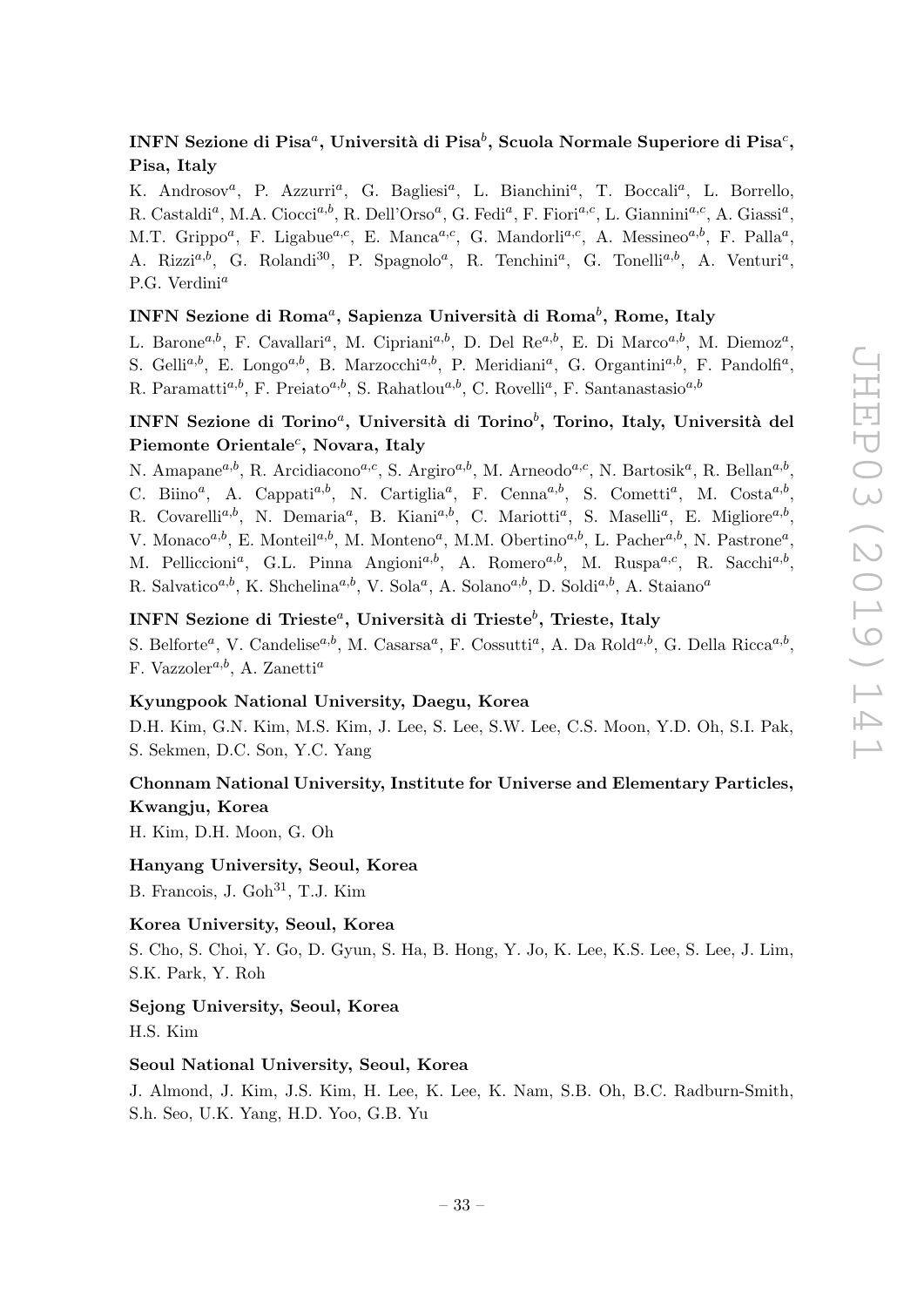#### University of Seoul, Seoul, Korea

D. Jeon, H. Kim, J.H. Kim, J.S.H. Lee, I.C. Park

Sungkyunkwan University, Suwon, Korea Y. Choi, C. Hwang, J. Lee, I. Yu

Vilnius University, Vilnius, Lithuania

V. Dudenas, A. Juodagalvis, J. Vaitkus

# National Centre for Particle Physics, Universiti Malaya, Kuala Lumpur, Malaysia

I. Ahmed, Z.A. Ibrahim, M.A.B. Md Ali<sup>32</sup>, F. Mohamad Idris<sup>33</sup>, W.A.T. Wan Abdullah, M.N. Yusli, Z. Zolkapli

### Universidad de Sonora (UNISON), Hermosillo, Mexico

J.F. Benitez, A. Castaneda Hernandez, J.A. Murillo Quijada

# Centro de Investigacion y de Estudios Avanzados del IPN, Mexico City, Mexico H. Castilla-Valdez, E. De La Cruz-Burelo, M.C. Duran-Osuna, I. Heredia-De La Cruz<sup>34</sup>, R. Lopez-Fernandez, J. Mejia Guisao, R.I. Rabadan-Trejo, M. Ramirez-Garcia, G. Ramirez-Sanchez, R. Reyes-Almanza, A. Sanchez-Hernandez

#### Universidad Iberoamericana, Mexico City, Mexico

S. Carrillo Moreno, C. Oropeza Barrera, F. Vazquez Valencia

# Benemerita Universidad Autonoma de Puebla, Puebla, Mexico J. Eysermans, I. Pedraza, H.A. Salazar Ibarguen, C. Uribe Estrada

# Universidad Autónoma de San Luis Potosí, San Luis Potosí, Mexico A. Morelos Pineda

# University of Auckland, Auckland, New Zealand

D. Krofcheck

### University of Canterbury, Christchurch, New Zealand

S. Bheesette, P.H. Butler

#### National Centre for Physics, Quaid-I-Azam University, Islamabad, Pakistan

A. Ahmad, M. Ahmad, M.I. Asghar, Q. Hassan, H.R. Hoorani, A. Saddique, M.A. Shah, M. Shoaib, M. Waqas

### National Centre for Nuclear Research, Swierk, Poland

H. Bialkowska, M. Bluj, B. Boimska, T. Frueboes, M. Górski, M. Kazana, M. Szleper, P. Traczyk, P. Zalewski

# Institute of Experimental Physics, Faculty of Physics, University of Warsaw, Warsaw, Poland

K. Bunkowski, A. Byszuk35, K. Doroba, A. Kalinowski, M. Konecki, J. Krolikowski, M. Misiura, M. Olszewski, A. Pyskir, M. Walczak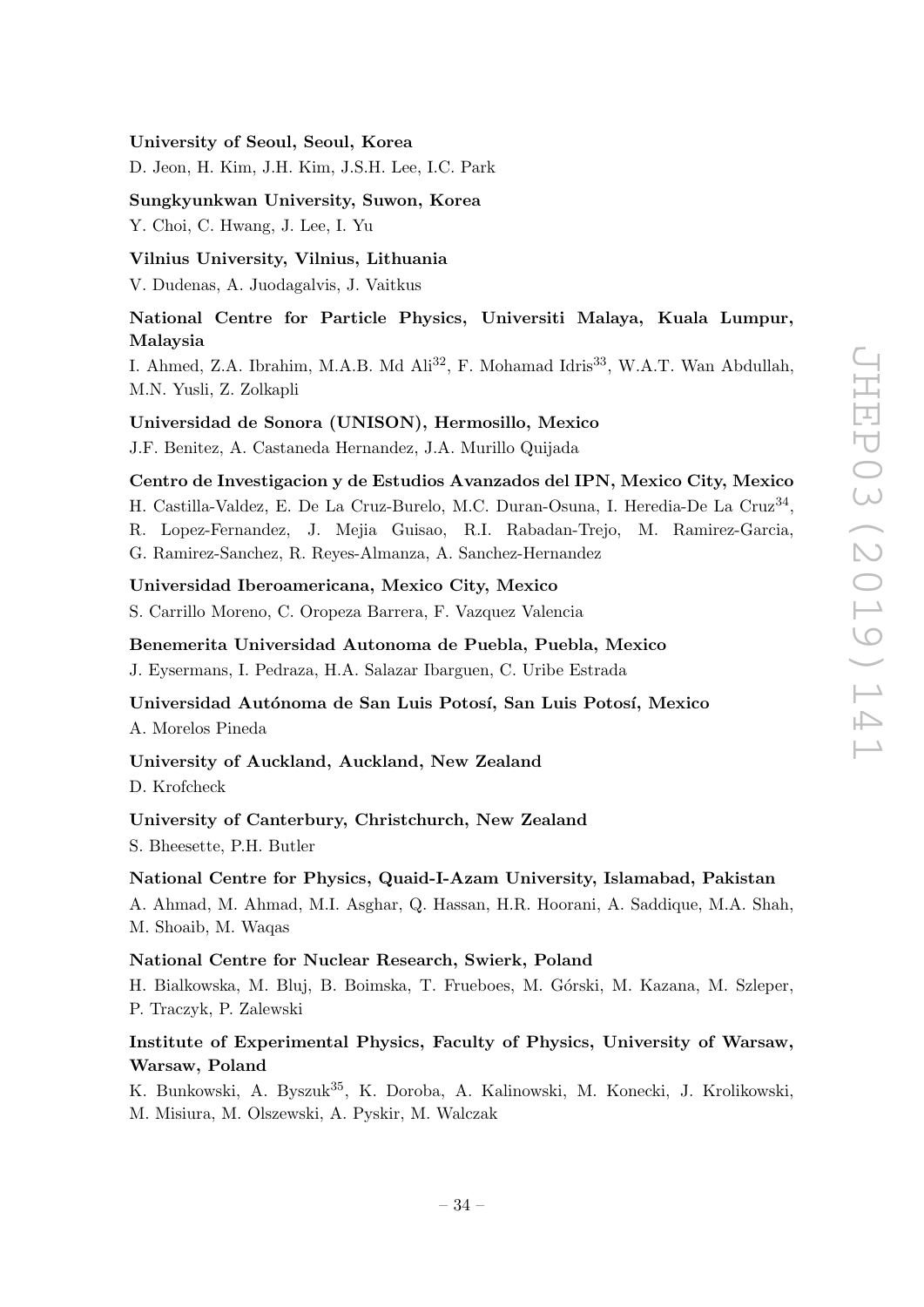# Laboratório de Instrumentação e Física Experimental de Partículas, Lisboa, Portugal

M. Araujo, P. Bargassa, C. Beirão Da Cruz E Silva, A. Di Francesco, P. Faccioli, B. Galinhas, M. Gallinaro, J. Hollar, N. Leonardo, J. Seixas, G. Strong, O. Toldaiev, J. Varela

### Joint Institute for Nuclear Research, Dubna, Russia

S. Afanasiev, P. Bunin, M. Gavrilenko, I. Golutvin, I. Gorbunov, A. Kamenev, V. Karjavine, A. Lanev, A. Malakhov, V. Matveev<sup>36,37</sup>, P. Moisenz, V. Palichik, V. Perelygin, S. Shmatov, S. Shulha, N. Skatchkov, V. Smirnov, N. Voytishin, A. Zarubin

### Petersburg Nuclear Physics Institute, Gatchina (St. Petersburg), Russia

V. Golovtsov, Y. Ivanov, V. Kim38, E. Kuznetsova39, P. Levchenko, V. Murzin, V. Oreshkin, I. Smirnov, D. Sosnov, V. Sulimov, L. Uvarov, S. Vavilov, A. Vorobyev

#### Institute for Nuclear Research, Moscow, Russia

Yu. Andreev, A. Dermenev, S. Gninenko, N. Golubev, A. Karneyeu, M. Kirsanov, N. Krasnikov, A. Pashenkov, D. Tlisov, A. Toropin

#### Institute for Theoretical and Experimental Physics, Moscow, Russia

V. Epshteyn, V. Gavrilov, N. Lychkovskaya, V. Popov, I. Pozdnyakov, G. Safronov, A. Spiridonov, A. Stepennov, V. Stolin, M. Toms, E. Vlasov, A. Zhokin

#### Moscow Institute of Physics and Technology, Moscow, Russia

T. Aushev

# National Research Nuclear University 'Moscow Engineering Physics Institute' (MEPhI), Moscow, Russia

R. Chistov<sup>40</sup>, M. Danilov<sup>40</sup>, P. Parygin, D. Philippov, S. Polikarpov<sup>40</sup>, E. Tarkovskii

# P.N. Lebedev Physical Institute, Moscow, Russia

V. Andreev, M. Azarkin, I. Dremin<sup>37</sup>, M. Kirakosyan, A. Terkulov

# Skobeltsyn Institute of Nuclear Physics, Lomonosov Moscow State University, Moscow, Russia

A. Baskakov, A. Belyaev, E. Boos, V. Bunichev, M. Dubinin<sup>41</sup>, L. Dudko, A. Ershov, V. Klyukhin, N. Korneeva, I. Lokhtin, I. Miagkov, S. Obraztsov, M. Perfilov, V. Savrin, P. Volkov

# Novosibirsk State University (NSU), Novosibirsk, Russia

A. Barnyakov<sup>42</sup>, V. Blinov<sup>42</sup>, T. Dimova<sup>42</sup>, L. Kardapoltsev<sup>42</sup>, Y. Skovpen<sup>42</sup>

# Institute for High Energy Physics of National Research Centre 'Kurchatov Institute', Protvino, Russia

I. Azhgirey, I. Bayshev, S. Bitioukov, V. Kachanov, A. Kalinin, D. Konstantinov, P. Mandrik, V. Petrov, R. Ryutin, S. Slabospitskii, A. Sobol, S. Troshin, N. Tyurin, A. Uzunian, A. Volkov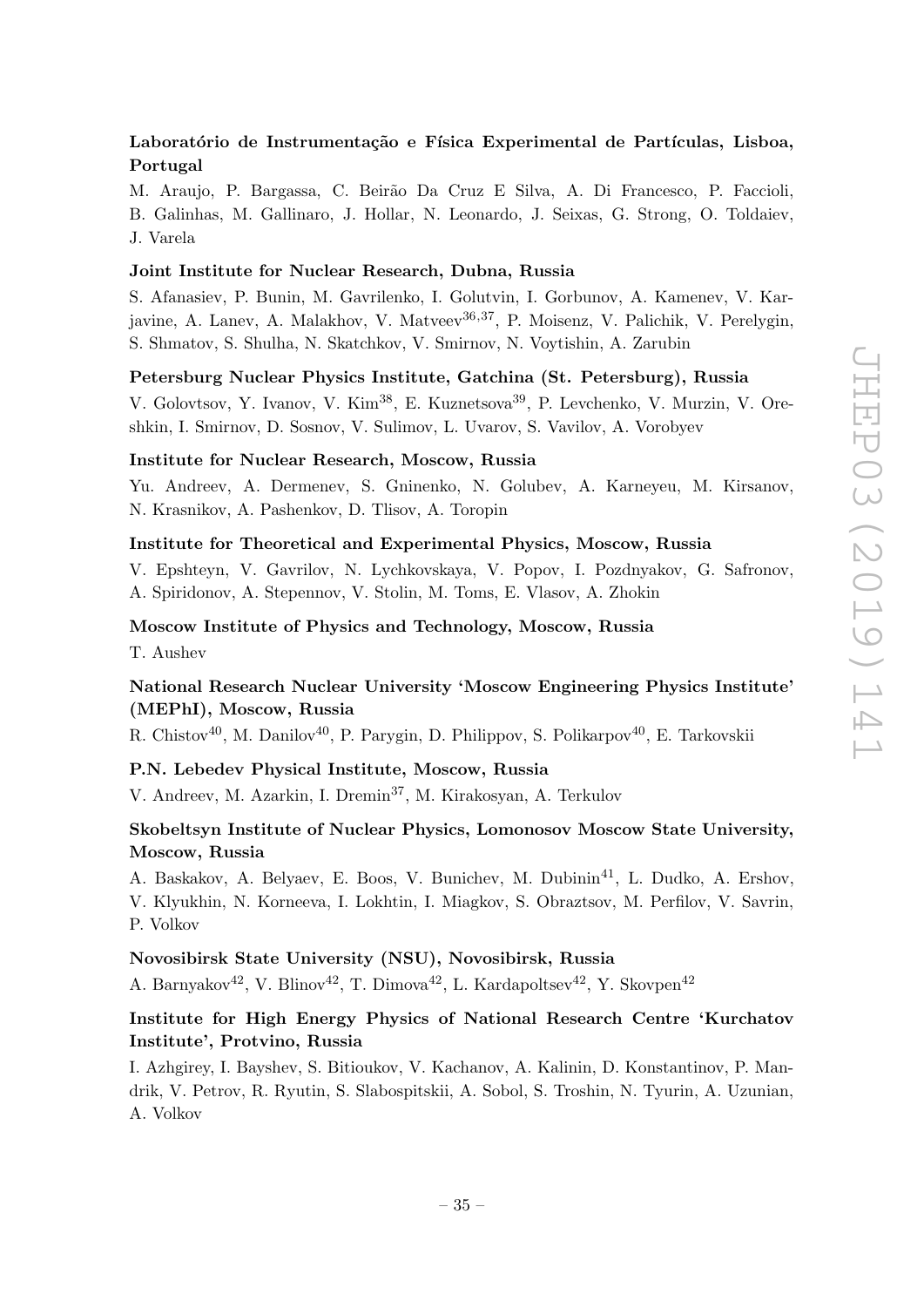#### National Research Tomsk Polytechnic University, Tomsk, Russia

A. Babaev, S. Baidali, V. Okhotnikov

# University of Belgrade, Faculty of Physics and Vinca Institute of Nuclear Sciences, Belgrade, Serbia

P. Adzic43, P. Cirkovic, D. Devetak, M. Dordevic, J. Milosevic

# Centro de Investigaciones Energéticas Medioambientales y Tecnológicas (CIEMAT), Madrid, Spain

J. Alcaraz Maestre, A. Álvarez Fernández, I. Bachiller, M. Barrio Luna, J.A. Brochero Cifuentes, M. Cerrada, N. Colino, B. De La Cruz, A. Delgado Peris, C. Fernandez Bedoya, J.P. Fern´andez Ramos, J. Flix, M.C. Fouz, O. Gonzalez Lopez, S. Goy Lopez, J.M. Hernandez, M.I. Josa, D. Moran, A. Pérez-Calero Yzquierdo, J. Puerta Pelayo, I. Redondo, L. Romero, S. Sánchez Navas, M.S. Soares, A. Triossi

#### Universidad Autónoma de Madrid, Madrid, Spain

C. Albajar, J.F. de Trocóniz

### Universidad de Oviedo, Oviedo, Spain

J. Cuevas, C. Erice, J. Fernandez Menendez, S. Folgueras, I. Gonzalez Caballero, J.R. González Fernández, E. Palencia Cortezon, V. Rodríguez Bouza, S. Sanchez Cruz, J.M. Vizan Garcia

# Instituto de Física de Cantabria (IFCA), CSIC-Universidad de Cantabria, Santander, Spain

I.J. Cabrillo, A. Calderon, B. Chazin Quero, J. Duarte Campderros, M. Fernandez, P.J. Fernández Manteca, A. García Alonso, J. Garcia-Ferrero, G. Gomez, A. Lopez Virto, J. Marco, C. Martinez Rivero, P. Martinez Ruiz del Arbol, F. Matorras, J. Piedra Gomez, C. Prieels, T. Rodrigo, A. Ruiz-Jimeno, L. Scodellaro, N. Trevisani, I. Vila, R. Vilar Cortabitarte

University of Ruhuna, Department of Physics, Matara, Sri Lanka N. Wickramage

#### CERN, European Organization for Nuclear Research, Geneva, Switzerland

D. Abbaneo, B. Akgun, E. Auffray, G. Auzinger, P. Baillon, A.H. Ball, D. Barney, J. Bendavid, M. Bianco, A. Bocci, C. Botta, E. Brondolin, T. Camporesi, M. Cepeda, G. Cerminara, E. Chapon, Y. Chen, G. Cucciati, D. d'Enterria, A. Dabrowski, N. Daci, V. Daponte, A. David, A. De Roeck, N. Deelen, M. Dobson, M. Dünser, N. Dupont, A. Elliott-Peisert, P. Everaerts, F. Fallavollita<sup>44</sup>, D. Fasanella, G. Franzoni, J. Fulcher, W. Funk, D. Gigi, A. Gilbert, K. Gill, F. Glege, M. Gruchala, M. Guilbaud, D. Gulhan, J. Hegeman, C. Heidegger, V. Innocente, A. Jafari, P. Janot, O. Karacheban<sup>19</sup>, J. Kieseler, A. Kornmayer, M. Krammer<sup>1</sup>, C. Lange, P. Lecoq, C. Lourenço, L. Malgeri, M. Mannelli, A. Massironi, F. Meijers, J.A. Merlin, S. Mersi, E. Meschi, P. Milenovic45, F. Moortgat, M. Mulders, J. Ngadiuba, S. Nourbakhsh, S. Orfanelli, L. Orsini, F. Pantaleo<sup>16</sup>, L. Pape, E. Perez, M. Peruzzi, A. Petrilli, G. Petrucciani, A. Pfeiffer, M. Pierini, F.M. Pitters, D. Rabady, A. Racz, T. Reis, M. Rovere, H. Sakulin, C. Schäfer, C. Schwick, M. Selvaggi,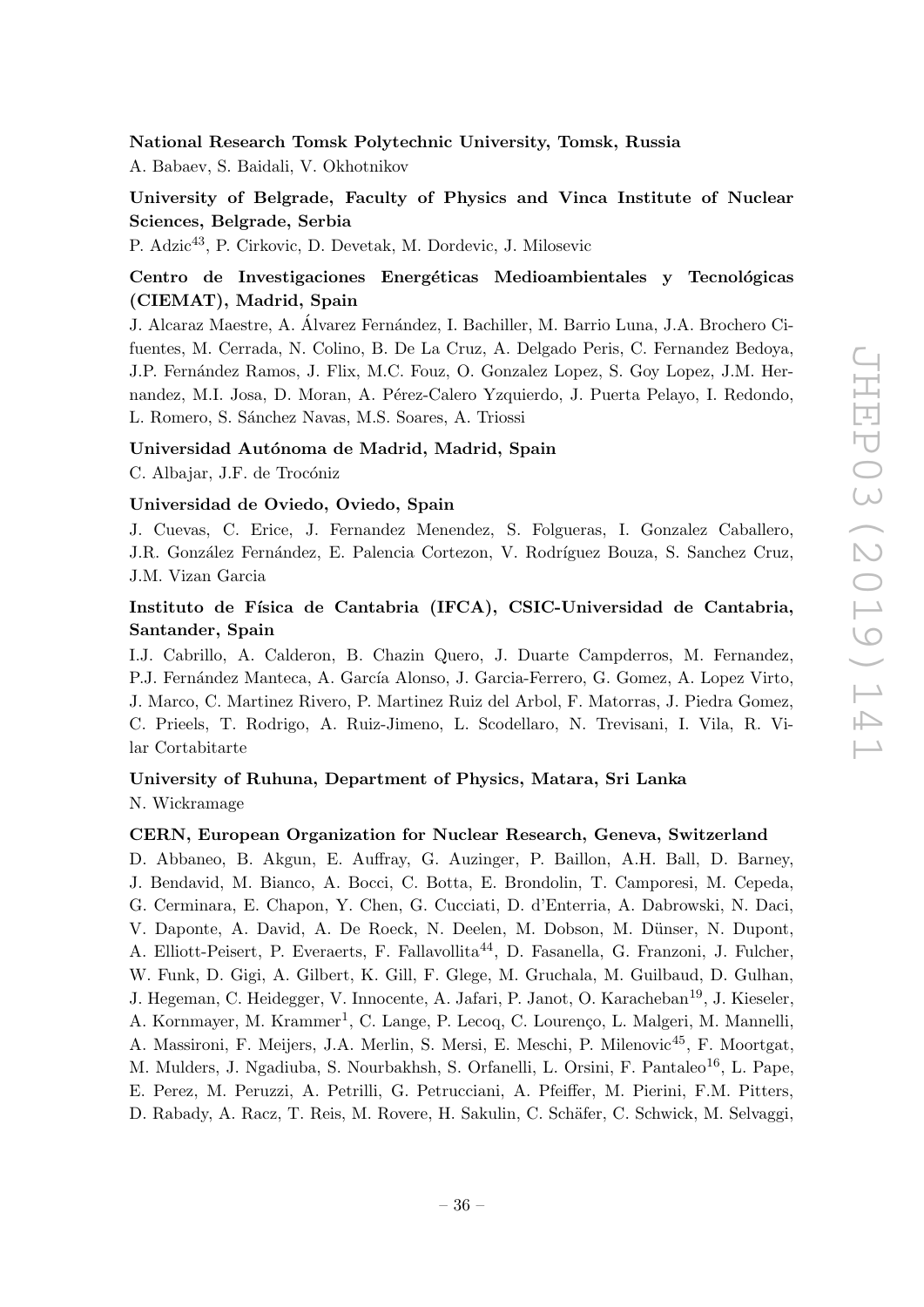A. Sharma, P. Silva, P. Sphicas<sup>46</sup>, A. Stakia, J. Steggemann, D. Treille, A. Tsirou, V. Veckalns47, M. Verzetti, W.D. Zeuner

### Paul Scherrer Institut, Villigen, Switzerland

L. Caminada48, K. Deiters, W. Erdmann, R. Horisberger, Q. Ingram, H.C. Kaestli, D. Kotlinski, U. Langenegger, T. Rohe, S.A. Wiederkehr

# ETH Zurich — Institute for Particle Physics and Astrophysics (IPA), Zurich, Switzerland

M. Backhaus, L. Bäni, P. Berger, N. Chernyavskaya, G. Dissertori, M. Dittmar, M. Donegà, C. Dorfer, T.A. G´omez Espinosa, C. Grab, D. Hits, T. Klijnsma, W. Lustermann, R.A. Manzoni, M. Marionneau, M.T. Meinhard, F. Micheli, P. Musella, F. Nessi-Tedaldi, J. Pata, F. Pauss, G. Perrin, L. Perrozzi, S. Pigazzini, M. Quittnat, C. Reissel, D. Ruini, D.A. Sanz Becerra, M. Schönenberger, L. Shchutska, V.R. Tavolaro, K. Theofilatos, M.L. Vesterbacka Olsson, R. Wallny, D.H. Zhu

#### Universität Zürich, Zurich, Switzerland

T.K. Aarrestad, C. Amsler<sup>49</sup>, D. Brzhechko, M.F. Canelli, A. De Cosa, R. Del Burgo, S. Donato, C. Galloni, T. Hreus, B. Kilminster, S. Leontsinis, I. Neutelings, G. Rauco, P. Robmann, D. Salerno, K. Schweiger, C. Seitz, Y. Takahashi, A. Zucchetta

#### National Central University, Chung-Li, Taiwan

T.H. Doan, R. Khurana, C.M. Kuo, W. Lin, A. Pozdnyakov, S.S. Yu

#### National Taiwan University (NTU), Taipei, Taiwan

P. Chang, Y. Chao, K.F. Chen, P.H. Chen, W.-S. Hou, Y.F. Liu, R.-S. Lu, E. Paganis, A. Psallidas, A. Steen

# Chulalongkorn University, Faculty of Science, Department of Physics, Bangkok, Thailand

B. Asavapibhop, N. Srimanobhas, N. Suwonjandee

# Cukurova University, Physics Department, Science and Art Faculty, Adana, **Turkey**

A. Bat, F. Boran, S. Cerci<sup>50</sup>, S. Damarseckin, Z.S. Demiroglu, F. Dolek, C. Dozen, I. Dumanoglu, S. Girgis, G. Gokbulut, Y. Guler, E. Gurpinar, I. Hos<sup>51</sup>, C. Isik, E.E. Kangal<sup>52</sup>, O. Kara, A. Kayis Topaksu, U. Kiminsu, M. Oglakci, G. Onengut, K. Ozdemir<sup>53</sup>, S. Ozturk<sup>54</sup>, D. Sunar Cerci<sup>50</sup>, B. Tali<sup>50</sup>, U.G. Tok, S. Turkcapar, I.S. Zorbakir, C. Zorbilmez

# Middle East Technical University, Physics Department, Ankara, Turkey B. Isildak<sup>55</sup>, G. Karapinar<sup>56</sup>, M. Yalvac, M. Zeyrek

### Bogazici University, Istanbul, Turkey

I.O. Atakisi, E. Gülmez, M. Kaya<sup>57</sup>, O. Kaya<sup>58</sup>, S. Ozkorucuklu<sup>59</sup>, S. Tekten, E.A. Yetkin<sup>60</sup>

#### Istanbul Technical University, Istanbul, Turkey

M.N. Agaras, A. Cakir, K. Cankocak, Y. Komurcu, S. Sen<sup>61</sup>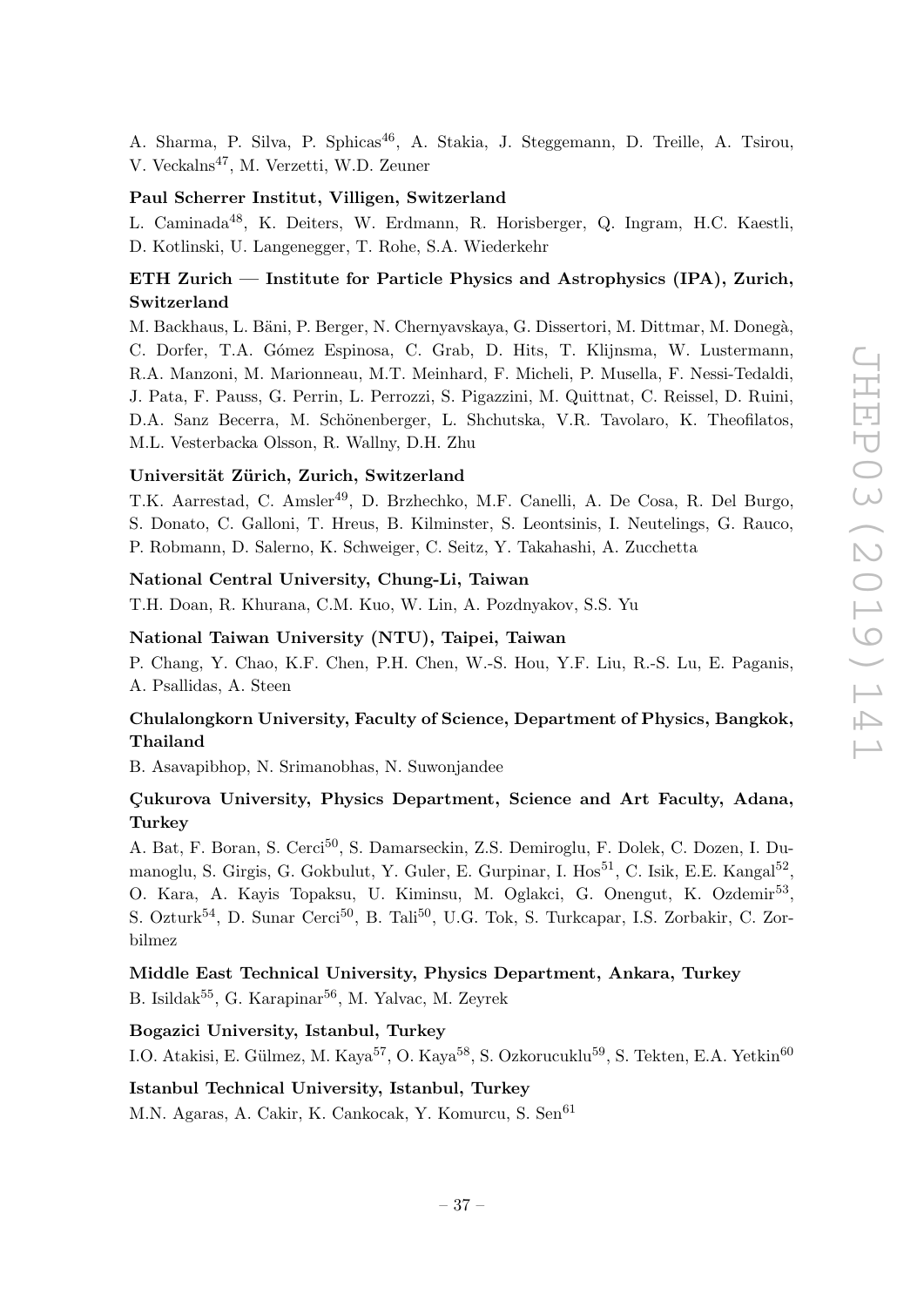# Institute for Scintillation Materials of National Academy of Science of Ukraine, Kharkov, Ukraine

B. Grynyov

# National Scientific Center, Kharkov Institute of Physics and Technology, Kharkov, Ukraine

L. Levchuk

### University of Bristol, Bristol, United Kingdom

F. Ball, J.J. Brooke, D. Burns, E. Clement, D. Cussans, O. Davignon, H. Flacher, J. Goldstein, G.P. Heath, H.F. Heath, L. Kreczko, D.M. Newbold<sup>62</sup>, S. Paramesvaran, B. Penning, T. Sakuma, D. Smith, V.J. Smith, J. Taylor, A. Titterton

### Rutherford Appleton Laboratory, Didcot, United Kingdom

K.W. Bell, A. Belyaev<sup>63</sup>, C. Brew, R.M. Brown, D. Cieri, D.J.A. Cockerill, J.A. Coughlan, K. Harder, S. Harper, J. Linacre, K. Manolopoulos, E. Olaiya, D. Petyt, C.H. Shepherd-Themistocleous, A. Thea, I.R. Tomalin, T. Williams, W.J. Womersley

### Imperial College, London, United Kingdom

R. Bainbridge, P. Bloch, J. Borg, S. Breeze, O. Buchmuller, A. Bundock, D. Colling, P. Dauncey, G. Davies, M. Della Negra, R. Di Maria, G. Hall, G. Iles, T. James, M. Komm, C. Laner, L. Lyons, A.-M. Magnan, S. Malik, A. Martelli, J. Nash<sup>64</sup>, A. Nikitenko<sup>7</sup>, V. Palladino, M. Pesaresi, D.M. Raymond, A. Richards, A. Rose, E. Scott, C. Seez, A. Shtipliyski, G. Singh, M. Stoye, T. Strebler, S. Summers, A. Tapper, K. Uchida, T. Virdee<sup>16</sup>, N. Wardle, D. Winterbottom, J. Wright, S.C. Zenz

### Brunel University, Uxbridge, United Kingdom

J.E. Cole, P.R. Hobson, A. Khan, P. Kyberd, C.K. Mackay, A. Morton, I.D. Reid, L. Teodorescu, S. Zahid

#### Baylor University, Waco, U.S.A.

K. Call, J. Dittmann, K. Hatakeyama, H. Liu, C. Madrid, B. McMaster, N. Pastika, C. Smith

### Catholic University of America, Washington, DC, U.S.A.

R. Bartek, A. Dominguez

# The University of Alabama, Tuscaloosa, U.S.A.

A. Buccilli, S.I. Cooper, C. Henderson, P. Rumerio, C. West

### Boston University, Boston, U.S.A.

D. Arcaro, T. Bose, D. Gastler, D. Pinna, D. Rankin, C. Richardson, J. Rohlf, L. Sulak, D. Zou

### Brown University, Providence, U.S.A.

G. Benelli, X. Coubez, D. Cutts, M. Hadley, J. Hakala, U. Heintz, J.M. Hogan<sup>65</sup>, K.H.M. Kwok, E. Laird, G. Landsberg, J. Lee, Z. Mao, M. Narain, S. Sagir<sup>66</sup>, R. Syarif, E. Usai, D. Yu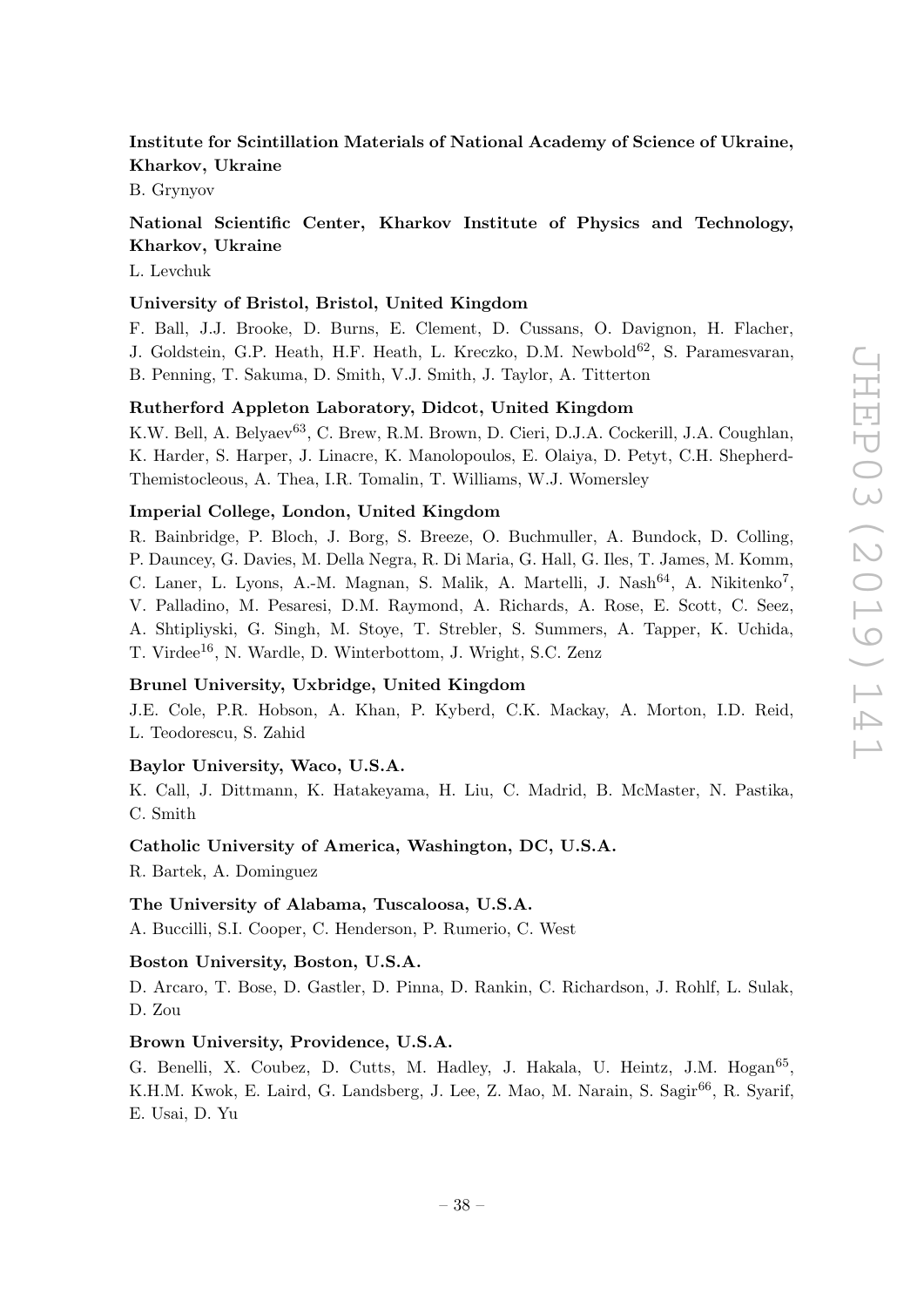#### University of California, Davis, Davis, U.S.A.

R. Band, C. Brainerd, R. Breedon, D. Burns, M. Calderon De La Barca Sanchez,

M. Chertok, J. Conway, R. Conway, P.T. Cox, R. Erbacher, C. Flores, G. Funk, W. Ko,

O. Kukral, R. Lander, M. Mulhearn, D. Pellett, J. Pilot, S. Shalhout, M. Shi, D. Stolp,

D. Taylor, K. Tos, M. Tripathi, Z. Wang, F. Zhang

### University of California, Los Angeles, U.S.A.

M. Bachtis, C. Bravo, R. Cousins, A. Dasgupta, A. Florent, J. Hauser, M. Ignatenko, N. Mccoll, S. Regnard, D. Saltzberg, C. Schnaible, V. Valuev

### University of California, Riverside, Riverside, U.S.A.

E. Bouvier, K. Burt, R. Clare, J.W. Gary, S.M.A. Ghiasi Shirazi, G. Hanson, G. Karapostoli, E. Kennedy, F. Lacroix, O.R. Long, M. Olmedo Negrete, M.I. Paneva, W. Si, L. Wang, H. Wei, S. Wimpenny, B.R. Yates

#### University of California, San Diego, La Jolla, U.S.A.

J.G. Branson, P. Chang, S. Cittolin, M. Derdzinski, R. Gerosa, D. Gilbert, B. Hashemi, A. Holzner, D. Klein, G. Kole, V. Krutelyov, J. Letts, M. Masciovecchio, D. Olivito, S. Padhi, M. Pieri, M. Sani, V. Sharma, S. Simon, M. Tadel, A. Vartak, S. Wasserbaech<sup>67</sup>, J. Wood, F. Würthwein, A. Yagil, G. Zevi Della Porta

# University of California, Santa Barbara — Department of Physics, Santa Barbara, U.S.A.

N. Amin, R. Bhandari, C. Campagnari, M. Citron, V. Dutta, M. Franco Sevilla, L. Gouskos, R. Heller, J. Incandela, H. Mei, A. Ovcharova, H. Qu, J. Richman, D. Stuart, I. Suarez, S. Wang, J. Yoo

# California Institute of Technology, Pasadena, U.S.A.

D. Anderson, A. Bornheim, J.M. Lawhorn, N. Lu, H.B. Newman, T.Q. Nguyen, M. Spiropulu, J.R. Vlimant, R. Wilkinson, S. Xie, Z. Zhang, R.Y. Zhu

### Carnegie Mellon University, Pittsburgh, U.S.A.

M.B. Andrews, T. Ferguson, T. Mudholkar, M. Paulini, M. Sun, I. Vorobiev, M. Weinberg

### University of Colorado Boulder, Boulder, U.S.A.

J.P. Cumalat, W.T. Ford, F. Jensen, A. Johnson, E. MacDonald, T. Mulholland, R. Patel, A. Perloff, K. Stenson, K.A. Ulmer, S.R. Wagner

#### Cornell University, Ithaca, U.S.A.

J. Alexander, J. Chaves, Y. Cheng, J. Chu, A. Datta, K. Mcdermott, N. Mirman, J.R. Patterson, D. Quach, A. Rinkevicius, A. Ryd, L. Skinnari, L. Soffi, S.M. Tan, Z. Tao, J. Thom, J. Tucker, P. Wittich, M. Zientek

#### Fermi National Accelerator Laboratory, Batavia, U.S.A.

S. Abdullin, M. Albrow, M. Alyari, G. Apollinari, A. Apresyan, A. Apyan, S. Banerjee, L.A.T. Bauerdick, A. Beretvas, J. Berryhill, P.C. Bhat, K. Burkett, J.N. Butler, A. Canepa, G.B. Cerati, H.W.K. Cheung, F. Chlebana, M. Cremonesi, J. Duarte, V.D. Elvira, J. Freeman, Z. Gecse, E. Gottschalk, L. Gray, D. Green, S. Grünendahl, O. Gutsche,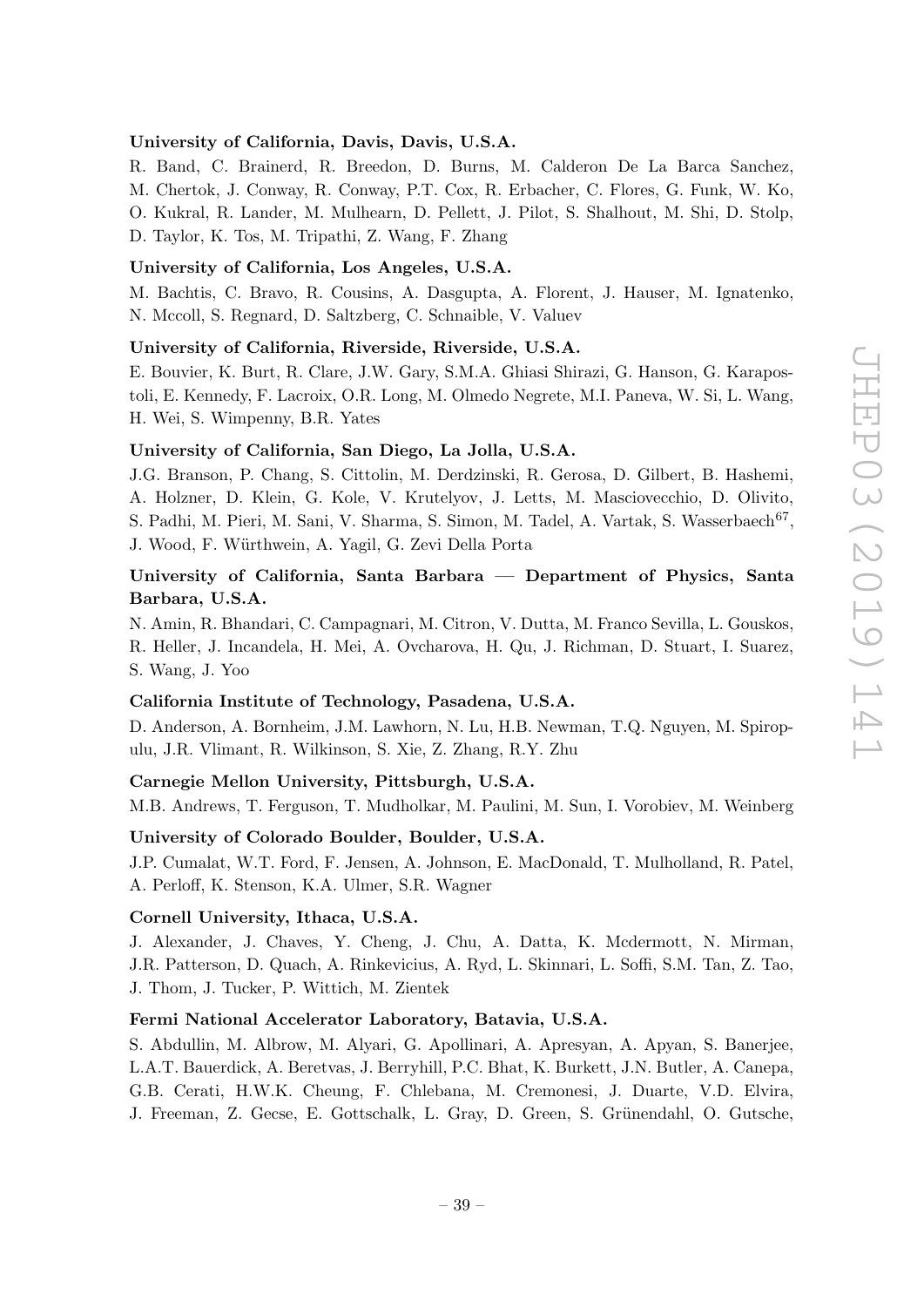J. Hanlon, R.M. Harris, S. Hasegawa, J. Hirschauer, Z. Hu, B. Jayatilaka, S. Jindariani, M. Johnson, U. Joshi, B. Klima, M.J. Kortelainen, B. Kreis, S. Lammel, D. Lincoln, R. Lipton, M. Liu, T. Liu, J. Lykken, K. Maeshima, J.M. Marraffino, D. Mason, P. McBride, P. Merkel, S. Mrenna, S. Nahn, V. O'Dell, K. Pedro, C. Pena, O. Prokofyev, G. Rakness, L. Ristori, A. Savoy-Navarro<sup>68</sup>, B. Schneider, E. Sexton-Kennedy, A. Soha, W.J. Spalding, L. Spiegel, S. Stoynev, J. Strait, N. Strobbe, L. Taylor, S. Tkaczyk, N.V. Tran, L. Uplegger, E.W. Vaandering, C. Vernieri, M. Verzocchi, R. Vidal, M. Wang, H.A. Weber, A. Whitbeck

### University of Florida, Gainesville, U.S.A.

D. Acosta, P. Avery, P. Bortignon, D. Bourilkov, A. Brinkerhoff, L. Cadamuro, A. Carnes, D. Curry, R.D. Field, S.V. Gleyzer, B.M. Joshi, J. Konigsberg, A. Korytov, K.H. Lo, P. Ma, K. Matchev, G. Mitselmakher, D. Rosenzweig, K. Shi, D. Sperka, J. Wang, S. Wang, X. Zuo

#### Florida International University, Miami, U.S.A.

Y.R. Joshi, S. Linn

### Florida State University, Tallahassee, U.S.A.

A. Ackert, T. Adams, A. Askew, S. Hagopian, V. Hagopian, K.F. Johnson, T. Kolberg, G. Martinez, T. Perry, H. Prosper, A. Saha, C. Schiber, R. Yohay

#### Florida Institute of Technology, Melbourne, U.S.A.

M.M. Baarmand, V. Bhopatkar, S. Colafranceschi, M. Hohlmann, D. Noonan, M. Rahmani, T. Roy, F. Yumiceva

### University of Illinois at Chicago (UIC), Chicago, U.S.A.

M.R. Adams, L. Apanasevich, D. Berry, R.R. Betts, R. Cavanaugh, X. Chen, S. Dittmer, O. Evdokimov, C.E. Gerber, D.A. Hangal, D.J. Hofman, K. Jung, J. Kamin, C. Mills, M.B. Tonjes, N. Varelas, H. Wang, X. Wang, Z. Wu, J. Zhang

# The University of Iowa, Iowa City, U.S.A.

M. Alhusseini, B. Bilki<sup>69</sup>, W. Clarida, K. Dilsiz<sup>70</sup>, S. Durgut, R.P. Gandrajula, M. Haytmyradov, V. Khristenko, J.-P. Merlo, A. Mestvirishvili, A. Moeller, J. Nachtman, H. Ogul71, Y. Onel, F. Ozok72, A. Penzo, C. Snyder, E. Tiras, J. Wetzel

# Johns Hopkins University, Baltimore, U.S.A.

B. Blumenfeld, A. Cocoros, N. Eminizer, D. Fehling, L. Feng, A.V. Gritsan, W.T. Hung, P. Maksimovic, J. Roskes, U. Sarica, M. Swartz, M. Xiao, C. You

### The University of Kansas, Lawrence, U.S.A.

A. Al-bataineh, P. Baringer, A. Bean, S. Boren, J. Bowen, A. Bylinkin, J. Castle, S. Khalil, A. Kropivnitskaya, D. Majumder, W. Mcbrayer, M. Murray, C. Rogan, S. Sanders, E. Schmitz, J.D. Tapia Takaki, Q. Wang

### Kansas State University, Manhattan, U.S.A.

S. Duric, A. Ivanov, K. Kaadze, D. Kim, Y. Maravin, D.R. Mendis, T. Mitchell, A. Modak, A. Mohammadi

#### Lawrence Livermore National Laboratory, Livermore, U.S.A.

F. Rebassoo, D. Wright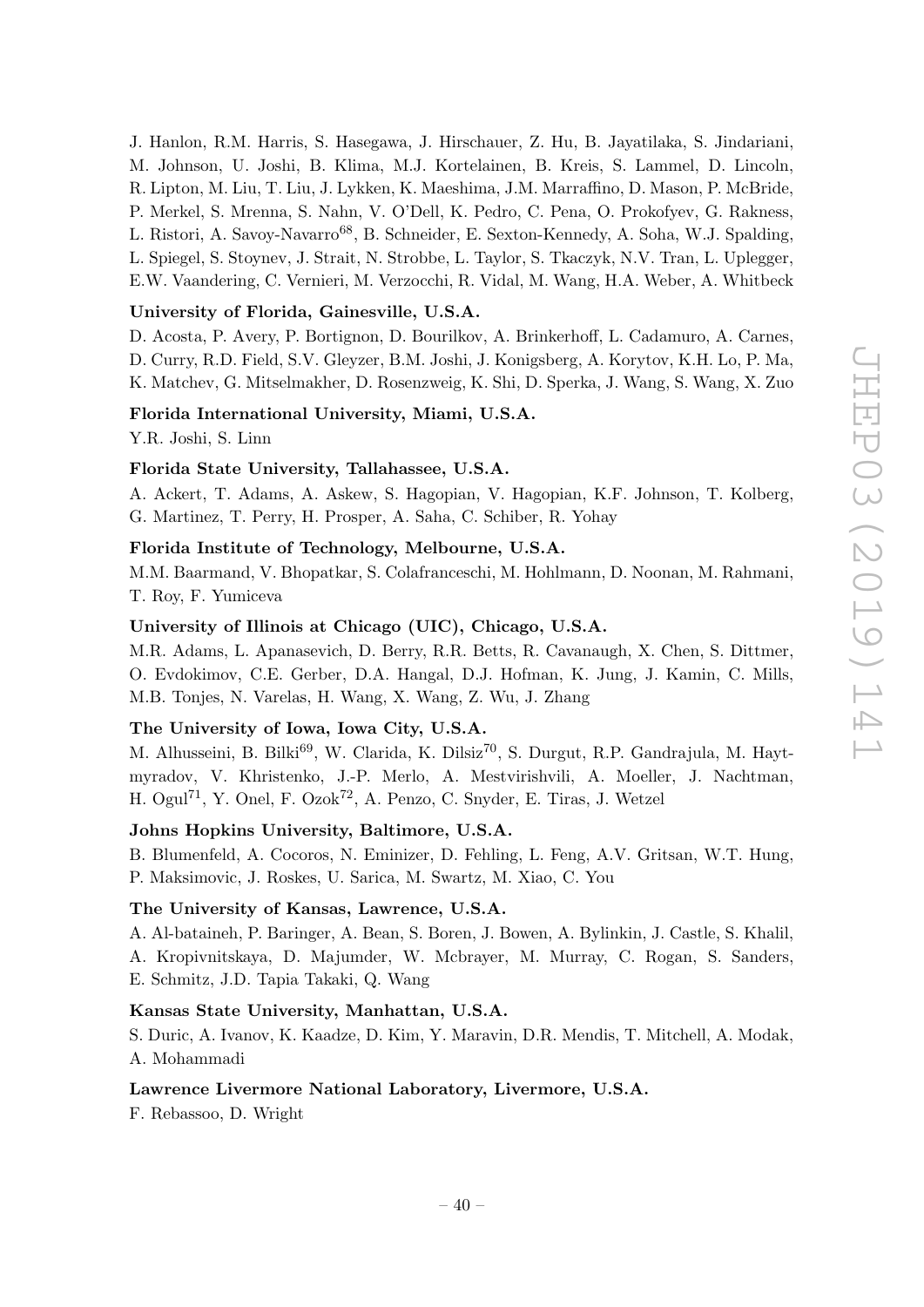### University of Maryland, College Park, U.S.A.

A. Baden, O. Baron, A. Belloni, S.C. Eno, Y. Feng, C. Ferraioli, N.J. Hadley, S. Jabeen, G.Y. Jeng, R.G. Kellogg, J. Kunkle, A.C. Mignerey, S. Nabili, F. Ricci-Tam, M. Seidel, Y.H. Shin, A. Skuja, S.C. Tonwar, K. Wong

#### Massachusetts Institute of Technology, Cambridge, U.S.A.

D. Abercrombie, B. Allen, V. Azzolini, A. Baty, G. Bauer, R. Bi, S. Brandt, W. Busza, I.A. Cali, M. D'Alfonso, Z. Demiragli, G. Gomez Ceballos, M. Goncharov, P. Harris, D. Hsu, M. Hu, Y. Iiyama, G.M. Innocenti, M. Klute, D. Kovalskyi, Y.-J. Lee, P.D. Luckey, B. Maier, A.C. Marini, C. Mcginn, C. Mironov, S. Narayanan, X. Niu, C. Paus, C. Roland, G. Roland, Z. Shi, G.S.F. Stephans, K. Sumorok, K. Tatar, D. Velicanu, J. Wang, T.W. Wang, B. Wyslouch

### University of Minnesota, Minneapolis, U.S.A.

A.C. Benvenuti† , R.M. Chatterjee, A. Evans, P. Hansen, J. Hiltbrand, Sh. Jain, S. Kalafut, M. Krohn, Y. Kubota, Z. Lesko, J. Mans, N. Ruckstuhl, R. Rusack, M.A. Wadud

# University of Mississippi, Oxford, U.S.A.

J.G. Acosta, S. Oliveros

#### University of Nebraska-Lincoln, Lincoln, U.S.A.

E. Avdeeva, K. Bloom, D.R. Claes, C. Fangmeier, F. Golf, R. Gonzalez Suarez, R. Kamalieddin, I. Kravchenko, J. Monroy, J.E. Siado, G.R. Snow, B. Stieger

# State University of New York at Buffalo, Buffalo, U.S.A.

A. Godshalk, C. Harrington, I. Iashvili, A. Kharchilava, C. Mclean, D. Nguyen, A. Parker, S. Rappoccio, B. Roozbahani

#### Northeastern University, Boston, U.S.A.

G. Alverson, E. Barberis, C. Freer, Y. Haddad, A. Hortiangtham, D.M. Morse, T. Orimoto, T. Wamorkar, B. Wang, A. Wisecarver, D. Wood

### Northwestern University, Evanston, U.S.A.

S. Bhattacharya, J. Bueghly, O. Charaf, T. Gunter, K.A. Hahn, N. Odell, M.H. Schmitt, K. Sung, M. Trovato, M. Velasco

#### University of Notre Dame, Notre Dame, U.S.A.

R. Bucci, N. Dev, M. Hildreth, K. Hurtado Anampa, C. Jessop, D.J. Karmgard, K. Lannon, W. Li, N. Loukas, N. Marinelli, F. Meng, C. Mueller, Y. Musienko<sup>36</sup>, M. Planer, A. Reinsvold, R. Ruchti, P. Siddireddy, G. Smith, S. Taroni, M. Wayne, A. Wightman, M. Wolf, A. Woodard

### The Ohio State University, Columbus, U.S.A.

J. Alimena, L. Antonelli, B. Bylsma, L.S. Durkin, S. Flowers, B. Francis, C. Hill, W. Ji, T.Y. Ling, W. Luo, B.L. Winer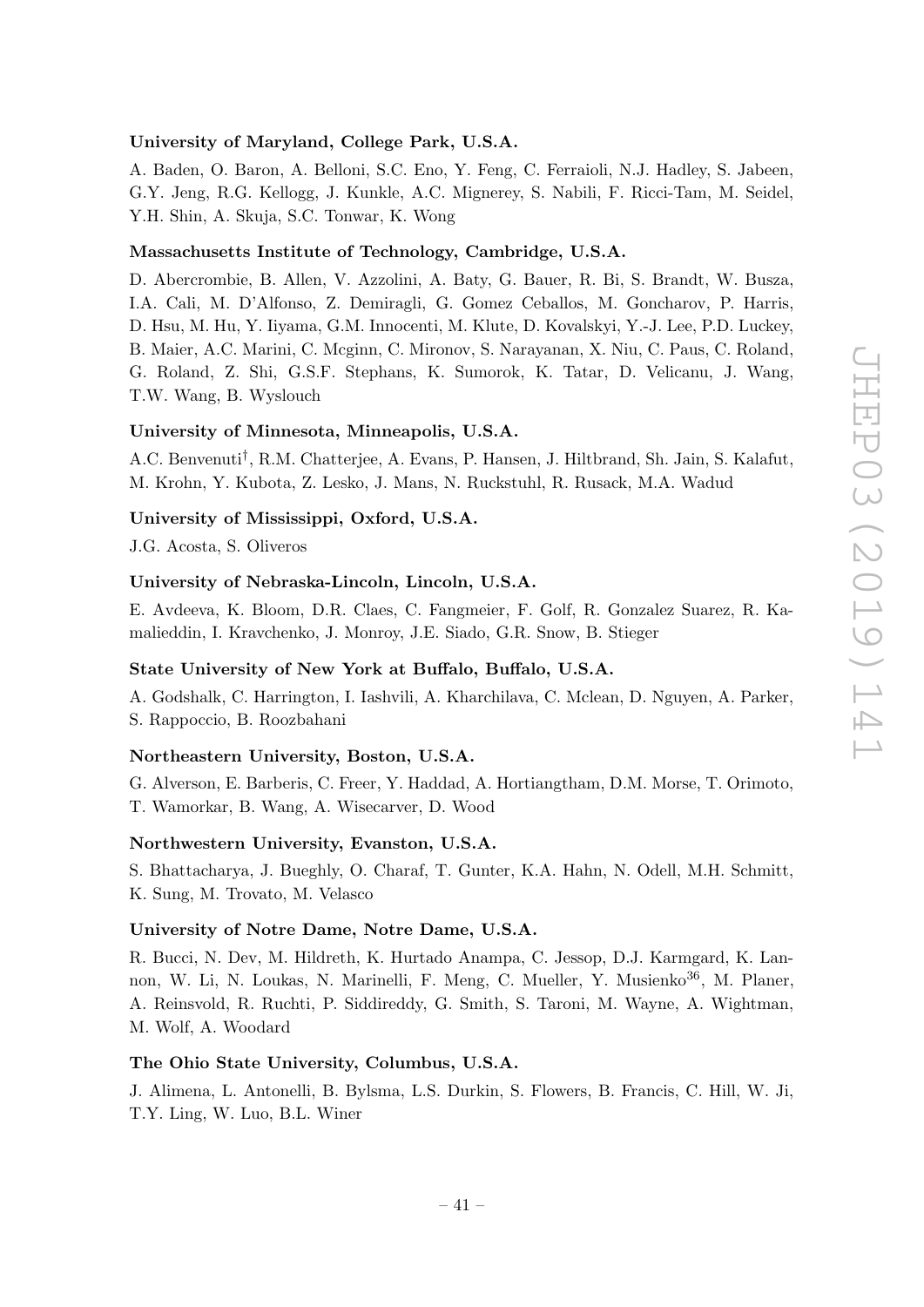#### Princeton University, Princeton, U.S.A.

S. Cooperstein, P. Elmer, J. Hardenbrook, N. Haubrich, S. Higginbotham, A. Kalogeropoulos, S. Kwan, D. Lange, M.T. Lucchini, J. Luo, D. Marlow, K. Mei, I. Ojalvo, J. Olsen, C. Palmer, P. Piroué, J. Salfeld-Nebgen, D. Stickland, C. Tully

#### University of Puerto Rico, Mayaguez, U.S.A.

S. Malik, S. Norberg

### Purdue University, West Lafayette, U.S.A.

A. Barker, V.E. Barnes, S. Das, L. Gutay, M. Jones, A.W. Jung, A. Khatiwada, B. Mahakud, D.H. Miller, N. Neumeister, C.C. Peng, S. Piperov, H. Qiu, J.F. Schulte, J. Sun, F. Wang, R. Xiao, W. Xie

#### Purdue University Northwest, Hammond, U.S.A.

T. Cheng, J. Dolen, N. Parashar

#### Rice University, Houston, U.S.A.

Z. Chen, K.M. Ecklund, S. Freed, F.J.M. Geurts, M. Kilpatrick, Arun Kumar, W. Li, B.P. Padley, R. Redjimi, J. Roberts, J. Rorie, W. Shi, Z. Tu, A. Zhang

#### University of Rochester, Rochester, U.S.A.

A. Bodek, P. de Barbaro, R. Demina, Y.t. Duh, J.L. Dulemba, C. Fallon, T. Ferbel, M. Galanti, A. Garcia-Bellido, J. Han, O. Hindrichs, A. Khukhunaishvili, E. Ranken, P. Tan, R. Taus

#### Rutgers, The State University of New Jersey, Piscataway, U.S.A.

J.P. Chou, Y. Gershtein, E. Halkiadakis, A. Hart, M. Heindl, E. Hughes, S. Kaplan, R. Kunnawalkam Elayavalli, S. Kyriacou, I. Laflotte, A. Lath, R. Montalvo, K. Nash, M. Osherson, H. Saka, S. Salur, S. Schnetzer, D. Sheffield, S. Somalwar, R. Stone, S. Thomas, P. Thomassen

# University of Tennessee, Knoxville, U.S.A.

A.G. Delannoy, J. Heideman, G. Riley, S. Spanier

### Texas A&M University, College Station, U.S.A.

O. Bouhali73, A. Celik, M. Dalchenko, M. De Mattia, A. Delgado, S. Dildick, R. Eusebi, J. Gilmore, T. Huang, T. Kamon<sup>74</sup>, S. Luo, D. Marley, R. Mueller, D. Overton, L. Perniè, D. Rathjens, A. Safonov

#### Texas Tech University, Lubbock, U.S.A.

N. Akchurin, J. Damgov, F. De Guio, P.R. Dudero, S. Kunori, K. Lamichhane, S.W. Lee, T. Mengke, S. Muthumuni, T. Peltola, S. Undleeb, I. Volobouev, Z. Wang

#### Vanderbilt University, Nashville, U.S.A.

S. Greene, A. Gurrola, R. Janjam, W. Johns, C. Maguire, A. Melo, H. Ni, K. Padeken,

F. Romeo, J.D. Ruiz Alvarez, P. Sheldon, S. Tuo, J. Velkovska, M. Verweij, Q. Xu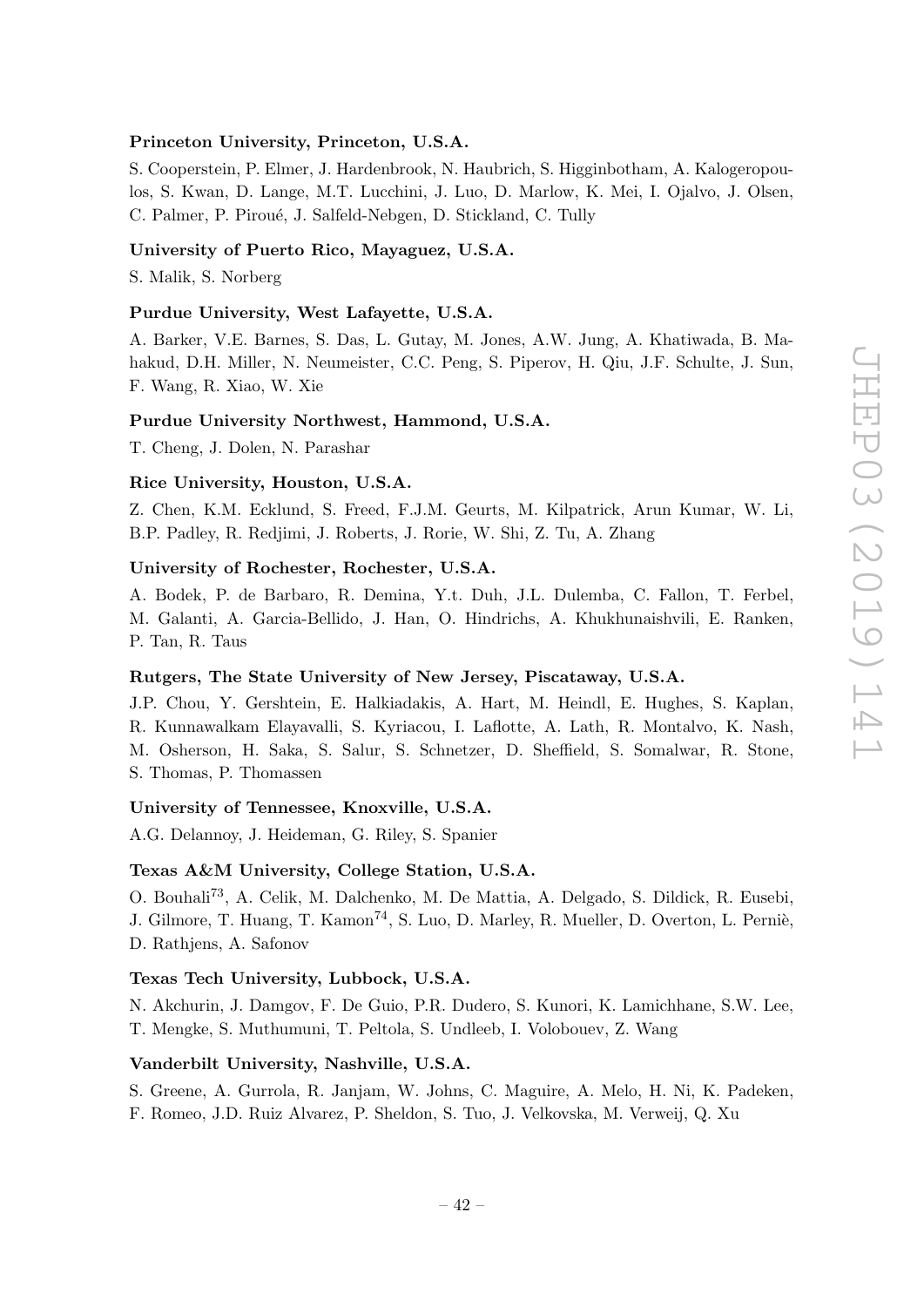#### University of Virginia, Charlottesville, U.S.A.

M.W. Arenton, P. Barria, B. Cox, R. Hirosky, M. Joyce, A. Ledovskoy, H. Li, C. Neu, T. Sinthuprasith, Y. Wang, E. Wolfe, F. Xia

#### Wayne State University, Detroit, U.S.A.

R. Harr, P.E. Karchin, N. Poudyal, J. Sturdy, P. Thapa, S. Zaleski

#### University of Wisconsin — Madison, Madison, WI, U.S.A.

J. Buchanan, C. Caillol, D. Carlsmith, S. Dasu, I. De Bruyn, L. Dodd, B. Gomber,

M. Grothe, M. Herndon, A. Hervé, U. Hussain, P. Klabbers, A. Lanaro, K. Long,

R. Loveless, T. Ruggles, A. Savin, V. Sharma, N. Smith, W.H. Smith, N. Woods

- †: Deceased
- 1: Also at Vienna University of Technology, Vienna, Austria
- 2: Also at IRFU, CEA, Université Paris-Saclay, Gif-sur-Yvette, France
- 3: Also at Universidade Estadual de Campinas, Campinas, Brazil
- 4: Also at Federal University of Rio Grande do Sul, Porto Alegre, Brazil
- 5: Also at Université Libre de Bruxelles, Bruxelles, Belgium
- 6: Also at University of Chinese Academy of Sciences, Beijing, China
- 7: Also at Institute for Theoretical and Experimental Physics, Moscow, Russia
- 8: Also at Joint Institute for Nuclear Research, Dubna, Russia
- 9: Now at British University in Egypt, Cairo, Egypt
- 10: Now at Cairo University, Cairo, Egypt
- 11: Now at Ain Shams University, Cairo, Egypt
- 12: Also at Department of Physics, King Abdulaziz University, Jeddah, Saudi Arabia
- 13: Also at Université de Haute Alsace, Mulhouse, France
- 14: Also at Skobeltsyn Institute of Nuclear Physics, Lomonosov Moscow State University, Moscow, Russia
- 15: Also at Ilia State University, Tbilisi, Georgia
- 16: Also at CERN, European Organization for Nuclear Research, Geneva, Switzerland
- 17: Also at RWTH Aachen University, III. Physikalisches Institut A, Aachen, Germany
- 18: Also at University of Hamburg, Hamburg, Germany
- 19: Also at Brandenburg University of Technology, Cottbus, Germany
- 20: Also at Institute of Physics, University of Debrecen, Debrecen, Hungary
- 21: Also at Institute of Nuclear Research ATOMKI, Debrecen, Hungary
- 22: Also at MTA-ELTE Lendület CMS Particle and Nuclear Physics Group, Eötvös Loránd University, Budapest, Hungary
- 23: Also at Indian Institute of Technology Bhubaneswar, Bhubaneswar, India
- 24: Also at Institute of Physics, Bhubaneswar, India
- 25: Also at Shoolini University, Solan, India
- 26: Also at University of Visva-Bharati, Santiniketan, India
- 27: Also at Isfahan University of Technology, Isfahan, Iran
- 28: Also at Plasma Physics Research Center, Science and Research Branch, Islamic Azad University, Tehran, Iran
- 29: Also at Universit`a degli Studi di Siena, Siena, Italy
- 30: Also at Scuola Normale e Sezione dell'INFN, Pisa, Italy
- 31: Also at Kyunghee University, Seoul, Korea
- 32: Also at International Islamic University of Malaysia, Kuala Lumpur, Malaysia